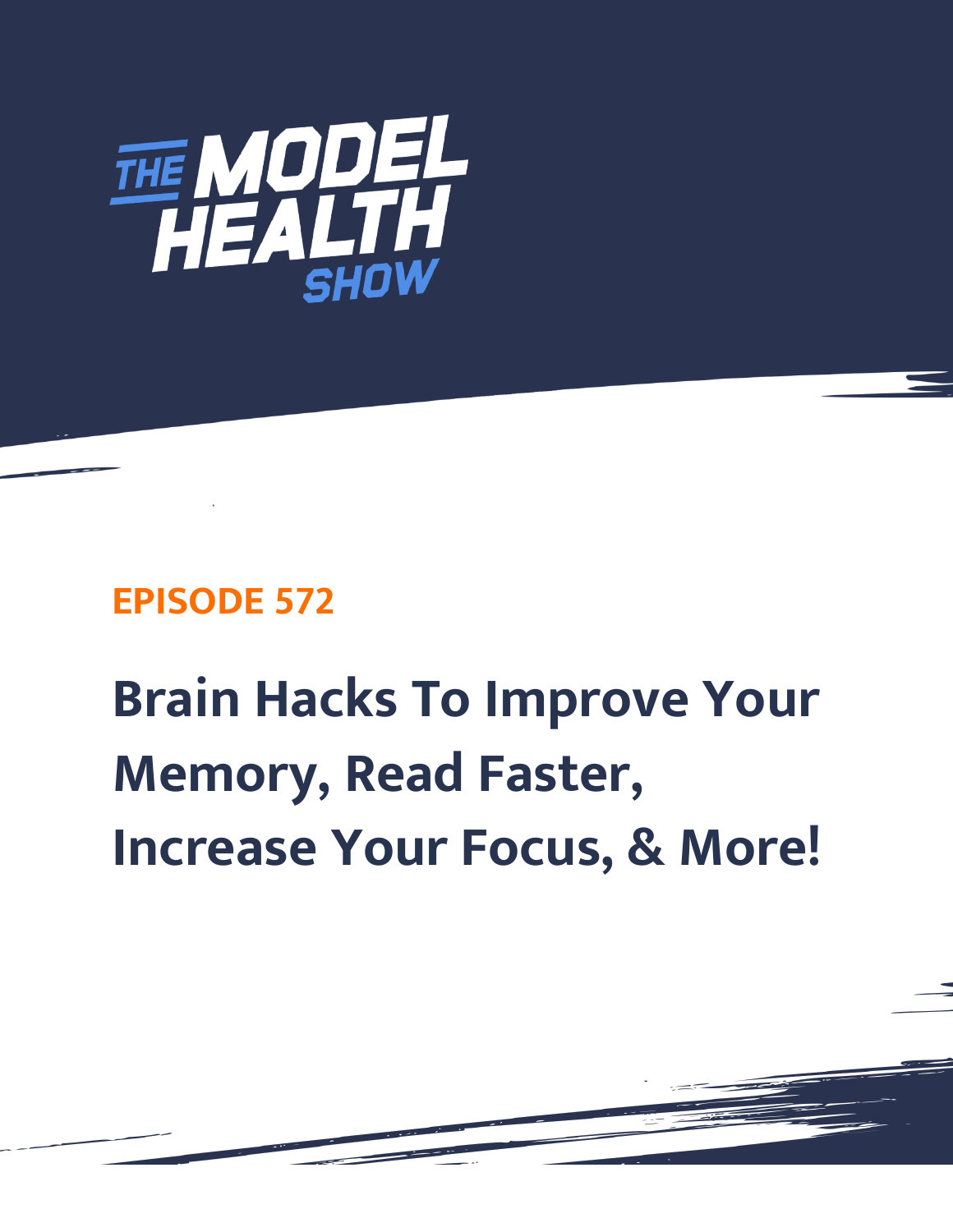# **You are now listening to The Model Health Show with Shawn Stevenson. For more, visit themodelhealthshow.com.**

**SHAWN STEVENSON:** Welcome to the Model Health Show, this is fitness and nutrition expert Shawn Stevenson and I'm so grateful for you tuning in with me today. We are now living in the information age, couple that with the fact that we're now living in the age of overwhelm, we're living in the age of misunderstanding of all of the information that we have access to, and of course, being that we're surrounded by so much information, we have so much information at our fingertips, we're bound to have a lot of low-quality information trying to seduce us. So how do you make sense of all of this and how do you engage critical thinking when it's necessary. How are you able to be able to retain and to sift through and to understand things better, to read faster, and all of these incredible skills that are more valuable today than ever.

I've been thinking about this a lot, and so I wanted to put together some resources for you, because right now, more than at any other time in human history, we need to be able to learn faster and be able to think critically and to be able to apply the information to our advantage to serve ourselves, our families and our communities, and there is no better person on planet Earth that I could think of to learn from in this particular subject. Because when we go to school in a conventional education, we're often taught what to learn but we're not taught how to learn, and there's many different flavors of learning, and that's part of the problem with our conventional education system, it's a lot of rote memorization, it's a lot of fitting into this particular box, this is how we do things, right and wrong answers, and if you don't have the right answer, then you are not a part of this program.

You're not a part of this system. And so today, we've accumulated story after story, example after example of people who struggled in conventional education who are brilliant in other domains of life outside of that conventional education, whether it's art, music, poetry, whether it's science. A lot of folks don't realize this, when we say that somebody is a brilliant person in our society, we still call them an Einstein, that's one of the names that we still use today, and Einstein did not take the typical track of Education, and I remember back in the day taking a moment to read through his biography and it was thick. It's a thicky thick... I like big books and I cannot lie, type of book, and I was just blown away the fact that he wasn't at some advanced educational Institute, he was working in a patent office, this very low tier job, and he was running all these experiments in his mind. So, what he called these thought experiments, these thought experiments that he would just use his imagination to map things out and how they worked, he ended up applying those things, and he had to force his way in, find creative ways to get his ideas in front of people who can make these ideas more prevalent.

And so, he didn't have a traditional track of education, as a matter of fact, there are many [stories and accounts of him not doing well in particular parts of his conventional education.](https://themodelhealthshow.com/increase-focus/) 

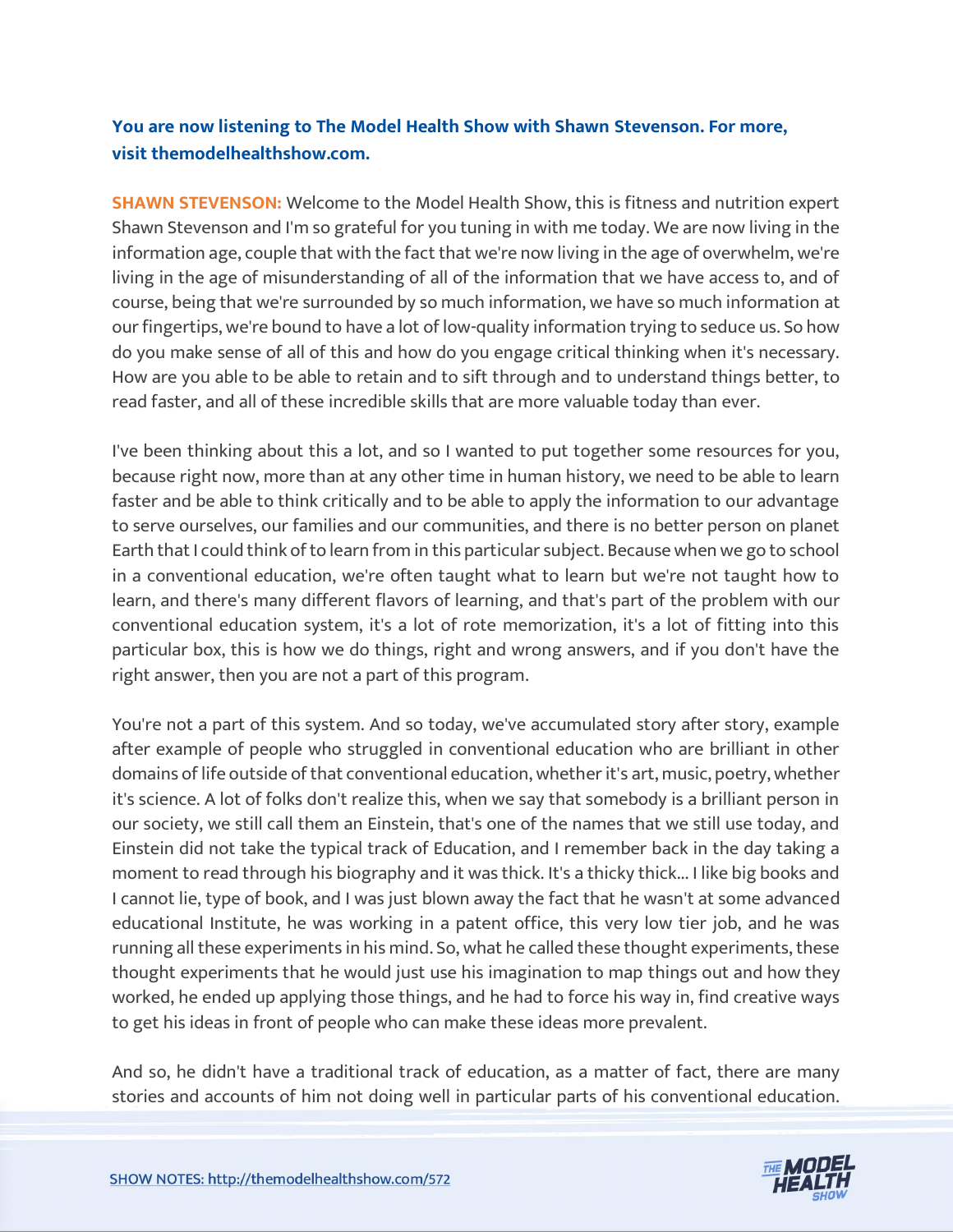But today, for somebody who's brilliant, we use the term Einstein, and so again, there are many different flavors and styles of learning, so we want to talk about and tap into that a little bit. But most importantly for this conversation, for the vast majority of us. These tools that you're going to learn today that can help you to read faster, that can improve your reading comprehension, that can increase your ability to take notes and to be able to recollect information like what you're hearing right now, and the list goes on and on and on. We are going to feature some information from world renown, accelerated learning and speedreading expert, Jim Kwik, New York Times best-selling author, and one of the most brilliant people that I know. And true story, the Model Health Show was really the spark for it to begin was a result of an interaction that I had with Jim. There's so many different stories.

Even my first book, Sleep Smarter, Jim was involved. I can't tell you how again and again and again, his brilliance just has this aura that makes good things happen, and so I'm really excited about sharing this information, we've gone through some of these things on the show in the past, but I wanted to concentrate them here for you, because again, there's never been a time more important for us to learn how to learn, for us to be able to think critically and for us to be able to... There's this new term of misinformation, disinformation and understanding who's even disseminating, what misinformation is, and oftentimes, if we've probably seen over the past couple of years, a lot of times people who are saying that this is misinformation is spouting out misinformation themselves. So how do we sift through it all. How do we strike a balance of understanding even the position that they're coming from when they might be saying to something that's not factual on all accounts, but it might have a thread of fact to it? So being able to analyze and understand these things and to have an open heart, open mind, but also, as we talked about recently, not having our mind so open that our brain falls out, alright. So, this episode is going to be absolutely loaded with tools and insights that you're going to be able to utilize every single day moving forward.

Now, first things first, before most episodes of The Model Health Show, I utilize a little bit of a brain boost from something that is featured in a study published in the advanced biomedical research journal, they found that Royal jelly, this remarkable product from bees has the potential to improve spatial learning, attention span and memory. In addition, it's been found to be anti-microbial, anti-tumor, anti-inflammatory, and also Royal Jelly has been found to facilitate the differentiation of all types of our brain cells and to top it off, researchers in Japan discovered that Royal jelly has the potential to stimulate neurogenesis in the memory center of the brain, AKA the hippocampus. Alright, if you think about the name hippocampus, it's big. It's where a lot of the magic happens, it's not a big part of the brain, but it's where a big part of our life resides with our memory. So, cultivating and supporting our memory is of the utmost importance and, man, there are so many wonderful accounts, Royal jelly has been prized for thousands of years. The Queen Bee, this is what the Queen Bee is about, exclusively [fed Royal jelly, the queen bee lives on average one to two years, whereas the worker bees are](https://themodelhealthshow.com/increase-focus/)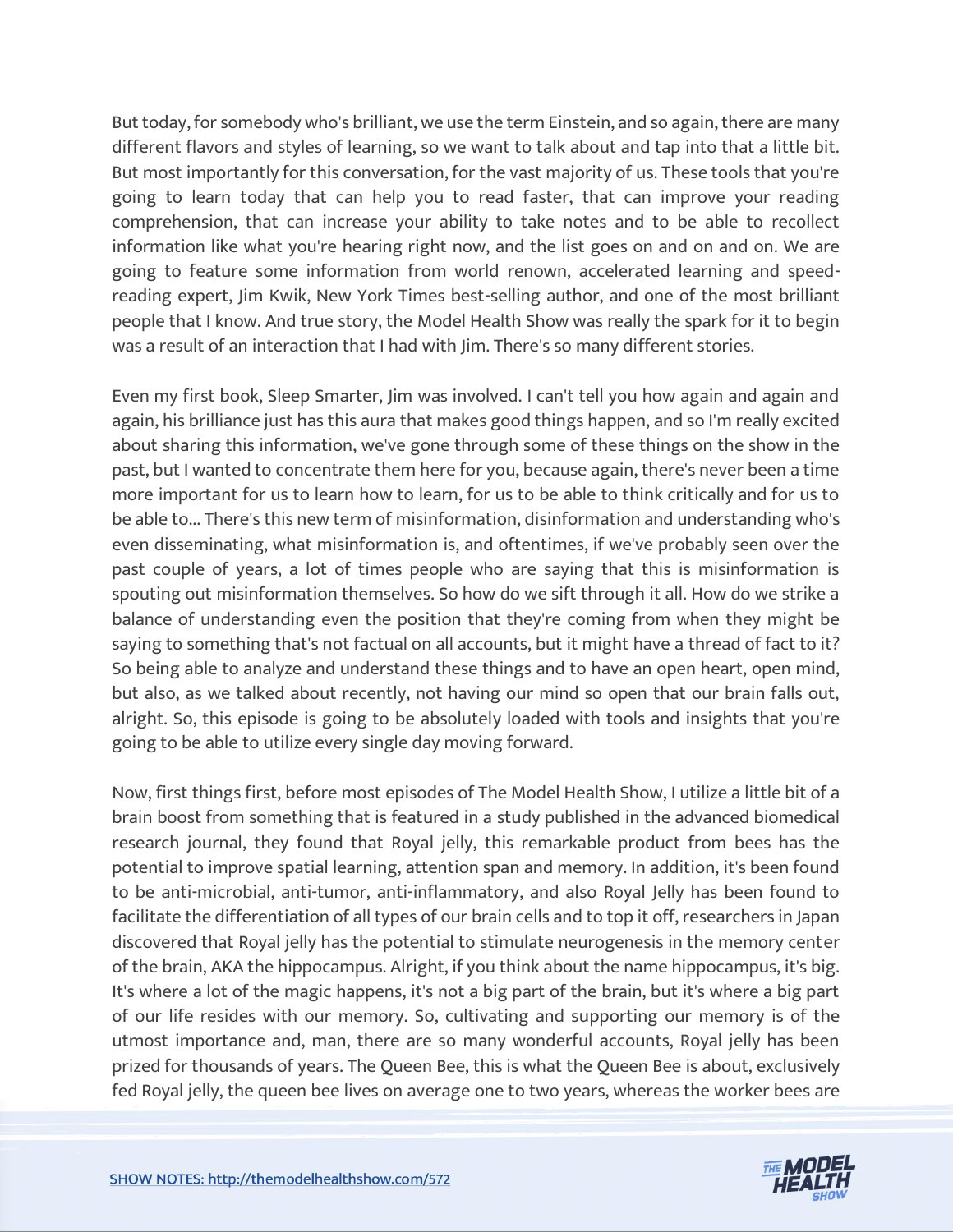living like 15 days at minimum and 200 days at maximum. In general, the queen bee is living seven times longer.

There's something really remarkable about Royal jelly, and one of the big reasons why it's so beneficial to the brain, this has a lot to do with the acetylcholine content that is so concentrated in royal jelly, acetylcholine is a neurotransmitter found in both the central and peripheral nervous system and acetylcholine is thought to be a major player in attention, memory and other executive functions. I utilize exclusively the royal jelly formula that also features bacopa, which in a randomized double-blind placebo-controlled human trial published in 2016, found that after just six weeks of use bacopa significantly improved speed of visual information processing, learning rate, memory consolidation and even decreased anxiety in study participants, these are combined together in B.Smart. B.Smart is the remarkable nootropic from beekeepers naturals, go to beekeepersnaturals.com/model, and you're going to get 25% off their incredible nootropic and also their super food honey is out of this world, and so many other wonderful things for your immune system, for your cognitive health, go to B-E-E-K-E-E-P-E-R-Snaturals.com/model. And you're going to get 25% off. They just bumped it up. Recently, this discount exclusive right here with the Model Health Show, beekeepersnaturals.com/model.

And now let's get to the Apple Podcast review of the week.

**ITUNES REVIEW:** Another five-star review titled, "Inspiring the Lives of Others" by Tman866995. "Hey, Shawn, I could go on all day thanking you for the passion you put into your craft and truly helping to model the way we need to be living, the information you've put in both books and every single podcast for years, I will add, is transcending the health and wellness world, I try and communicate all the valuable details you provide weekly with my clients. You're a great role model for all ages of people, so keep up the fantastic work, brother, much love."

**SHAWN STEVENSON:** Much love to you as well, thank you so much for taking the time to leave that review over on Apple Podcast. It truly does mean so much. And on that note, let's get to our topic of the day, on this episode, we're going to have a master class compilation of tools and insights to help you to improve your rate of learning, your reading speed, critical thinking, and the list goes on and on. So, we're going to have a couple of segments from conversations with New York Times best-selling author, and accelerated learning expert, Jim Kwik. Now, Jim has been sought after by the highest educational institutes we're talking, Harvard and the like to the biggest names in Hollywood and movie studios, helping superstars to learn faster, read their scripts faster, retain more information. One of the coolest things that I was able to experience hanging out with Jim, he worked with the folks at Fox Movie Studios, and really just [caught the eye of the President of the studios, and he brought Jim into their universe when](https://themodelhealthshow.com/increase-focus/)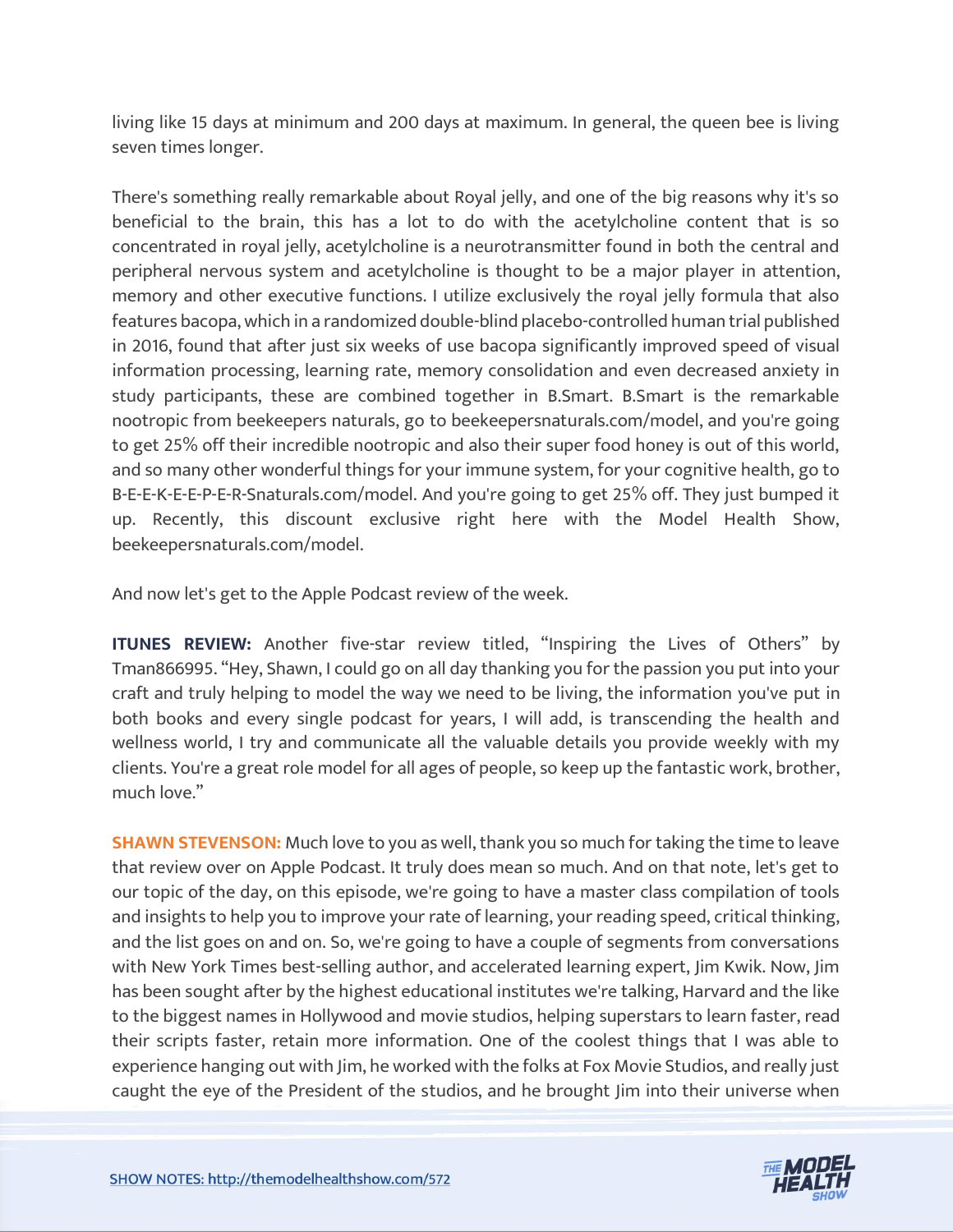they were filming movies like X-Men and the like, and Jim was able to impact and to teach a lot of these super stars who were in these epic superhero movies, ranging from Hugh Jackman to Ryan Reynolds, and the list goes on and on.

Just banana stuff. And through that one time when I was actually hanging out with Jim, he put together a mastermind, we got to go to Fox movie studios when everything was shut down, we saw an exclusive screening of a movie that wasn't coming out for months. It was just the craziest thing. We got to see where the symphony, all the music and scores we're getting done, I got to see relics from superhero movies, like Hugh Jackman's wolverine claws, all kinds of crazy stuff, like these are the cool things that tend to happen when hanging out with Jim Kwik, and it's just a testament to his incredible value. And so, in this segment, he's going to be talking about the impact of multi-tasking and it's probably going to trip you out a little bit. The impact of our devices on our cognitive health today, also how to improve your reading comprehension, the remarkable way that music can impact learning, and also, how to improve your ability to take notes and recollect information and more. So, check out this powerhouse segment from the one and only Jim Kwik.

**JIM KWIK:** There's good habits and bad habits. I really do believe that we either learned how to learn properly early on, or it was kind of at a default, I don't think that there's such thing as a good or bad memory or good or bad learners. It's just good or bad habits, trained or not trained. And that's really what it's all about. But I noticed some people make mistakes, so I just wanted to talk about a few mistakes people are making when they go to learn something or to study it, and then maybe a few hacks to be able to get over those mistakes.

One of the big ones, and you know this, because you and I have talked about this, what I love about your show is it's kind of like how you and I hang out, we go, we get a juice, and if we just record our conversation, it's pretty much like that's how you are, you know what I mean? It's how you are behind...

**SHAWN STEVENSON: DJ Shawn, another one.** 

**JIM KWIK:** Exactly. So how do you study smart and not just hard. How do you do it? So I would say there's a few things that you want to stop right away, some of this is going to be common sense, but as we've discussed in the past, common sense is not always common practice, and I really think for people really wanting to make the rest of this year and years coming up, they really want to simplify, because if we can't simplify, if we make it too complex, it becomes insurmountable, we don't do anything. So simple things that you could do. Stop... First of all, I want to encourage people as a reminder to stop multi-tasking, and we get a lot of slack from that, just like when I tell people not to touch their phone the first hour of the day, it's hard [because it](https://themodelhealthshow.com/increase-focus/)'[s something that our brains are getting rewired for things, you and I have talked a](https://themodelhealthshow.com/increase-focus/)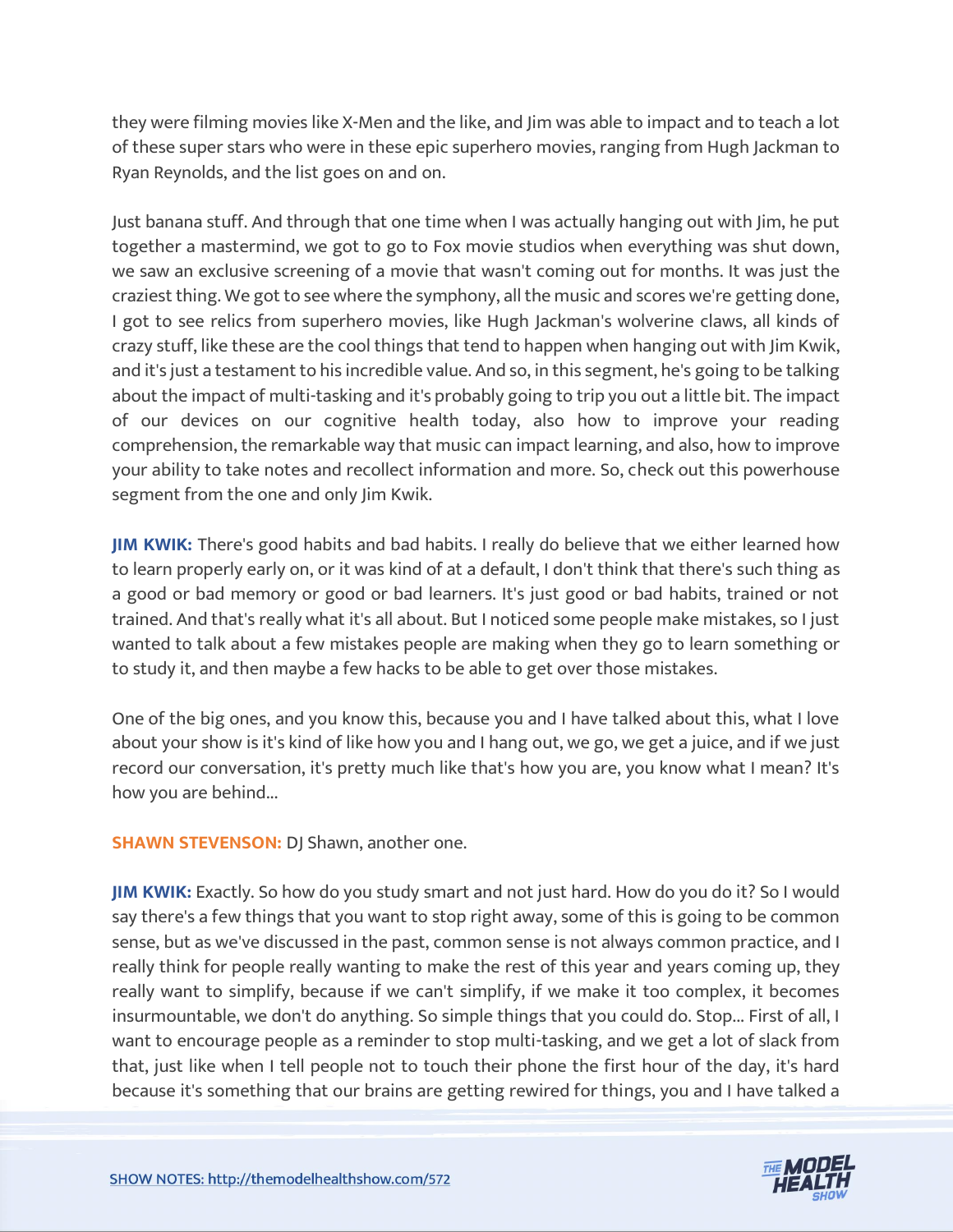lot about superheroes and having super powers, and you keynoted one of our super hero brain events. But I think there's super villains right now, I think there are three big super-villains that are attacking us, and so it's the three I talk about is the digital ones, digital, first of all, digital overload what you mentioned, there's too much to learn, too little time, like taking a sip of water out of a firehose. How do you keep up with it all?

And so, we're going to talk about that in this episode on how to study it properly so you could retain it and really master it. The second one is digital distraction in our brains, you know this, they're getting re-wired to just be distracted, to wander all the time, and it seems like part of it is these smart devices that you mentioned in the intro, it's rewiring our brains and it's a challenge because of the first thing in the morning when you're in that very impressionable state, that alpha theta state in the morning at a relaxed state of awareness, picking up your phone, the first thing, is training yourself to be distracted.

# **SHAWN STEVENSON: Yes, exactly.**

**JIM KWIK:** And you study decision fatigue and how we can only make a certain amount of good decisions a day, but a lot of people are suffering from just brain fatigue, and part of what's fatiguing people is just going on their phones and getting all these dopamine hits and every time they get a like and a comment and a share and everything, and if that's the first thing that you're giving your mind in the morning, it's training itself just to be everywhere. And the other thing the problem with picking up the phone besides training distraction is training you to be reactive, which is not what superheroes want to do, right? The first thing in the morning, they don't want to train themselves to just react to everything that's going on. All the fires that we have to fight and everything that, everyone needs something from us, it's better to be more proactive. But the third enemy and I'll go into the solutions is... So, you have digital overload, and you have digital distraction, and then you have this thing called digital dementia, which you've talked about in the past, where we're outsourcing our smarts to our smart devices, and if your brain is like a muscle it grows stronger with use, but it's use it or lose it.

And one of the things I love following you on social media is like your family every morning without fail, so inspiring. You're doing all the workouts, and you inspire people, and not only is it inspiration, it's instructive too. I really think that's what people are looking for, and they want to be inspired but they also want to know what to do. And so, when we geek out, you and I, we talk about how to do that for your mental muscles or just like your physical muscles, faster, stronger, more agile, more flexible, and give it more energy and strength, you want your mental muscles to be more agile and more focused, sharper faster, more energized and stronger obviously as well. But we're not getting that same exercise because we're so reliant on technology to be able to tell us everything what to do today, and how to, where directions [and just everything.](https://themodelhealthshow.com/increase-focus/)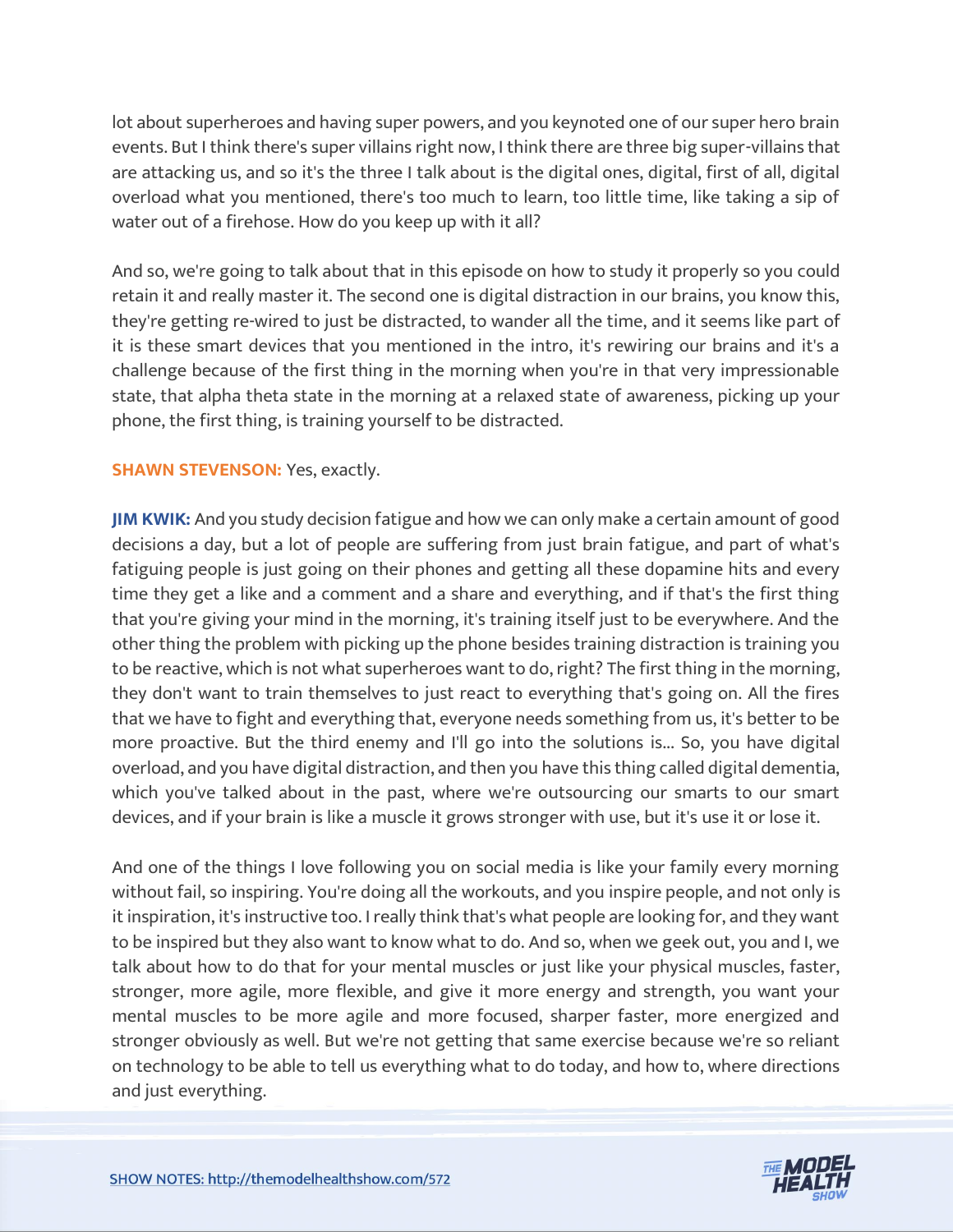**SHAWN STEVENSON:** Oh man, I try to do some basic calculations, the other day it was hard and I just... I was like, I'm not going to use my phone, I'm not going to ... I used my phone, even that little app.

**JIM KWIK:** Yeah, and that's the thing. It's tough. Just basic algebra is difficult, and here's a thing, it's not that... I think we all admit we want technology 'cause it's very convenient, but as long as it doesn't cripple us at the same time, you see all these movies in the future or animations in the future, where everyone's sitting in their pod and being, they have their digital device, and they're all hooked up to that, it's just moving around, they're not exercising, they're all overweight and all that stuff.

**SHAWN STEVENSON:** What was that movie with the little robot?

**JIM KWIK:** Which one's that one?

**SHAWN STEVENSON:** Where the entire future was like people were just so overweight, Wall-E, it was Wall-E, I think he had a little friend who's like, I don't remember her name.

**JIM KWIK: And it's...** 

**SHAWN STEVENSON:** Eva or something.

**JIM KWIK:** And it's not a very pleasant picture of where everyone's going, very sedentary, not moving, and just kind of not eating the best foods ever, but it's just our minds, they aren't getting exercise either, new thoughts and new stimulus, and new...

**SHAWN STEVENSON:** We need that, the brain is just like a muscle. We've talked about this before, you and I, and also with Dr. Daniel Amen. It's a muscle that is basically, if you don't use it, you lose it just like the rest of your muscles.

**JIM KWIK:** And that's the best news ever because it works both ways. And if you're listening to this right now and you're concerned that senior moments are coming a little early and you're absent-minded, it's not your fault, it's just we're not trained on how to do this, these things, and on... And the good news is though only one-third of that potential is predetermined by genetics and biology, but two-thirds is in our control, and it's the things that you're always talking about, eating the right food and getting rid of negative thoughts and exercise and movement and supplementing and being around positive peer group and clean environment and sleep and brain protection and new learnings and stress management, all these play a role. [So, I think a good place to start...](https://themodelhealthshow.com/increase-focus/)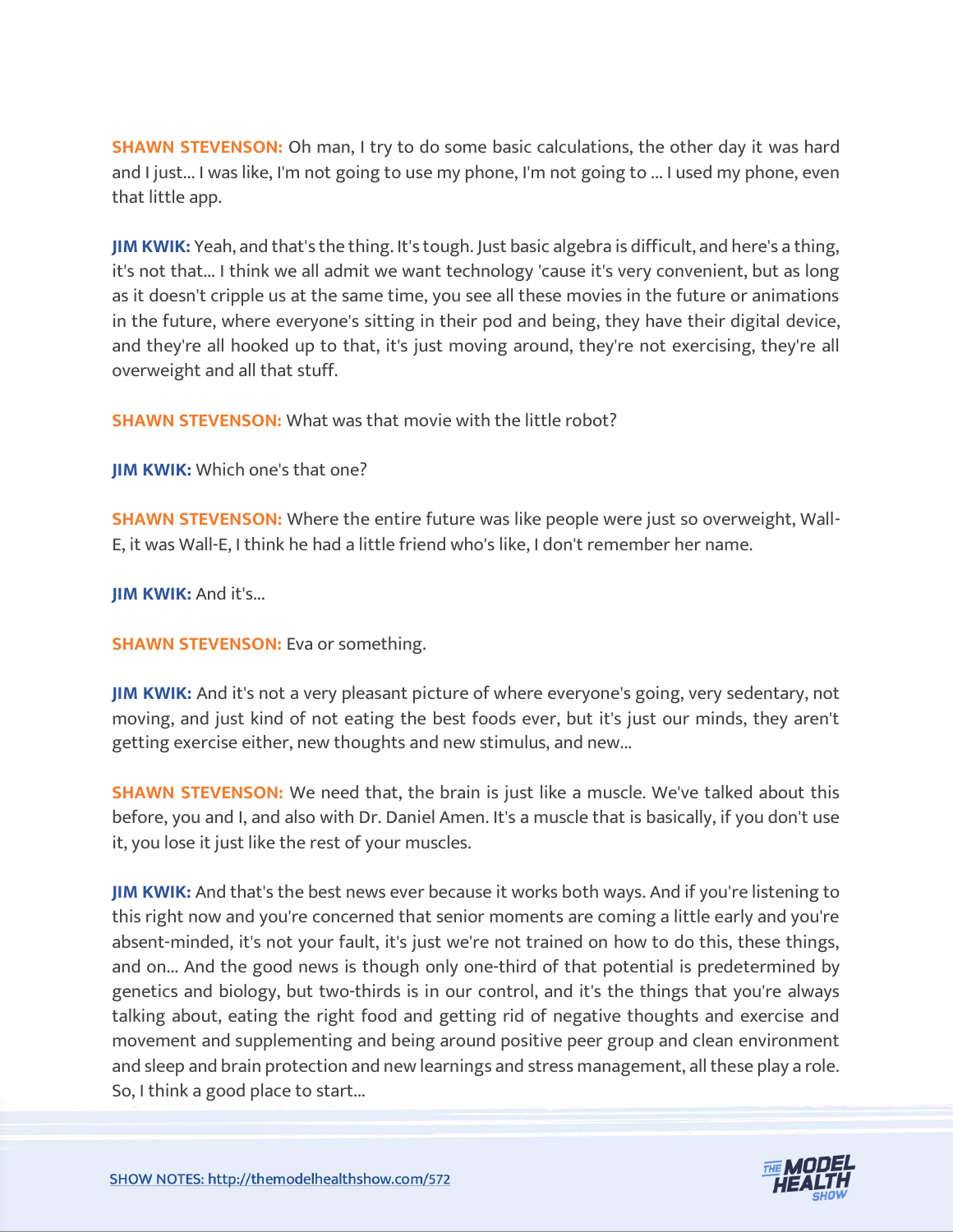**SHAWN STEVENSON:** Well, before you get to the solutions, man, I want to do a quick recap because these are so important. And you talked about, first of all, something that we need to pay attention to and try to avoid doing is multi-tasking and this one is going to be for a lot of people, it's like, "I multi-task like a boss. What do you mean? I got to stop multi-tasking." When research shows, and we talked about this with Jay Papasan, who is the author of The One Thing, how literally, if you look at the studies, multitasking makes your brain work about as well as it does when you're high on marijuana. Matter of fact, they outperformed when you're multitasking, so we have this illusion that we're getting more stuff done, but we're really taking away our proficiency we're really taking away ability to execute at our highest level when we're distracted and multi-tasking, and then you said distractions as well, and the other one is cramming, right?

**JIM KWIK:** It is... I'll touch on each of these things. So, the multi-tasking, I completely agree with you. The research is showing, there is a study at University of London saying that it actually lowers your IQ, similar to if you stayed up all night, and pulled an all-nighter. It dropped at 15 points. And so, the goal here is you, you could task, multi-task in terms of doing something physical and something mental, you could be on the phone and going for a walk, but two cognitive intensive tasks. It's not possible to be able to do it, and so people are actually... It's taken anywhere from an extra five to 20 minutes to regain your focus and your flow, there's a high, high level, more of errors that's being made, if you're trying to multi-task. So, if you feel like you're multi-tasking because you want to be a better performer and more productive, it's absolutely not true, it's actually taking away from your productivity, the goal is to do one single mental thing at a time. Really multitasking is actually a misnomer, it's the more accurate term is called task switching, because every time you switch tasks, you have to refocus your energy, and so it takes more time and there's definitely more mistakes.

The second thing that you mentioned is just as we're rewiring our brains for distraction is to... Focus is a muscle, just like memory is a muscle for... Your creativity is a muscle. It's not something you have, it's something you do. It's like you don't have creativity, you do creativity. You don't have memories. You do a memory, you don't have focus, you do focus, and the good thing about making it a process is you can duplicate it, there's a recipe there, and because it's a verb as opposed to just a noun. And so, with focus, it's something you could do, but every time... That's the benefit of being mindful, I think most of your listeners have some kind of meditation or mindfulness activity that they support every single day, if not, I would highly encourage it, but it's not the 20-minutes or 30 minutes of meditation and getting in that Zenlike state. Surely that's good to flow through alpha and theta brain wave states and such. And what's even more important, I think, is that every single time you lose your focus, and you bring it back in to a thought or to a mantra, to a point or to a space or to an energy or gratitude, a [feeling, a breath, and then you exercise, you build your mental focus, your focus muscles.](https://themodelhealthshow.com/increase-focus/)

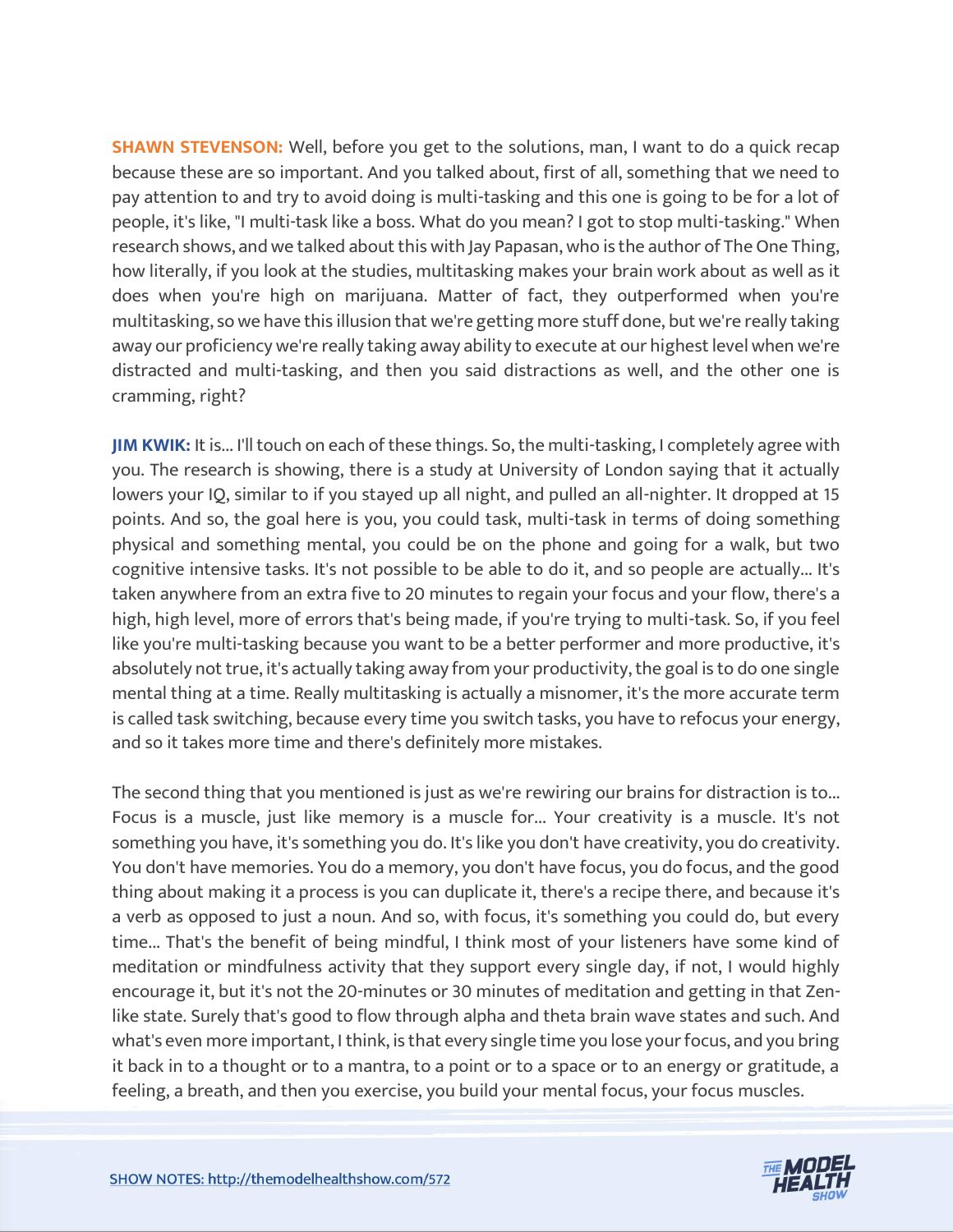So, it's not that you don't get, lose focus, it's when you bring it back that you get the strength. And so, I think one of the things is to be able to set your environment up to win, right?

#### **SHAWN STEVENSON:** Yeah.

**JIM KWIK:** So, you talked about stop multi-tasking, also eliminate distractions, to focus when you need to study, you got to turn your phone off. I mean, people are picking up Instagram like over 50 times a day, over 50 times, and if that's something that if you're doing it less, that means somebody's looking at Instagram even more than you are. And there's ways of using technology for your advantage, there's self-control apps like Freedom or FocusMe, to block out certain websites like social media or block out sites that you might visit when you should be focusing on something else, so that's the other thing, it's just... And when I talk about focus, the metaphor that I use is that if you're outside and it's a nice warm day and you have a magnifying glass... Remember when you were kids, used to burn leaves and stuff like that, when you see the light go through the magnifying glass, it creates a very bright focused point there that is very highly concentrated. And it's interesting that the word bright describes it because it also... We use the word bright to describe really smart, intelligent people, but maybe they're not smarter, maybe they're just better focused, like a magnifying glass is doing it to the light.

#### **SHAWN STEVENSON: Interesting.**

**JIM KWIK:** And so, there's a lot of power in being focused, in being... So, if you want to study better.

**SHAWN STEVENSON:** So, one of the things that I want you to talk about, if you can, is this concept, and this is the first time I ever heard this was from you, of recognition versus recollection, when we are actually doing this work to study and assimilate things.

**JIM KWIK:** Right. Because, okay, so one of the things that I think that keeps people from learning faster is they're so passive about it, it's this idea between passive and active recall, and I actually recommend people don't re-read chapters of their non-fiction book. A lot of people will read something and re-read it again, thinking they're going to get more out of it the second time, right afterwards, and certainly it is, but it's marginal returns because you could easily through the thing, what people found out by re-reading things is to study is that they could delude themselves thinking that you really know the information when you're reading it instead of really... Instead of the better thing to do is to test yourself because it's... Like for example, you read the chapter, and then instead of re-reading that same chapter, close [the book and recall and recite all you can remember because there is a difference between](https://themodelhealthshow.com/increase-focus/)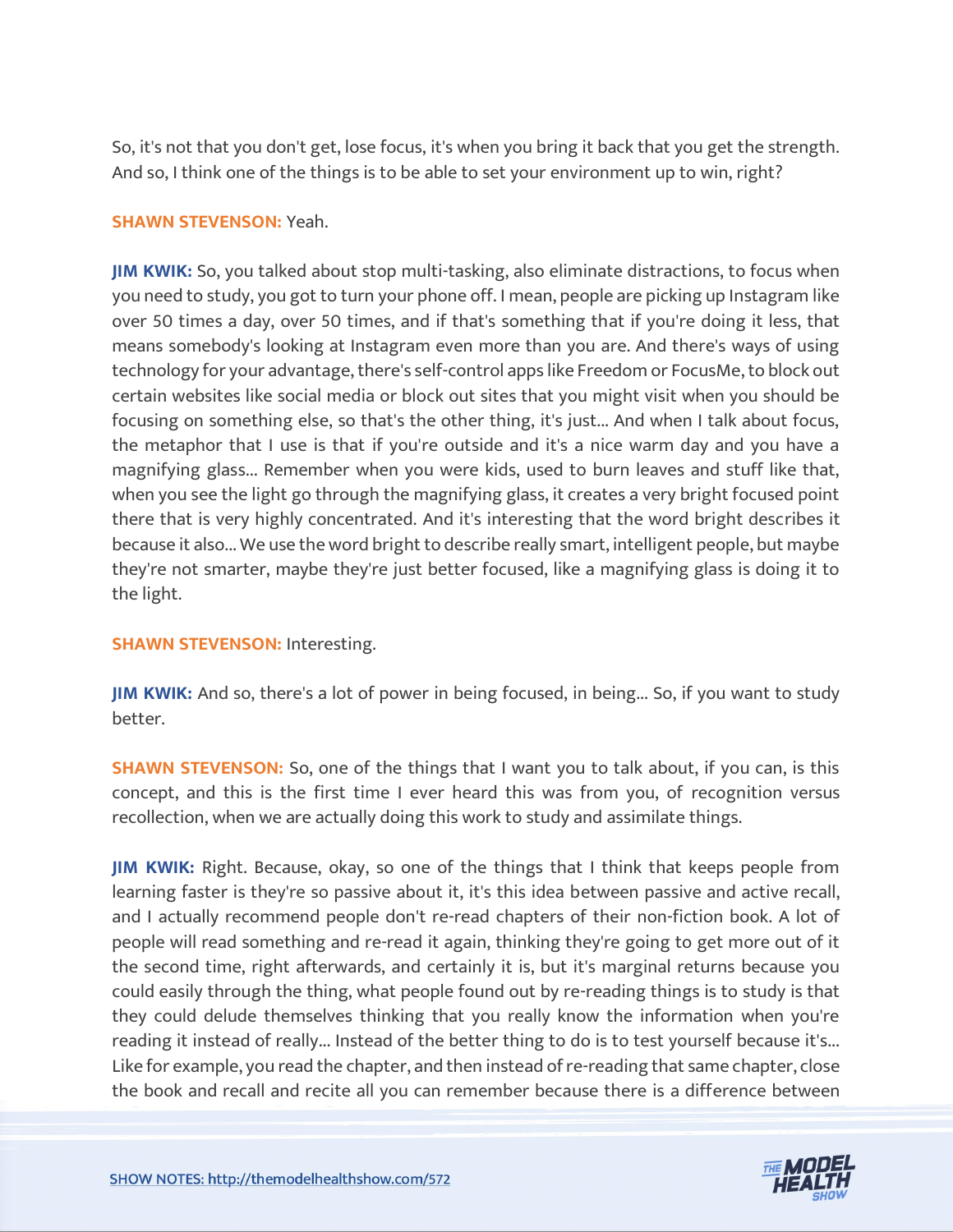recognition and recollection. Meaning, recognition requires a trigger for you to remember something that you might not get on the test.

It's like when somebody recognizes a face, they don't necessarily remember the face, what they're doing is they're recognizing it because it's right in front of them and they realize that they've seen it before. One of the reasons why names are so difficult sometimes is because you don't get that same prompt, you get the prompt for the person's face, but you don't get that prompt or that trigger for the person's name. And so, studying actively with focus on recollection as opposed to recognizing something, one of the things that best do that is to quiz yourself, read something and then ask yourself these questions because often questions are the answer. And I think a lot of people, Shawn, like when they're reading and people like "Jim, how do you... "

And we did a whole podcast episode on speed reading people are like, "How do you read a book a week? Or how do you read a book a day?" And one of the ways you could do it is, and how do you really understand and retain it, and I'll tell you that if you want greater speed, I always tell people to use their finger while they read, a visual pacer will help boost your reading speed 25- 50%, but if you want greater comprehension, you have to train yourself to ask better questions, ask more questions and ask better questions, because as you're reading, they act like a magnet, it's like, Oh, there's an answer, there's the answer, there's an answer. And I think part of being more active in recollection is actually asking yourself, "What do I want to learn out of this? How does this compare to what I already know? How am I going to teach this to somebody else" Because that's all thinking is, it's just this process of asking new questions and answering them also as well. And so, I'm a big believer, is that just don't fool yourself into thinking that you know something, 'cause you could recognize it...

And see if you could really retain it and recollect it by quizzing yourself as you're learning something brand new.

**SHAWN STEVENSON:** Perfect. Perfect.

**JIM KWIK:** The other thing I want to mention also is, you mentioned this at the top, is just stop cramming. And the reason why cramming is a big mistake is because they've done studies where they found that the average person loses their focus after 25 or 30 minutes. It's like a kind of like a TV show, and that's our attention span for a lot of things. And so, there's this time management technique called The Pomodoro Technique, which basically means you're setting your alarm every 25, 30, maybe 45 minutes, and when it's done, you take a break. You take a... Not a 25 or 30-minute break, but you're taking a 2, 3, 4, 5-minute break, to do things that are good for your brain. So, what are those things? Movement is very good. Most people [sedentary, are way too sedentary, they](https://themodelhealthshow.com/increase-focus/)'[re sitting all day, eight hours a day, and that](https://themodelhealthshow.com/increase-focus/)'[s bad for](https://themodelhealthshow.com/increase-focus/) 

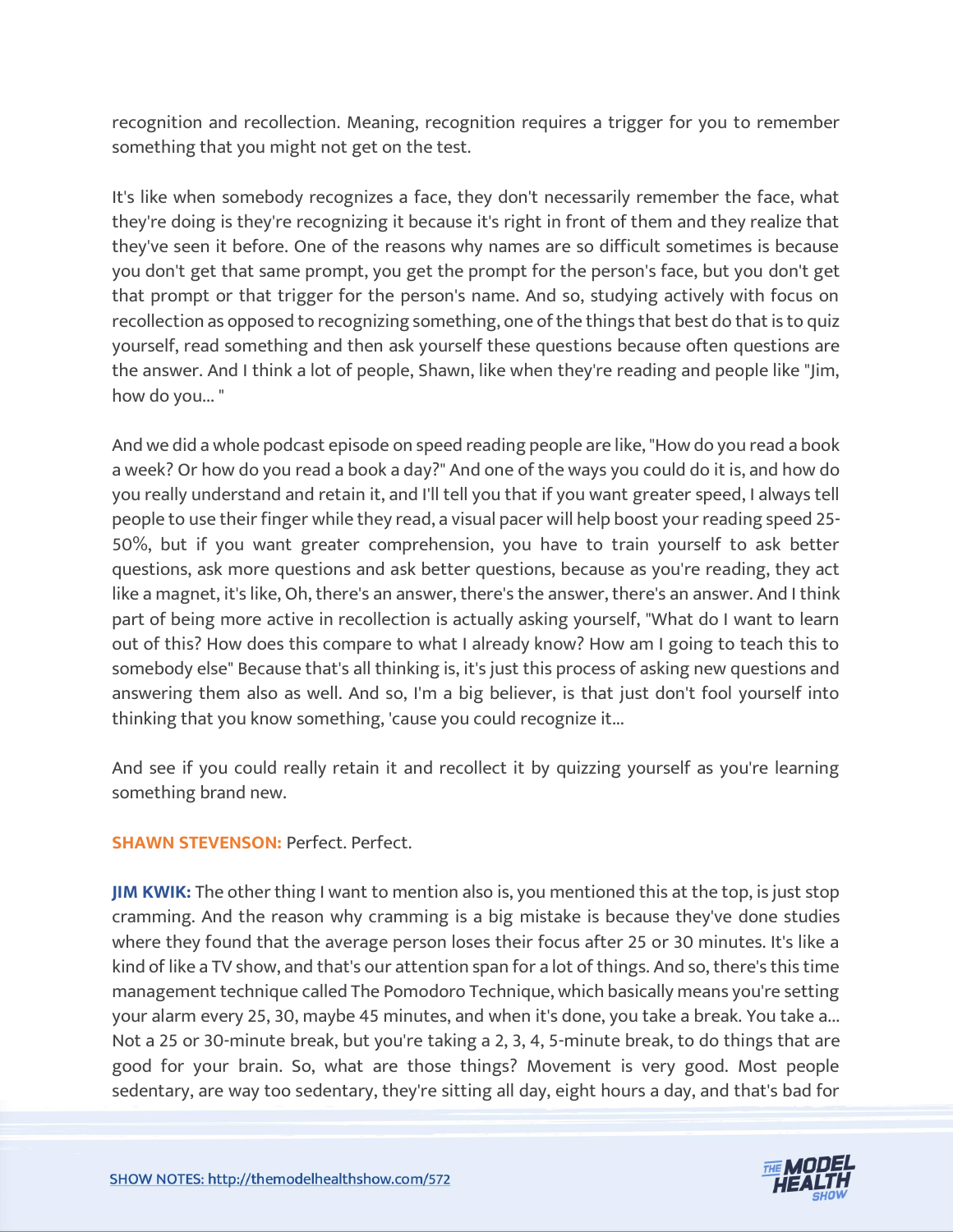you. Obviously so movement is key, 'cause as your body moves your brain grooves. The other thing I would suggest is deep breathing, whether it's box breathing, alpha breathing, Wim Hof, whatever people subscribe to, and so you get the oxygen. And also hydrate, obviously. And it's, again, very, very fundamentals, but so many people dabble in these things when they really should really master this process. Because your power comes from the fundamentals. And so, I would go back to...

And the other reason why you don't want to cram is because if you study for six hours straight, not only are you diminishing returns because your focus after past half an hour is... There's these two-memory phenomenon's. Ones called primacy and the other one's called recency. Primacy means that you tend to remember something at the beginning; so, if you go to a party and you remember the people you first met. Recency says you remember things more recent; so, if you're at the party, you remember the names of the last people that you met at the party and you probably forget most of the people in between. Same thing with a list of words. If I gave people a list of 30 words to memorize, they'd probably remember the ones in the beginning, primacy, and then more recent, recency. And the reason why you want to take breaks every half an hour or 45 minutes is because, you can imagine, after a six-hour studies time you learn stuff in the begin, you might retain stuff at the end, but in the middle there's a big dip. But by creating breaks let's say every hour, you create more beginnings and ends, and more primacy and recency, so you pick up a whole lot more data and recollection. So don't cram.

And then I would say the fourth thing that I would stay away from, besides stop multi-tasking, stop distracting yourself, by controlling your environment, eliminating distraction, turning off your phones and so on, don't cram because that's a big mistake 'cause you're actually losing ground, is hack this thing called akrasia. And akrasia is this state, and we know what it is, it's kind of like that state where you're acting against your own better judgment.

# **SHAWN STEVENSON:** Right. Why do we do that?

**JIM KWIK:** Exactly. And so, Socrates... Plato... It was in one of his books, asked precisely, how is this possible; if one judges action A to be the best course action, why would anyone do anything other than A? But we do. We're not always logical. If anything, we're more biological or more emotional. It's like, why do we do this, why do we eat foods that are not good for us, why do we not journal and meditate and work out and eat good food, why don't we do that all the time if that's in our best interest. And so that's what akrasia is, it's this acting against your own better judgment. And so, there are apps out there that helps people to stick with their decisions and their habits and stuff. So, there's an app called stickK, S-T-I-C double K, I believe.

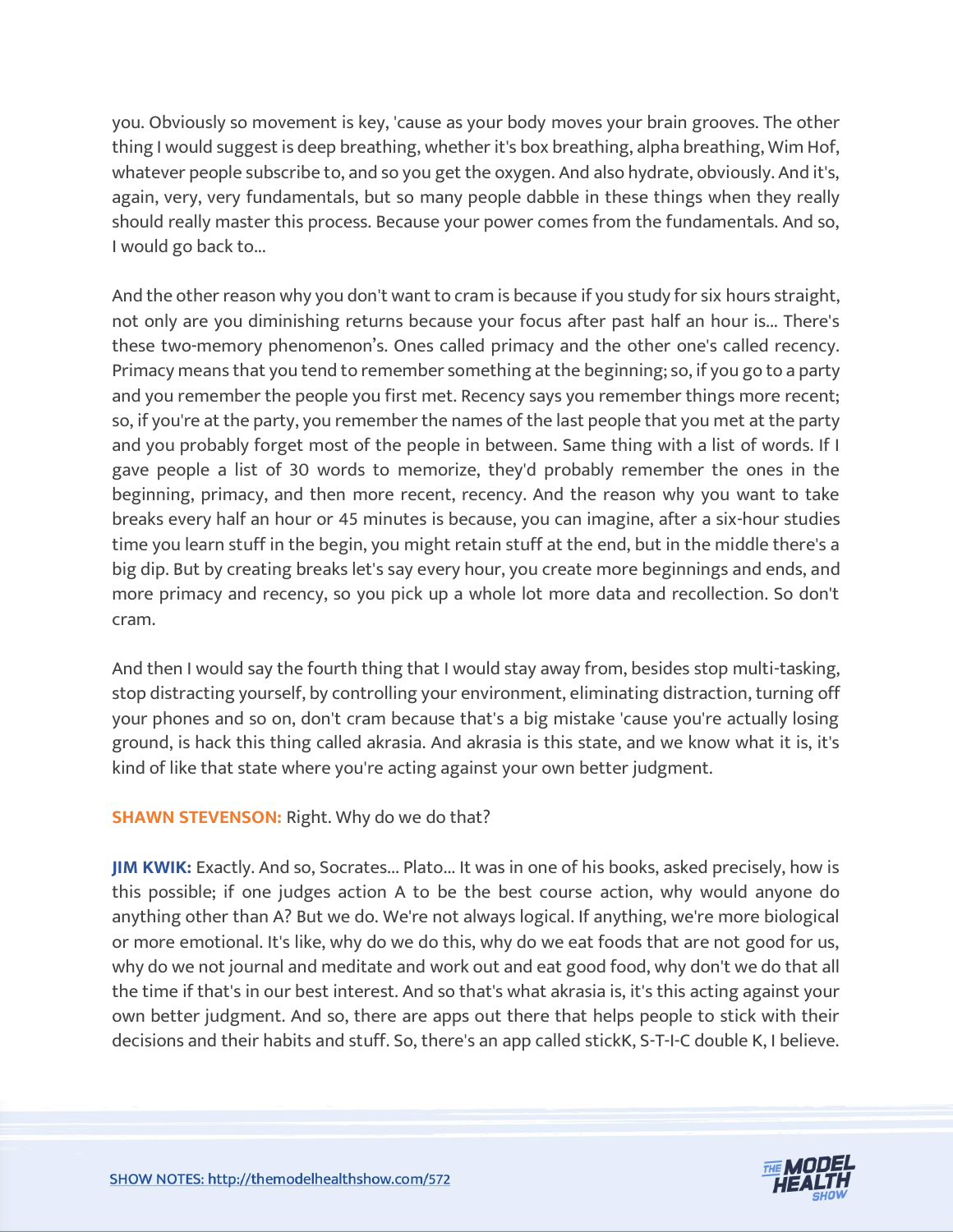There's one called Dminder, also as well to help you keep you to your commitments. I did a whole episode on our podcast about how to stop procrastinating, and that's one of the big things. There's something called the Zeigarnik effect. Zeigarnik effect actually is a memory principal named after this psychologist in Europe who was watching as she was getting coffee that the wait staff would remember everyone's order, and how, how do they do that naturally without any kind of training. And they called it the Zeigarnik effect, basically that they would remember the person's order up to the point that it was fulfilled, and then after it was fulfilled and they got what they ordered, the meal, then that would just disappear. But the idea here is that if you have something in your life that you're procrastinating about, that if you just start something, you're more likely to finish it, because the brain needs closure. It doesn't like open loops.

**SHAWN STEVENSON:** Right, right. That's how the greatest kind of golden age of TV is getting us right now. These writers are so good at opening these loops, you have to know what happens, like what is going to happen with Colson?

**JIM KWIK:** Exactly And then you binge watch eight episodes of Scandal or Breaking Bad or whatever it is.

**SHAWN STEVENSON: Just one more. Just one more.** 

**JIM KWIK:** Because they have all these open loops, but we are like that with our life. That if we start something, we have this big drive to need to close it off. And so, start something, somewhere. That could definitely help you with that. But that's the Zeigarnik effect. But so those are the four things that I would ask people to stop, because you want to stop something, but you can't just stop something, you want to start it. So, stop multi-tasking. Stop... Eliminate distractions in your life. Don't cram, stop cramming, always take a break every 30-45 minutes. And then hack this thing called akrasia, which is this idea where we don't finish the things that are good for us.

**SHAWN STEVENSON:** What do you think about listening to music while you study? Personally, I like more of a quiet environment, but I do sometimes tune in and listen to certain... It's instrumentals. So, what do you think about maybe somebody's like listening to 2Pac trying to study algebra, versus like classical music?

**JIM KWIK:** So, a lot of... And this is, I think a lot of the parents could relate to this, when they hear their kids studying, they have the Pandora or Spotify in the background, and the TV and the video games, they're like multi-tasking up the wazoo. I would say that music has been shown to enhance the studying process as long as it's not distracting. So, I'm not talking about [music like hip-hop or heavy metal, rap. The music that](https://themodelhealthshow.com/increase-focus/)'[s been shown to support studying is](https://themodelhealthshow.com/increase-focus/)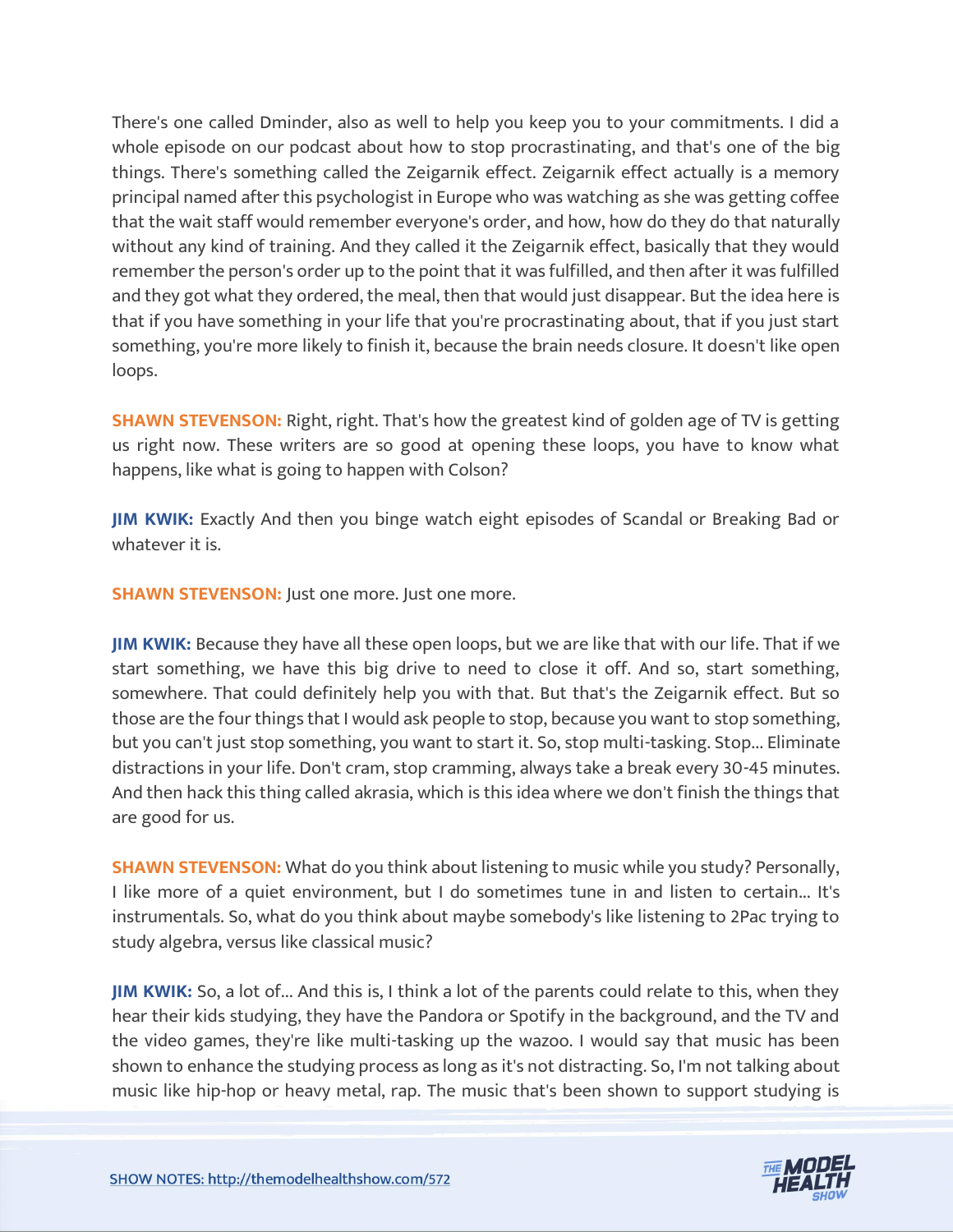classical music, as you would think. Instrumentals. Specifically of the baroque era. So, Vivaldi, Bach, because that era happens to have music a lot concentrated on 60 beats per minute, which also happens to be the resting heart rate, and so it puts you into this, what they call this alpha state, this alpha brainwave state, which is that relaxed state of awareness. And that's a state we go in when we meditate. It's a state we go in when we watch television. It's the state we go in when we do hypnosis. It's where you become highly suggestible. And so, when you're studying something, it helps, let's say you want to... And I believe that if you combine music with spaced repetition... So, we talked about the four challenges that you need to stop, the bad habits like multi-tasking and cramming and such...

There are four things I would recommend people do. So, one of them was, we talked about, is practicing active recall by quizzing yourself. So, it's the difference between recognizing and recollecting something. The second thing I would say, where you can combine with music, is this thing called space repetition. So that's the idea where, yes, you can learn information by deeply immersing yourself, and one of... Another way of learning something is by spacing it out. That through this kind of interval learning, or recall if you will, that if you space things out that you're learning and review it maybe an hour later, a day later, a week later, a few weeks later, then you could drive it from your short to long-term memory. There's actually good software out there like Anki, A-N-K-I. It's like this repetition software, flash cards. So, for people that want to learn a language, for example, or something that could be more repetitive, so what they could do is they can combine space repetition with music, like the baroque music, to learn a language, to study for the medical law exams, to memorize names and faces, to brush up on your geography, to master a poem or lines in a play or in a film. Practicing even musical chords, it could help you also. Space repetition is a very powerful way of driving it deeper inside of you.

**SHAWN STEVENSON:** Yeah. I think I heard the word intervals in there. And so, it's like how... And this is clinically proven across the board for interval training and exercise, to be so much more effective and efficient than that kind of long-duration, steady state studying/cardio confessional that we would do.

**JIM KWIK:** That's exactly it. This is just for the mind. This is mental interval training. And so that space repetition really helps, and that space review helps a lot, because it's in that downtime that actually we're getting a lot of the integration and things are moving from short term to long term. So, I would say practice the active recall of asking questions and quizzing yourself, have spaced repetition, and the music that we're talking about here can really accelerate. As long as it's not distracting for people, it's helping to relax you, puts you in a brainwave state where you absorb faster, it's more your unconscious, where your critic conscious mind can only handle so much. Right? That's the part that really gets stressed over everything. And you think [about all this, for example, lyrics to songs that we know, how many of them? Hundreds, right?](https://themodelhealthshow.com/increase-focus/)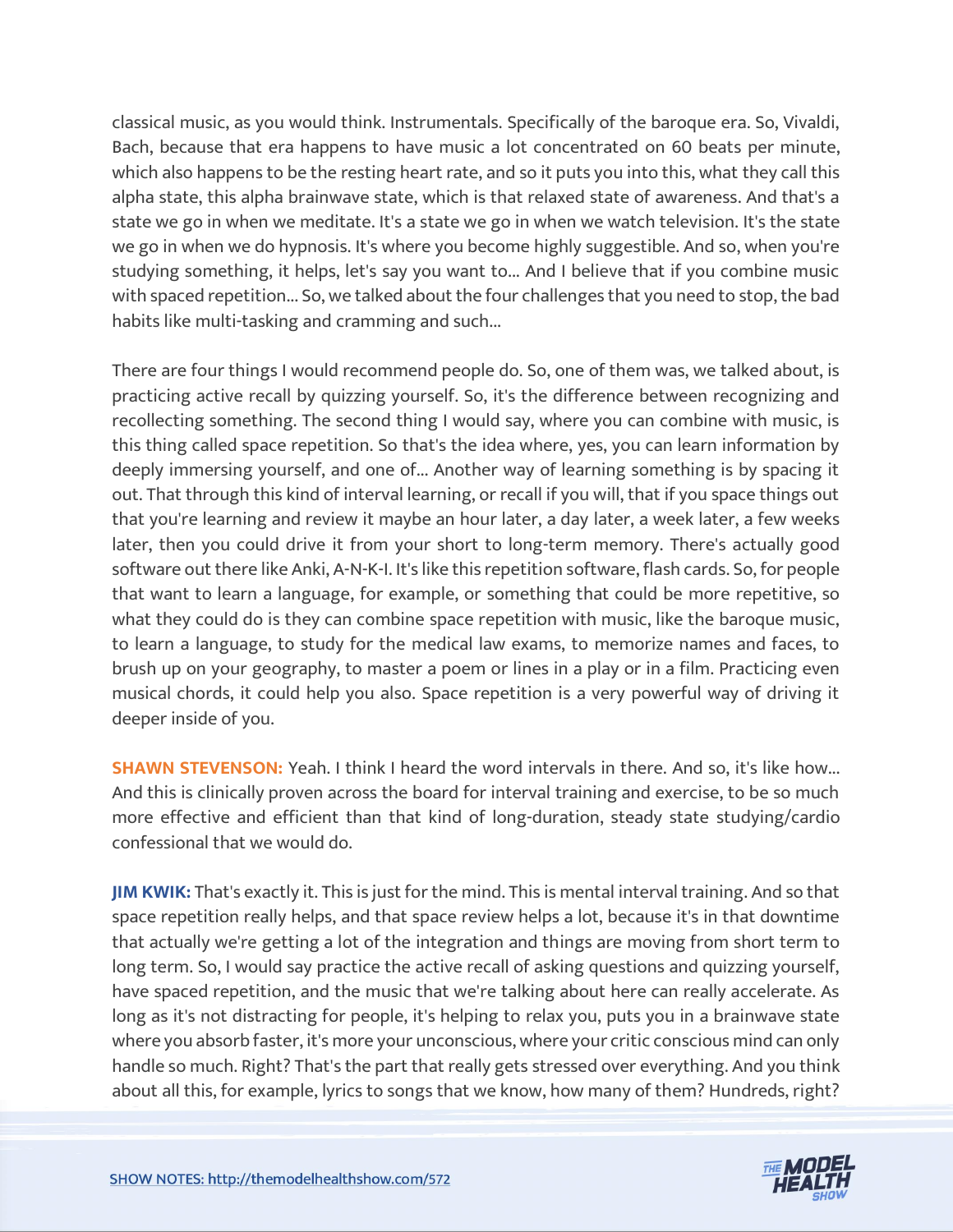**SHAWN STEVENSON:** Yeah. Right. Oh, my goodness.

**JIM KWIK:** But how many do we actually study them, like study this and write it out and... None of them. We all learned when we didn't realize we were learning, we were just having fun. And that's really that unconscious mind that's really processing. The third...

**SHAWN STEVENSON:** Holy smokes, man. Wait, man, you just hit something here.

**JIM KWIK:** Yeah, let's do it.

**SHAWN STEVENSON:** I just the other day, there was a song from 20 years ago, it came on the radio, and I haven't heard in years, and just like I knew all the lyrics. And I was just like, What? I started to really think about, how is that possible? You know?

**JIM KWIK:** Exactly. So, we learn... We know so much more. We didn't actually learn it in school or anything, we learned so much more than we've ever given ourselves credit for. And so, part of it is because we were just in that unconscious playful state, and I feel like that's a powerful way to learn. It's just like children, 'cause children have that beginner's mind, and we just... Remember we've talked about it in the past, that information combined with emotion becomes a long-term memory. Information combined with emotion becomes a long-term memory, so that's why we remember things through sense, through taste, music, that's bringing us back when we're children, and music is highly state-inducing, and so that's high level of emotion. And speaking of sense, I would actually add that as a third thing. So besides active recall and spaced repetition with music, I would actually add the sense of smell. Because the sense of smell is the most powerful sense that we have when it comes to connecting to our nervous system. Meaning that, I don't know if it was because we needed to smell poison before it actually... To save our life or something, but here's the thing, our environment gets connected to the information. So, if you want even better studying, 'cause that's the theme of what we're talking about, it always helps to study in the environment where you need to recollect the information.

So, for example, here right now I'm doing programs here in Boston area for the colleges and stuff, it would help them to study in the lecture center that they're going to be tested in. Because unconsciously we connect that. And it's something I've mentioned before, where they did this study and they put students under water with breathing apparatus, and they give them words to memorize, and they take them outside, back in the surface to test them, and they put them back in the water and test them, and then which one do you think people remembered more? Back in the water. Because that environment got connected to the information. And so, [knowing that and studying in the place, for example, in your workplace where you need to give](https://themodelhealthshow.com/increase-focus/)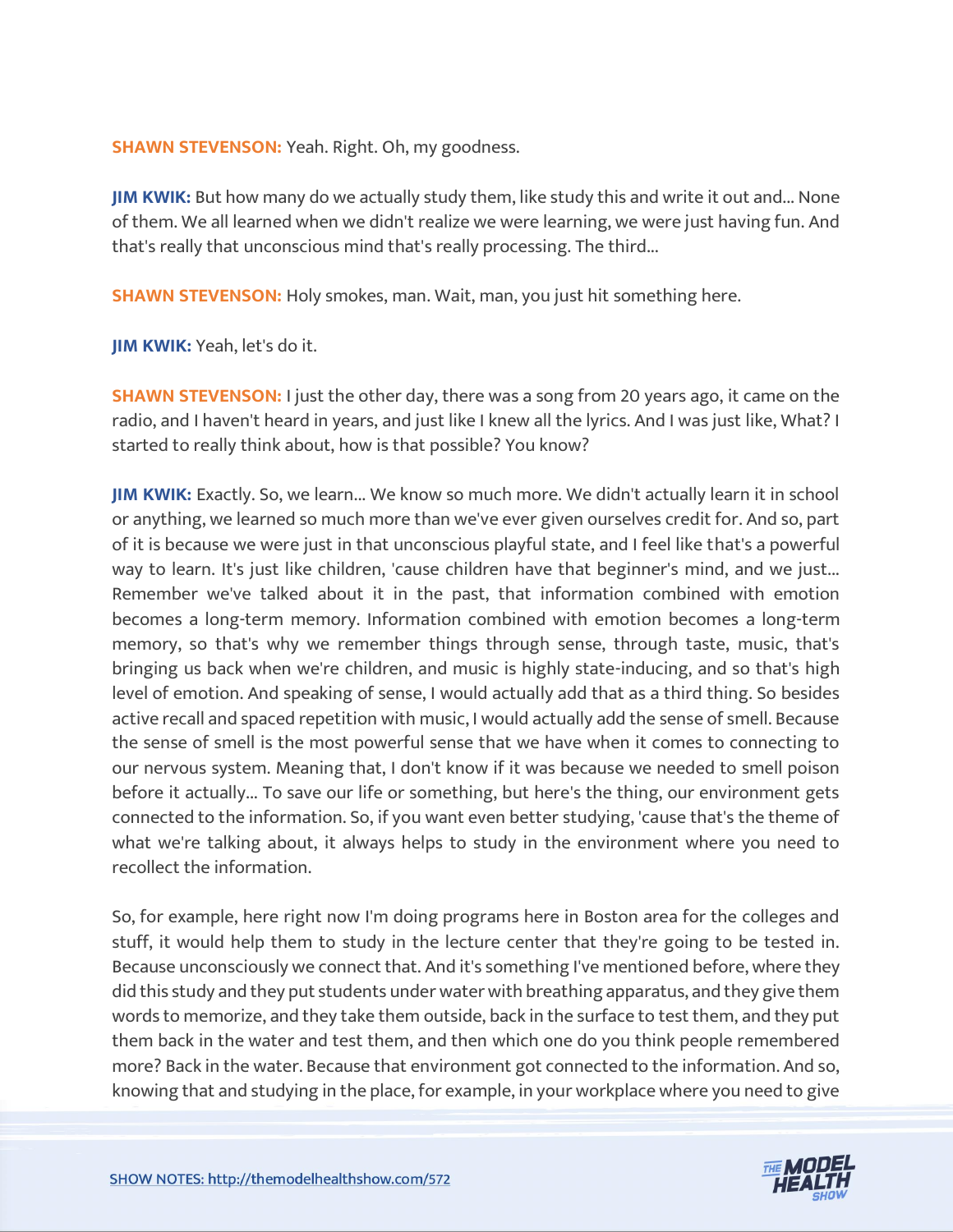the speech or that TED Talk, it always helps to study in that environment. And it's not really practical for most people, so the idea here is to actually, can you take the environment in with you? Meaning using the sense of smell, that if you had a unique and familiar scent while you're studying, one of the methods could help you jog your memory is to spray that on you or taste it during the actual exam. When you have to give that presentation, that book report, or take that test.

That if you chew a strange kind of gum or an essential oil, or a perfume or a cologne, and then you have that same one when you need to recall it, it's going to be more available to you. And so, I would recommend playing with that. And speaking of essential oils, there are certain essential oils that has been shown to be able to activate and wake up the mind. Essential oils like peppermint, like rosemary, helps increase the chances of remembering things that you need to be able to remember, helps improving your focus, helps improve your recall.

**SHAWN STEVENSON:** Fascinating. And there's actually science to back that up, which is so crazy. It's just like our sense of smell, it's one of those things that helps, as Jim is describing, to drive memories deeper and create a stronger connection when we're learning some information. So, utilize that channel, that's just an open thing that's happening on automatic anyways. And peppermint, for example, is one of the things that I saw when I was looking into the research. Using an essential oil, maybe you can just... Right before you get started, maybe you have a few drops of peppermint oil that you, I don't know, wipe on the book or something, or...

**JIM KWIK:** It's often, yeah, and it's often what you do before the actual act that really shows up when you need to perform. And same thing with doing a light workout before studying can help you to retain information better. And so, anything that's going to be good for your heart is going to be good for your head. So, getting that blood flow, the artery that goes directly from the heart to the brain is the carotid artery, right, and it's just the primary one, and getting the right amount of oxygen and circulation is very important. So, the fourth thing I would actually put is music, what we talked about. So, I make that the fourth thing to do after, what we talked about the different sense of smell. Because there's research done at Stanford School of Medicine basically saying that playing certain types of music, such as classical, a baroque, could help students engage the parts of their brain that help them pay attention and better anticipate and make predictions better. Besides the fact that some musical will actually enhance people's mood, which would be good, just because all learning is state-dependent, and you want to be able to always control your mood and your outlook for things when it comes to studying.

**SHAWN STEVENSON: I** love that. You said all learning is state-dependent.

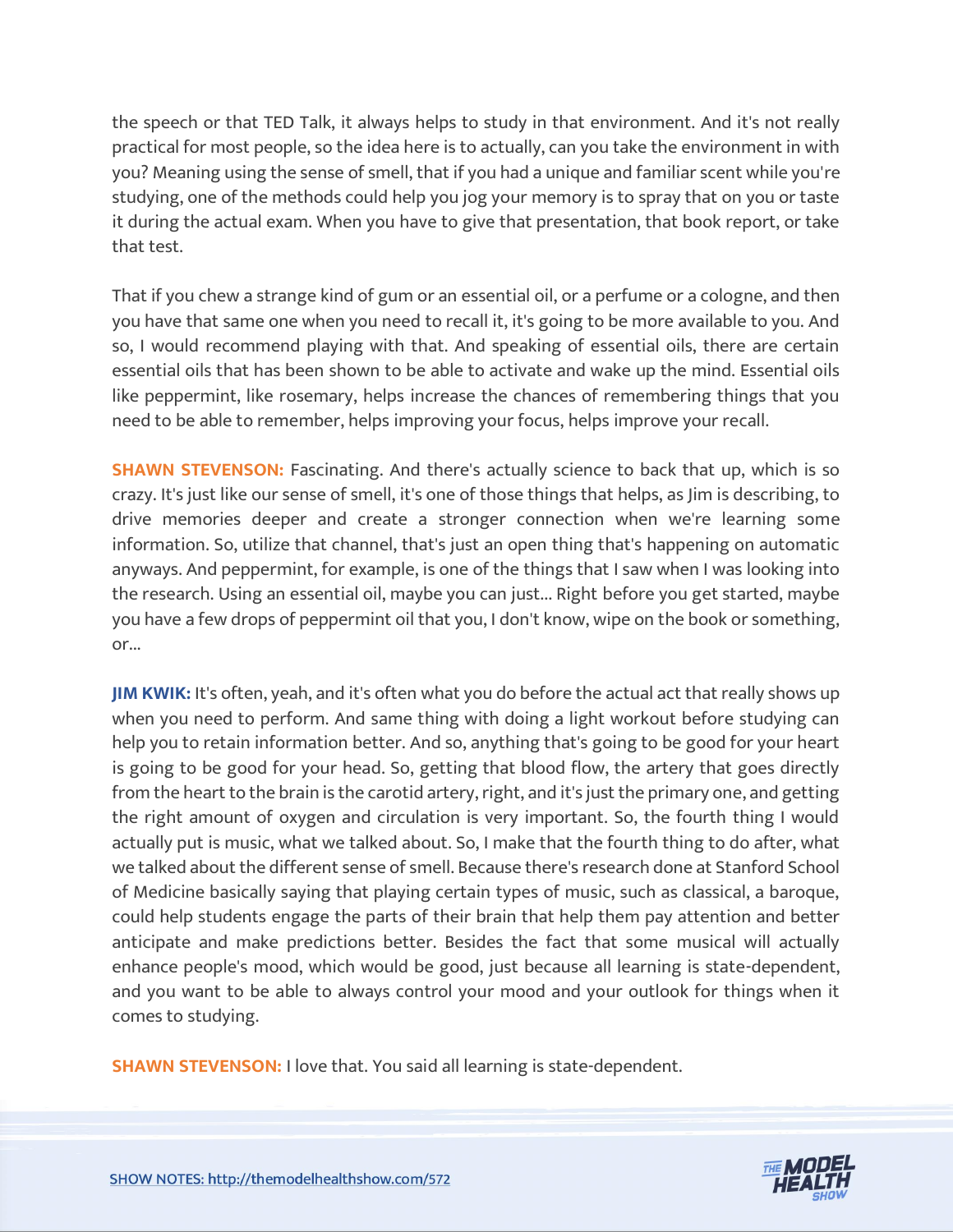**JIM KWIK:** All learning is state-dependent. Yeah, it's one of the primary beliefs that we have, you know, when we talk about quick brain, is the state of mind and body, the emotion, the feelings. Think about it, back in school, if you were... People were tested on, oh, what was the state, these state capitals, and name these presidents, or name when... This periodic table, or all this stuff that we learned back in school. Most people don't remember it for two reasons. Number one is relevancy. Relevancy meaning, maybe they didn't see a one-to-one connection of why it's important and relevant to their life, sin, cosine, tangent X, hypotenuse Y. But the other thing is the emotional state people learned it in, the students learned it in. For most people when you ask them, how do they feel mostly when they're sitting in class being lectured to, most people said, oh, I was bored. And that's... On an emotional scale, that's like a zero, but anything times zero equals zero. If information combined with emotion becomes a long-term memory if the emotion level is zero, there's not a lot of recall because that's the first part, the first third of the memory stages is called encoding.

And that's how you actually encode the information, put it in, then you store it and then you retrieve it. But part of the encoding is making, if you want to better recall, is to make it more emotional. What do you see? What do you feel? How is it touching you in a certain way?

**SHAWN STEVENSON:** Yeah. Oh, you know what, when you said relevancy, it just really sparked up a lot for me, because I loathed biology in science. I couldn't stand it. And up until even a few years ago, I'd have these nightmares where I'm in biology class and just like I didn't have my homework or something, or human anatomy, physiology. And I still remember my teacher, she was a little creepy, and she'd be in my dream, and I'm just like, oh no, I got to figure this out. And it's because I just really didn't want to be there. I couldn't stand the process. But what created this connection where I love it, it is my life, it's things... No one makes me study biology every day, but I just I'm very passionate about it now, because the relevancy, with it applying to my life personally. And that's what we do with the Model Health Show, is how can we connect this information to your life so that you want to learn about it, so that it becomes fun and entertaining and engaging, it becomes a part of who you are more easily. And that's really one of the big secrets I want everybody to walk away with, is tying in... The things that you want to learn, tie it into something that matters to you.

**SHAWN STEVENSON:** Why do you want to learn it? Not just, I should learn it just because or it's important to learn, you need to consciously create an association to it. And for me, it's teaching. So, when I'm learning things, I'm thinking, how can I teach this? How can I make this make sense to other people so that they can have their lives changed? And so that's just one of the big takeaways of the many that we have here today. But I want to make sure that we talk about taking notes, because that just blew my mind when you had us to do those two columns way back in the day, you taught us about taking notes. So, let's talk a little bit about [that.](https://themodelhealthshow.com/increase-focus/)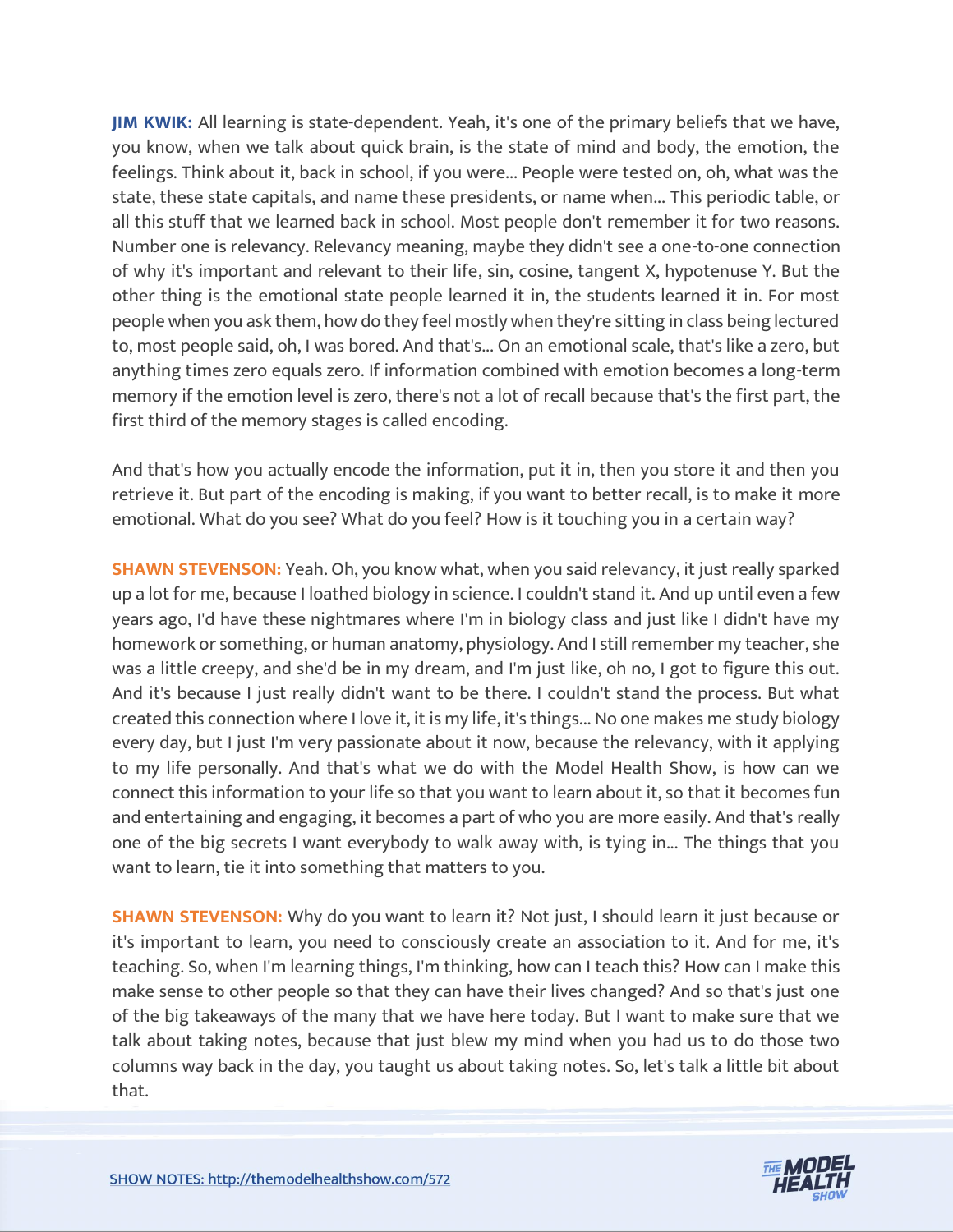**JIM KWIK:** Right. So, one of the ways that can increase your ability to retain the things that you're studying is to take notes. People don't realize that there's 80% of what you learn can be gone within two days. So, you listen to podcasts, you read a book, you go to a lecture, 48 hours later 80% of it could be gone, and one of the ways to mitigate that from happening is by taking notes. But it's like, how do you take notes? There's all these different ways. And for most people they never really learned a process, or if they did it was kind of like that linear outline... You remember, Shawn, it was like, one Roman numeral... Like, A and Roman numeral one, two, that kind of thing. And the challenge is, so they've done lots of studies and research to find out some of the best ways of taking notes, and so there's qualities to active note taking. 'Cause instead of passive note taking... They say they found the worst way of taking notes, actually which really surprised them, it was by transcribing what the teacher was saying. That was the worst way of taking notes. And it's kind of interesting, 'cause you would think maybe part of people would think is, hey, won't it help me to take notes by having every single thing word for word? And they found actually...

It actually hurt people. And so, first of all, I would say, you don't have to go for those transcriptions. A question I always get is about typing notes and handwriting notes. They find... The studies show that taking notes by hand is actually better for people. So, it's interesting, taking notes by hand is actually better for people, and one of the reasons why is because you could technically type... Somebody could type as fast as somebody could speak, but they can't necessarily... When you're handwriting, you can't write that fast, and it forces you to really qualify information, to filter information, to take notes with purpose, to listen to everything and just write down and hone in on the things that's really important. And that's alone, besides the notes itself, helps to increase your understanding and your effectiveness there. But we would generally want notes that meet this quality. Number one is you want notes that are active.

'Cause I did a whole session last time when you and I were talking about how to learn anything faster, and we talk about the fast method and everything, but the A is being active. Because learning is not a spectator sport, you need to be active. The second thing when taking notes is taking notes with purpose. Like you said, relevancy. You have to know your purpose of what you're looking for, otherwise how do you know if you didn't... Whether you find it or not. Good note taking is also very organized. And so, you have to figure out the best way of organizing information for you. They find that the best way of taking notes actually is in your own words and not the expert's words, but your own words itself 'cause it's more personal for you. They also found that taking key ideas and using images is more effective than just writing everything out. But then how do you take that information and lay it out? Some people are familiar with mind mapping.

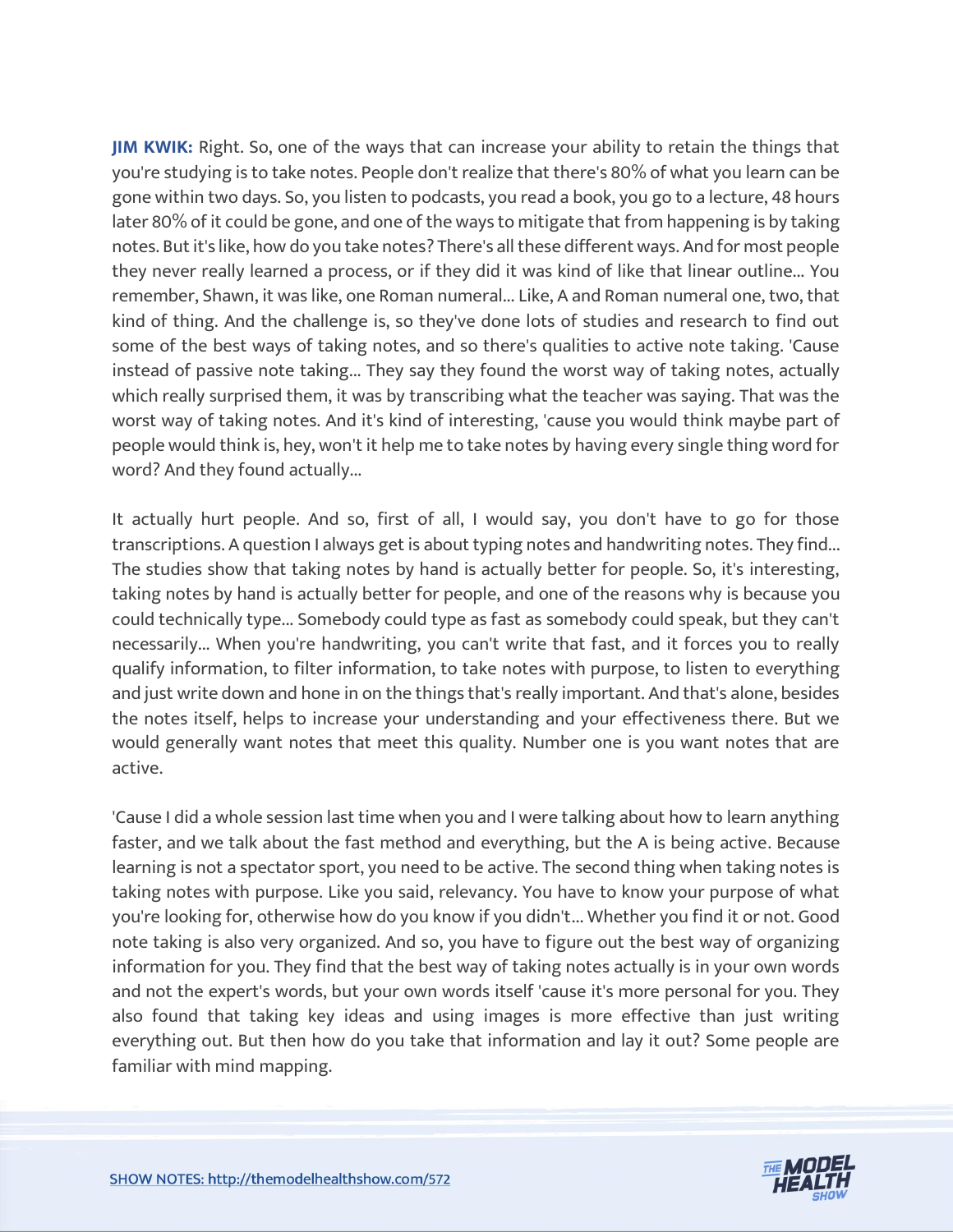Mind mapping is a creative way of doing left to right brain note taking, where you put the main idea in the middle, and then coming out like spokes of a wheel or maybe like branches of a tree, you see the other areas, and then those branches get broken down and so on and so forth. A very easy way that I like to teach people to take notes on, you mentioned, is drawing a line down the page. And it's so simple, but again we keep things purposely elegant, because anybody can make things more complicated. You want things to be so simple and easy and elegant that we're going to do it on a daily basis.

So, I put a line down the page. On the left side, I take notes, so I'm writing down how to remember names and how to learn a language, and how to speed read and all those things. But on the right side, I'm not taking notes, I'm actually making notes. Which is a slight distinction, but this is what I mean. On the left side I'm capturing information, on the right side I'm creating it. Meaning that if I'm going to get distracted and focus somewhere else, I'd rather get distracted on the right side of the page, and on the right side I'm writing my impressions of what I'm writing on the left side. So, it's like, how am I going to use this, or questions that I have, or how am I going to share it with somebody else, or how does it relate to something I already know? So that's the difference between note taking and note making. It's the difference between capturing and actually creating notes, which is just as obviously as effective. And then, again, doing it with handwriting instead of digital keyboard, you'll get a nice lift on there. There was a study done at Princeton University that shows that note takers actually retain more information by hand than by typing.

**SHAWN STEVENSON:** Right. And everybody's got their laptops and their phones to take a little note here or there, but just listening to the expert who actually knows this stuff, to pen this down... It's kind of like when you're writing something, you're, in a way you're spelling it out, you're casting a spell, right? A spell of learning, in a way. And I've got, like I said, all of these notebooks, handwritten notes, just through the years of learning. And today, same thing, I'll take something that I hear that's profound and I'll just, I'll write a little note about it. And it's in my own words as well.

# **JIM KWIK:** I like that.

**SHAWN STEVENSON:** You said also to cater things and find the way that works best for you as far as organization, and I thought about a friend of ours, Julia Roy. And when she comes, if she's taking notes, she's got all these different colors and things are color-coordinated, and just the best-looking notes I've ever seen. I was like, that's just... That's not my cup of tea, but it was really fascinating to see that that's what works for her. And she's one of the most brilliant and intelligent people that I know, and that's the way that she does it. So, finding the things that work for you. Even if you are taking notes on your laptop, employing these strategies where [you can.](https://themodelhealthshow.com/increase-focus/)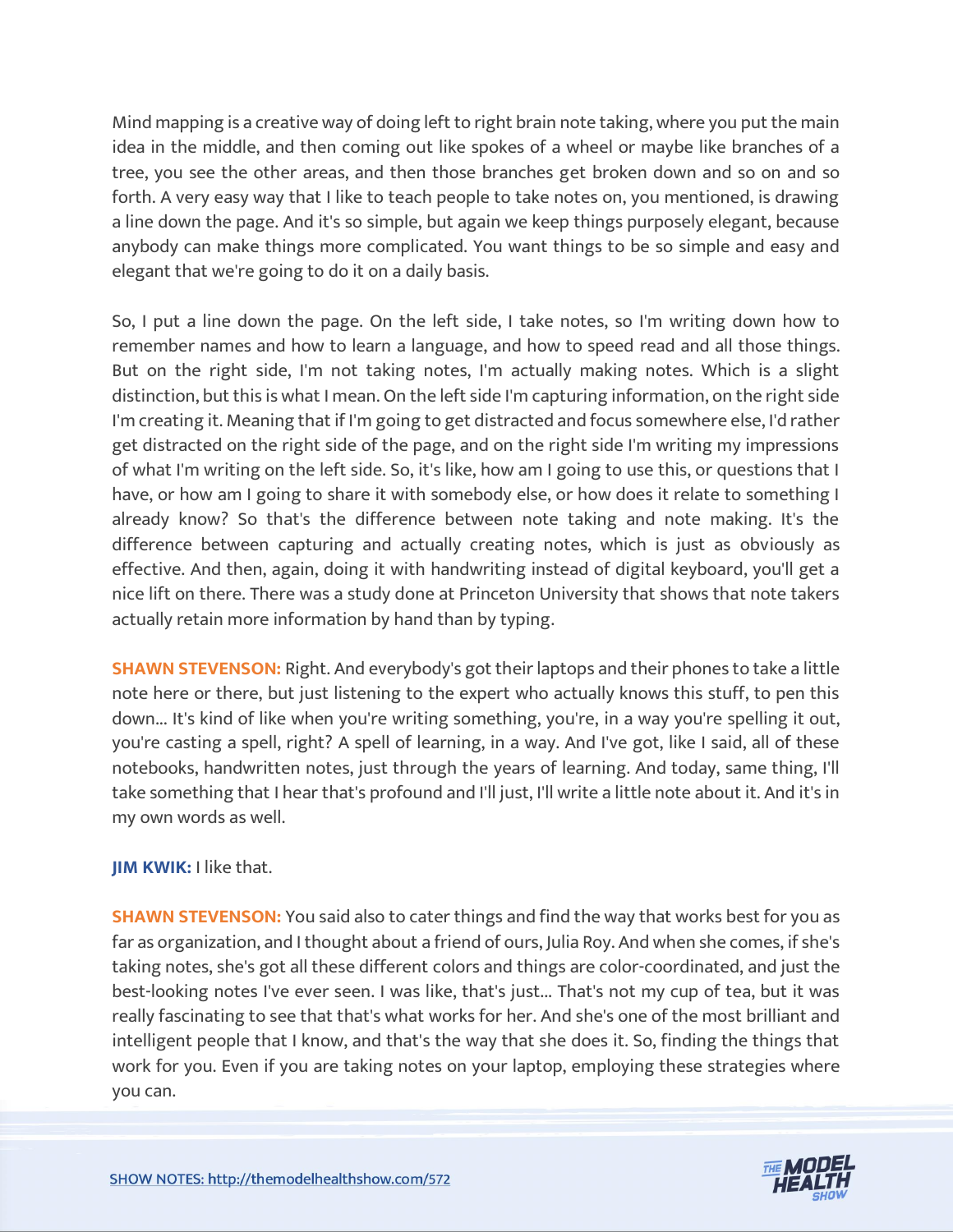**JIM KWIK:** And I like that too because it's just like people's diets and their exercise, is finding something that works for people. 'Cause whatever gets people to do it is what I like. It's not right or wrong, it's just good, better, best for individuals. They did a study where they, a couple of scientists, they set up an auditorium full of people and half of them took notes with the keyboard, the other half took notes handwriting while somebody spoke, and they wanted to figure out who would remember the most, and who would retain the most. And they found, after they tested people afterwards, that the handwriting people won, hands down. No pun intended. Handwriting people won, hands down, 'cause people understood more, they retained more, they remembered more when they wrote by hand. So, I would explore with everybody. I know if it's not something that's new... Sometimes you have to take a step backwards to take a couple of leaps forward, but again it might be individual for everybody.

**SHAWN STEVENSON:** All right, right now I'm going to teach you some strategies to help you to improve your reading speed and also your comprehension, and also do things like remember people's names. Have you ever been in a situation where you shake hands, you meet somebody, and then literally just their name goes in one ear and out the other? So, I'm going to teach you some strategies that I actually learned from Jim Kwik, that I use all the time. Now, a really simplistic way to look at learning is taking something that you don't know and connecting it with something that you do know. That in and of itself creates this melding process, this neuro association in your brain. So, for example, if you're meeting someone new, and we'll say that this person's name is Bob. And of course, it sounds like an easy name to remember, Bob, but for a lot of folks, it can go in one ear and out the other. Especially if you're meeting a bunch of people at one time, for example. Hey, this is Bob, this is Mary, and this is Marcus. And you'll be like, "Oh, hi Bob, hi... " But then you'll forget their names almost instantaneously. Here's how you can remember their names, and literally just lock it in in that moment and potentially never forget.

And so, for example, there is something that you might know maybe from your childhood, if you think about something like bobbing for apples, bobbing for apples, it has the name Bob in it. So, when you meet Bob, I immediately, what I would do is picture Bob bobbing for apples in my head. Bob doesn't know that I'm doing this. It's not anything weird or freaky. You could make it freaky, maybe he's like bobbing for apples and he's got some high heels... I don't know, sorry... Maybe he's dressing a little bit risqué, but then this also is bringing more humor or animation to something, makes it even stronger in your mind, makes it much more difficult to forget if you connect something memorable to it.

So, I'll meet Bob, shake his hand, think about Bob bobbing for apples maybe in his fanciest sequence underwear, whatever it is, boxer shorts. So, we got Bob bobbing for apples. Then I [meet Mary, and when I shake Mary](https://themodelhealthshow.com/increase-focus/)'[s hands, I think about the name Mary. Where would I see](https://themodelhealthshow.com/increase-focus/)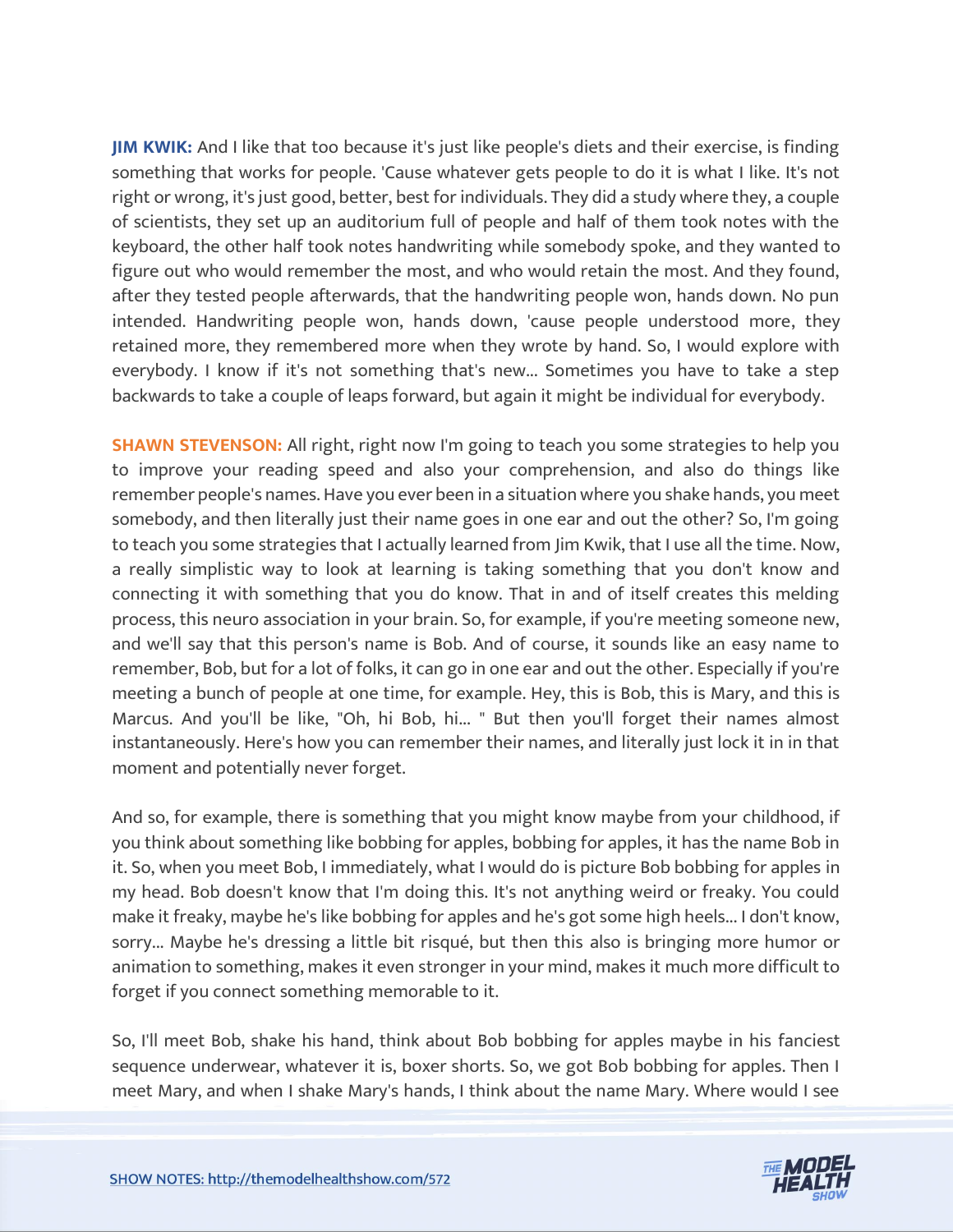that? Where is something I can recollect from my memory, from my experience that resonates with the name Mary? And it could be getting married. So, I'll shake Mary's hand and I'll think about Mary standing there at the altar waiting for her groom or her lover for life to tie the knot. And then the next person would be Marcus... And I'm just spit-balling here, but Marcus, if you have a name like Marcus, for example, you could break that down, you could think about Marcus, it has mark in it, and I'll think about a marker, and maybe Mark is using a marker and writing "us" on a dry erase board or something like that.

So, we got Marcus, Mark using a marker and writing "us". And I'll remember Marcus. Mary is getting married, Bob bobbing for apples. So, using imagery and taking something that you know and connecting with something that you don't know, which is their names, immediately starts to meld those things together in your mind, so that's one of the strategies to help you to remember names, so you could use animated things like that you can tie it to... So, for example, a good example that I have would be meeting my neighbors. I'm probably the only person in my block that I know everybody's name, and I'm not like the neighbor guy, I'm not like Mr. Rogers out here, but just in passing, you'll meet some people, and one of my neighbors, for example, her name is Erin, and so when I met her, I thought, "Okay. How is it spelled?"

So immediately when I heard it, I thought of the male version of Aaron, A-A-RON, and I thought about Aaron Rogers, and so I was just like immediately I pictured her in Green Bay Packers, shoulder pads, and she's out here throwing the rock. I'll never forget Erin's name. So that was Erin. There's another older fellow who I see all the time out walking his dog, Stan. And Stan, I thought about a character from the old Martin Lawrence TV show, Martin, and Stan was his boss at the radio station. So, whenever I see Stan, I think about Stan from Martin. They don't know I'm doing this, but I know their names and locked in. Another one of my neighbor's name is Troy. So Troy, when I met him, I thought about Brad Pitt in Troy. So, I'm picturing my guy, he's got the armor on, muscles beaming, and I just locked that in, so a lot of folks would probably be pretty...

It means something when you remember somebody's name, it just does. And I don't know if you ever had this experience with somebody messing your name up or calling you something else, you don't have to take these things so seriously, but for some people, it can be a big mistake, like in business or friendships can really throw you off if somebody doesn't, even... If they feel like you don't even appreciate or respect them enough to learn their name. So, this can be a valuable skill in building relationships, in business, and in life in general, so that's why these specific things work. So, I hope that that helps you and gives you a tool, so I can go around a table and meet 10 people and I can remember all of their names, and I've done it many times, and I learned this strategy from the remarkable Jim Kwik.

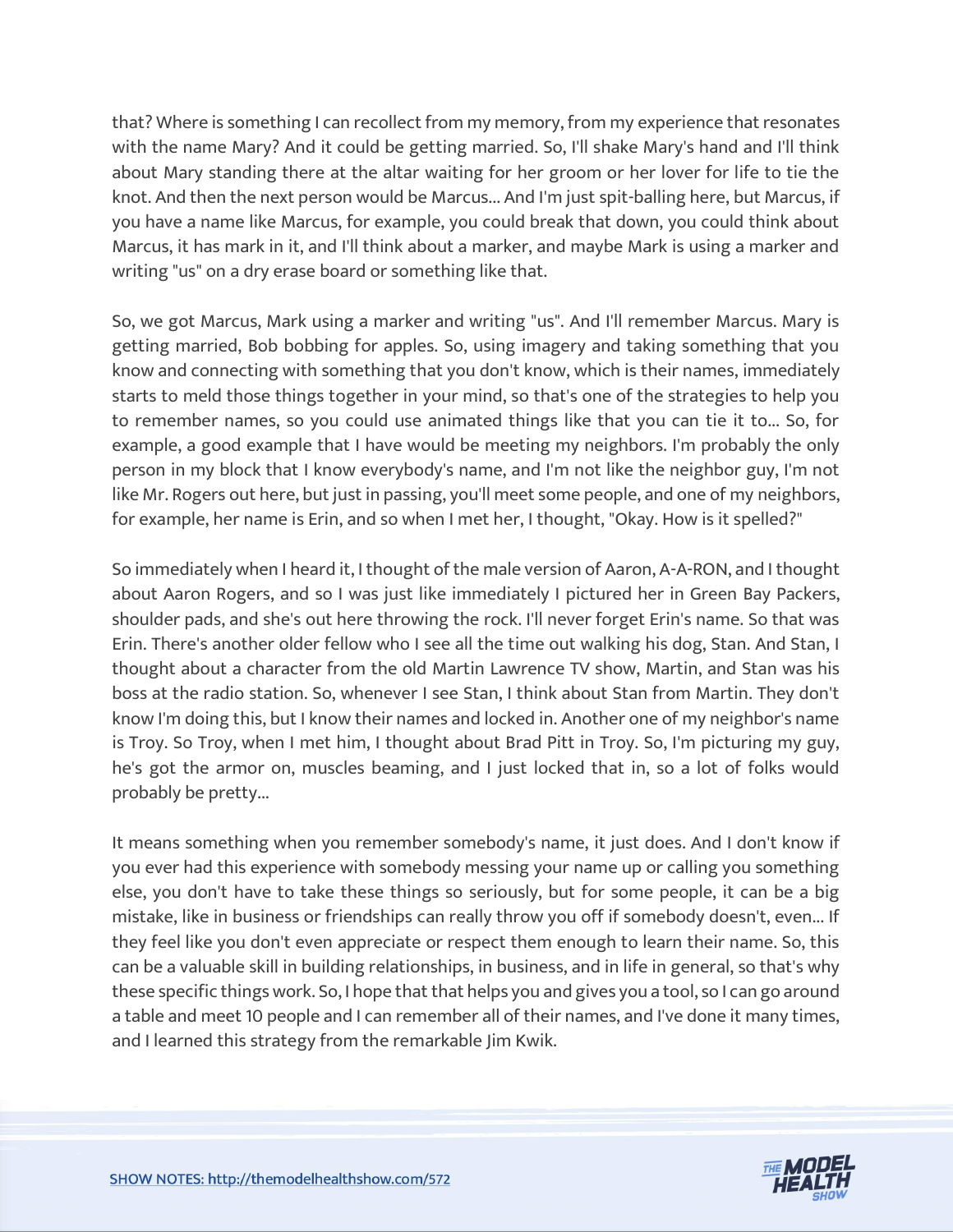And another invaluable thing that I learned from Jim was increasing my reading speed, and one of the things that he mentioned in the past segment was using a visual pacer, so this could be as you're going across the words on the page using your finger, but I like, and so does he, using a marker or a pen or a highlighter, using something and tracing across the bottom of the words as you're reading. What that does is it instantaneously increases your reading speed by about 25%. Now, the reason that we don't typically do this or utilize this skill, this very powerful brain association, it's a brain hack, is because when we are in conventional education, this is frowned upon to use your finger. A lot of kids naturally will use their finger to read. Getting started, and we'll shoo them away, shoo away that hand, because you don't want to be that person who's using their hand or a visual pacer to read.

And so, utilizing this consciously now can unlock some mental superpowers because the human brain, we're hard-wired to keep our eye on movement, the thing about the words on the page is that they're static, so having something moving is just instantly clocking in with one of the primitive associations that the human brain has to watch for movement. And also, another piece within that, because even still you're still only going to be able to go through the words as fast as you can say them aloud in your head. You can only read by... If you're using typical reading strategies, you can only read as fast as you can vocalize the words in your head. What that is called sub-vocalization, and that limits us on how quickly we can read because we're forcefully unknowingly enunciating every single word as we go along when we're reading typically.

But what we've got to do, if we really want to increase our reading speed even more past speaking really quickly or speaking really quickly in our head, and I think about the micro machine guy, I think about Twista, shout out to Twista, repping Chicago, Busta Rhymes... People that can speak really, really quickly, but for the average person, they're not going to be speaking that quickly even in their head, so we've got to train ourselves out a little bit of subvocalization because we're limiting the actual capacity of our brain. Our brain doesn't... We don't have to sound a word out in order to recognize the word, the brain when it sees the word "cat", you don't have to sound it out in your head, it's already cognitively connected, and so when you see that word, the brain is already... It already is locked in on what that is, but we slow ourselves down when we read the word out loud.

So even... We'll just use a longer word, not just "cat" but like "hippopotamus", "hippopononymous". So, by using a visual pacer and moving faster than you can enunciate those words, what happens is it forces you to stop vocalizing them. At first, it's going to feel uncomfortable, you're going to feel like you're missing a lot of stuff, but eventually your comprehension starts to go up pretty dramatically, because your brain is going to start to adapt to this new strategy of not sounding out every word and recognizing the word and [picking up the data, so reducing sub-vocalization. And some folks try to eliminate it totally.](https://themodelhealthshow.com/increase-focus/)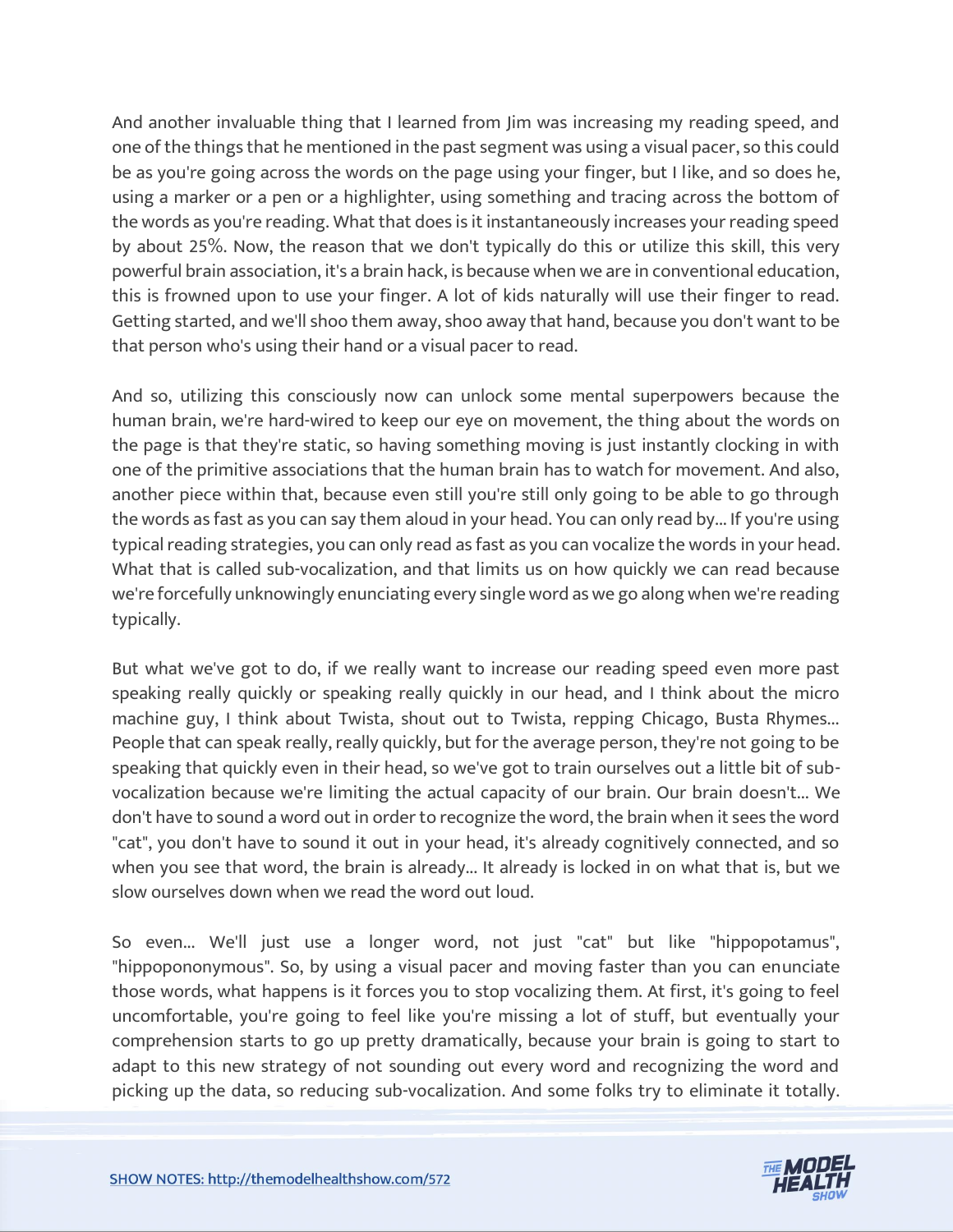Now for me, I'm thinking about things in terms of, there isn't this one-size-fits-all thing and the same thing for me, I'm looking at it as far as training, there's so many different types of training and exercise for the body, I feel that there can be different types of training and exercise for the brain.

So when I'm really in research mode and reviewing books that might have very technical data and things like that, that I don't need to really harp over or get invested in a story, then I'll utilize more of a speed reading strategy, but sometimes, for example, if you're just wanting to unwind and hang out in the evening, relax to a good book, you don't have to dart your way through your John Grisham, or JK Rowling's book, you could take the time and read it at a relaxed pace. So I'm not an all-or-nothing type of guy or type of thinker in this domain, I just believe that we should have access to these tools and know that they exist, and know that our brains are far more capable at adapting to different inputs than we give it credit for, and it's just because again, we're not taught how to learn, we're often just force-fed what to learn, and so this can expand our palette so much being able to learn different things that are often not given to us in our conventional education.

So, there's a couple of insights there, so we've got some strategies to help us to remember names, to improve our reading speed, and also, I wanted to share one more insight with you because in the information age, the accessibility is really the big difference. This is the thing that we're experiencing more than ever, that we don't really realize, right at our fingertips at all times, is like infinite amount of data and accessibility to said data and the data's accessibility to you and other people's accessibility to you. I grew up during a time when all you had was a home phone and computers were not in every household, and so if you left the house to go somewhere, you're just gone. That's it, "I see you later". Today, however, constant 24/7 access to you, should you allow it. Everywhere you go, everybody that you know who has your number has access to you.

So, we've got so much influx potential coming at us, and also our brains get hard-wired to seek out and look for more of this information because of the way that social media sites in particular are wired up to keep us coming back for more, searching for the likes, searching for the engagement and seeing what the conversations are, seeing what... All the stuff that's going on out there, there's this deep-seated FOMO, Fear Of Missing Out is taking place, and so having access to our phones is kind of like having a slot machine in our pocket, and if we're wanting to really make a difference in the world, to accomplish things, to have deep focus creative work and productivity, we've got to have a better association with our smartphones because in many ways, our smartphones are making us dumb, ironically.

And it's not that these things aren't valuable, immensely valuable, but unfortunately today, [many people don](https://themodelhealthshow.com/increase-focus/)'[t realize that our phones are controlling our lives, and so what we want to do](https://themodelhealthshow.com/increase-focus/) 

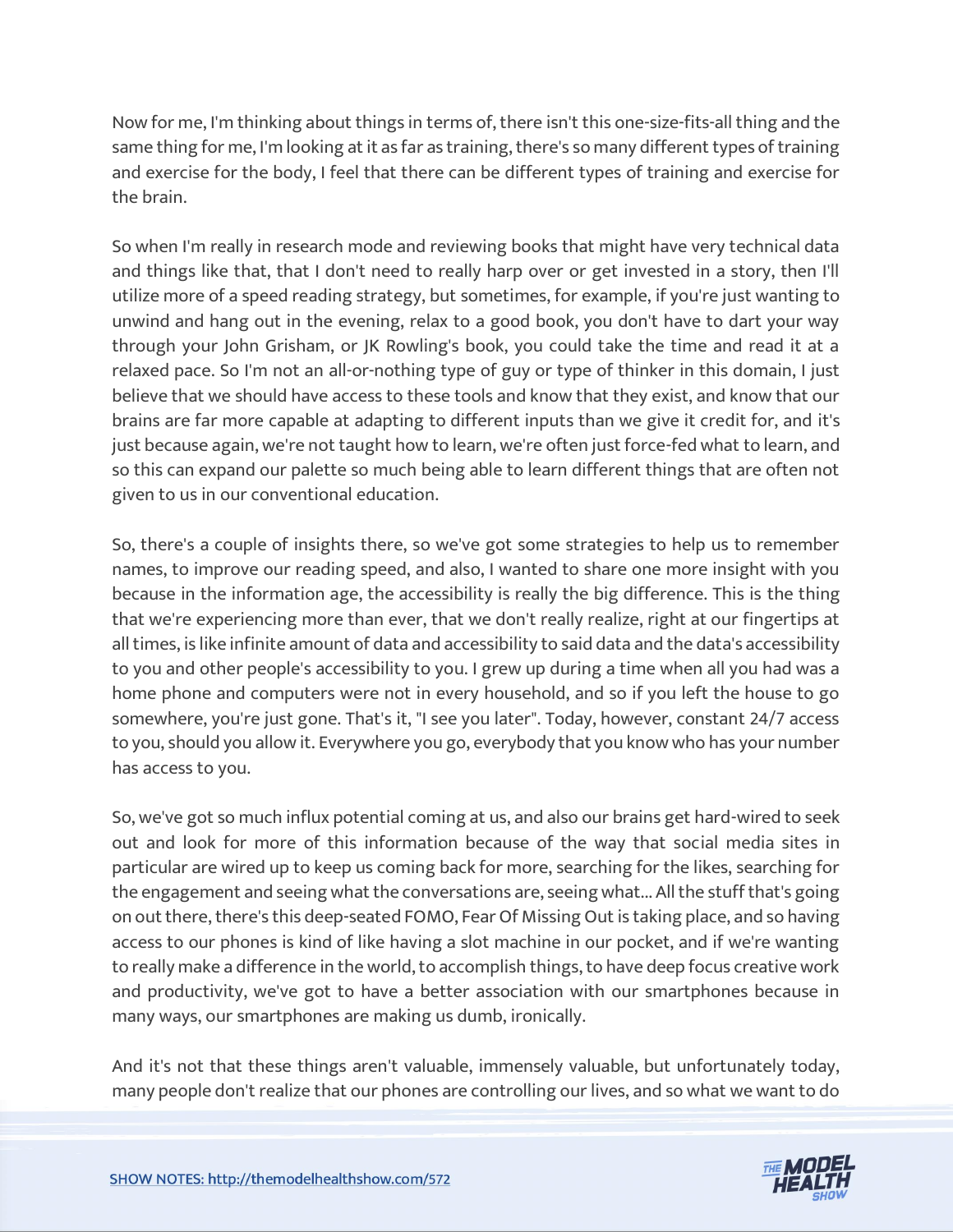is understand that this is happening because maybe you are wanting to create work on a book or an article, or create a piece of art, or whatever the case might be, study for an exam, put a presentation together, but your phone is right by you, and you find yourself engaging in these "just checks", I'm supposed to be focused creating... Getting done what I've got to get done, but I'll just check Instagram really quickly. I'll just check Twitter really quickly. I'll just check. Just check, just check.

And you know this when you just check, you can get sucked right into that internet black hole before you know it, and 20 minutes might pass by. And the problem, as Jim has articulated as well, is that when you are being distracted by your phone, it takes time... There's a switching cost, it's called a switching cost of you doing that thing and then trying to switch back to the thing that you're supposed to be doing, this multi-tasking is really a misnomer. The human brain is not really wired up to do that, it can switch tasks quickly, but there's still a task switching that's taking place, there might be a faster switch over or a shorter lull for some people, in some brains for sure... And truth be told, women tend to have a shorter lull in switching from task to task.

The female brain is different from the male brain. There are some remarkable differences. However, this does not give us a permission slip to engage in what we believe to be multitasking, which what it really does is it makes us less efficient in everything that we're doing, so to be able to utilize our capacity to get stuff done, one of the strategies, since we know that that phone is a portal that makes us leave reality. I want you to really hear what I'm saying right now, when you pick up your phone and you go into that app, you're no longer here, you're in there, you've left, and you feel all the feelings, you get into that world and you're no longer present, and there's even a delay often times, especially if you're on your phone for a while, there's a delay in you picking up reality again, and so what is the solution here?

Well, for example, I've had the opportunity and great fortune, and it's a labor of love to say the least, it takes you through a lot, a lot of growth, a lot of effort-ing, but to write two pretty epic books, and to be able to accomplish something like that at a time like today, I had to put parameters in my life, specifically with that damn phone. I had to keep it away from me while I'm doing my deep work. So one of the strategies for me that I still use to this day, when I walk into my office to work, to write, to create, whatever it is that I'm doing, researching, to put this episode together, I walk into the office, phone goes across the room, I sit my phone across the room, so it's not in arms reach where I can just grab it and just check. If I'm going to just check, I literally have to stop what I'm doing, walk across the room and pick it up.

It's more time for my brain to be like, "Don't, don't... What are you doing? Stop it. What are you doing? Where are you going? Get back to what you need to do." Now again, if it's within arm's [reach, what you do is, "Oh, I](https://themodelhealthshow.com/increase-focus/)'[m just going to check the time." Boom, you check the time, you](https://themodelhealthshow.com/increase-focus/)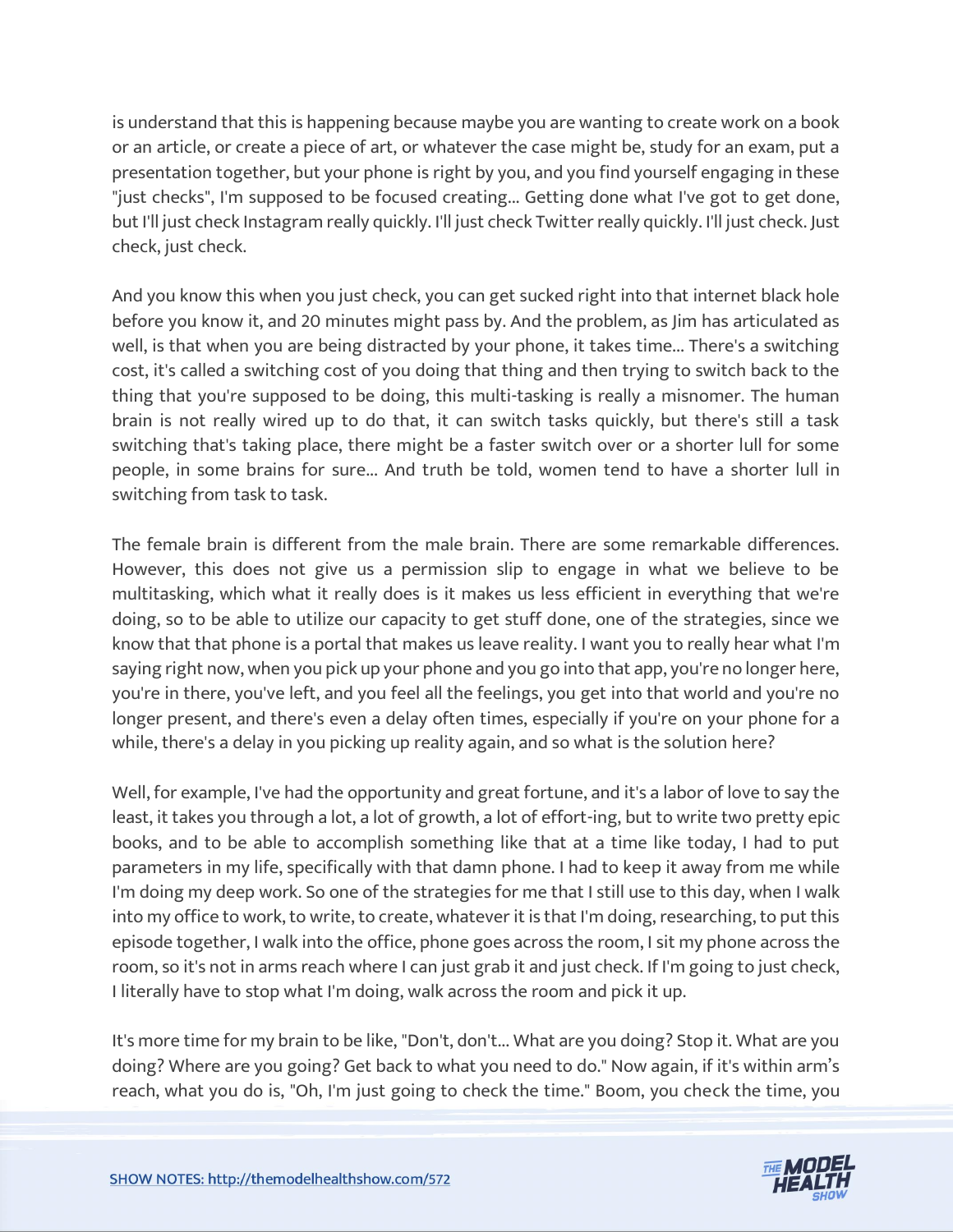always see somebody text you, or whatever the case might be, and then next thing you know, you're getting pulled out of your work, and there's a 99.9% chance that that text is not urgent, but it's just because you see it. Now, if your work requires that there's constant access, absolutely keep those channels open for sure, but the things that are not necessary, let's remove or dramatically limit those things. So, for example, I highly, highly recommend that you shut off all the notifications for things that are unnecessary, because when you sign up for the app, they ask you, "Would you like us to send you some notifications?" For Instagram, for Twitter, for Facebook, for YouTube...

And next thing you know, a lot of folks are getting these notifications constantly when people are commenting or whatever the case might be on their stuff, you don't need that, it's a constant distraction and is training your brain to be distracted. Shut those notifications off. And the thing is, these social media tech companies, they are well-versed, they want to get you in and keep you in. Hopefully, you've seen the film Social Dilemma, it's kind of articulating this in a more visual way, and a lot of folks are getting educated through film today, through television documentaries, that's all good. But there's a much bigger story as well, and just understanding that this is taking place, they are using psychological tactics to get you in the app and keep you there as long as possible.

And they're making money, whether you're buying stuff or not, something eventually is highly likely, there's going to be an engagement that takes place that adds money to their pockets. So, there's a vested interest in keeping you on those apps, so what happens now is, when I download the app, "Would you like to turn on notifications?" No, but they'll ask me every so often, the little thing will pop up, a little message, "Hey, turn on notifications," for Instagram or whatever the case might be, they're very persistent in asking you over time, they'll keep on asking, you got to keep saying no. So, turn off the excessive notifications. We do not need them unless it is required for your work. If you work... If you're somebody who's an Instagram specialist for your said company, and that's what you do, cool.

But if you work at a lab or you are a third-grade teacher or you're a police officer, you don't need everybody who comments on your Instagram post to come to your phone. We don't need that; we don't need it. Turn off the notifications that are unnecessary. And also, one more tip here is understanding where your prime time is. So, what I mean by that, your prime time of productivity, of creativity, of get up and go, accomplish things, you want to leverage that so that you can build the life that you want. And what tends to happen is we will unknowingly outsource our prime time to other people's needs. So maybe your prime time is first thing in the morning, and you got goals, you're like, "I'm going to get up, I'm going to write one chapter of my book today, I'm going to write 10 pages today, or I'm going to," fill in the blank; "I'm going to work on this new program that I've been wanting to create for my students."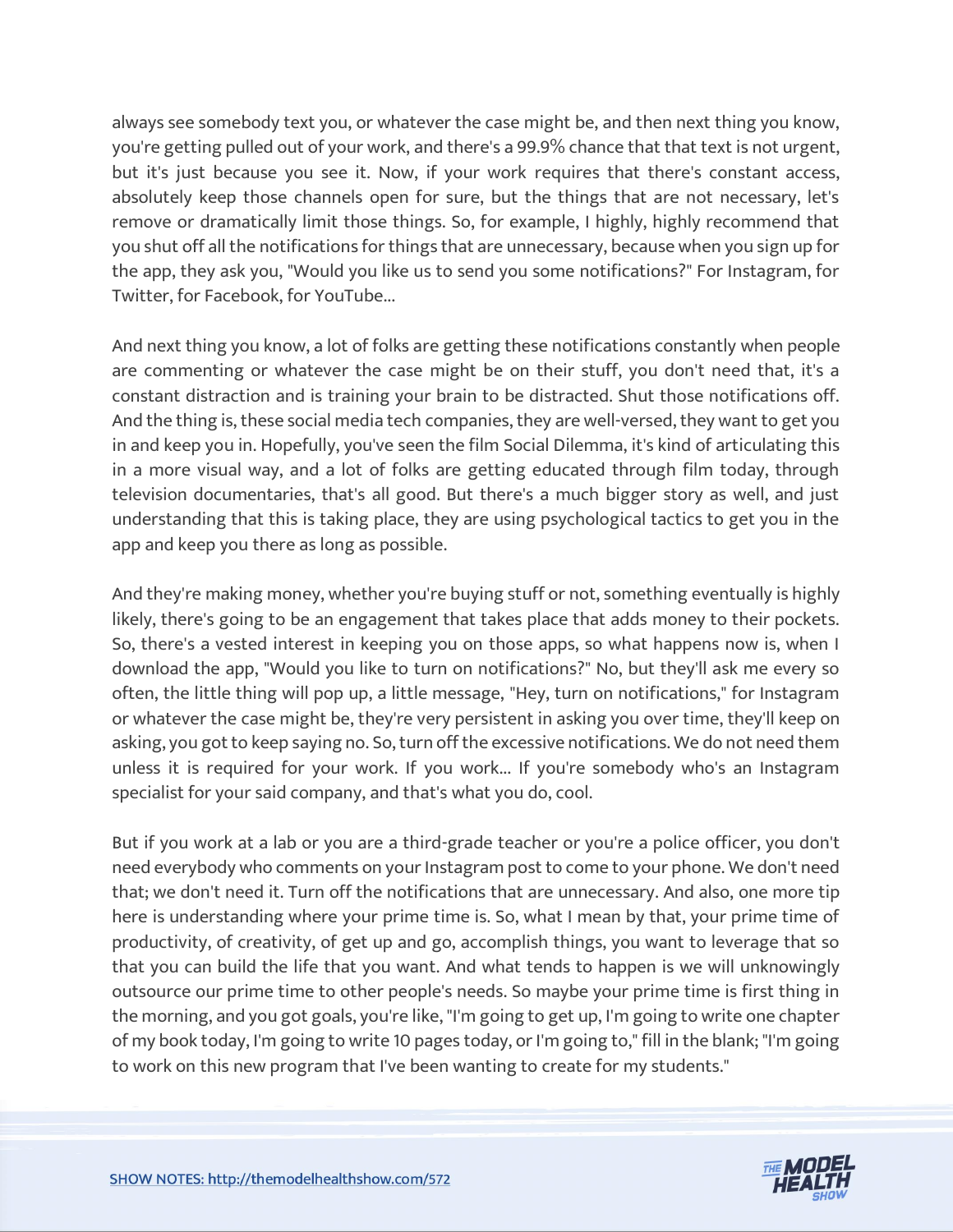Then you go to your phone, and you see there's some emails, and then you dive into the emails, you're starting the day with other people's agendas, instead of handling your business first, because the thing is, do you need to do that first thing? Is that email the priority? Is it essential that you do that at 5:00 AM? Versus when you clock in at 8:00 AM or whatever the case might be, utilize your prime time. Stop outsourcing it to others. So, what that might mean is maybe we don't go to our phone first thing in the morning. So maybe give yourself 30 minutes of just me time without picking up your phone, and I know some people right now, they're like, "Shawn, but that... It's my alarm. That's what I use for my alarm." If you've got a problem with the phone where you pick up your phone in the bed, and then you just get on that bad boy, you get to scrolling, listen, we might need an intervention.

This would be an ideal opportunity... I'm just going to throw this out there. No judgment. I'm hella judging right now. No, I'm just kidding. No judgement, no judgement. This might be an opportunity for you to get a real alarm clock. They still exist. I promise you, I actually just saw my alarm clock, that... This true story, it was actually behind a curtain in our bedroom, I didn't even know where it was because I've created this routine to where I'm just... Generally, I'm getting up before the alarm goes off. So the alarm for me, yeah, I actually do have it on my phone, but it's in another room, it's in the bathroom, and so I got to actually get up and go to it, but to be honest, nine out of 10 times, more than that, I'm up before the alarm, and oftentimes, I don't need alarm, I don't even turn it on because I have my day kind of managed to where I have a buffer.

And so, there's many ways of going about this because that's another thing it could be difficult for you get out of bed in the morning, 'cause you've got your phone right there, you could just hit the snooze and you're not getting up and getting after your day, and we get mistaken that we're getting a few minutes extra sleep, but it is really chitty sleep. C-H, chitty sleep, and we're falling back from getting shaken up by an alarm, drifting back in for a couple of extra minutes of low-quality sleep, and then getting ourselves to the place where we have to rush. That's no way to start a day. I know we've all done it before, but we can hack our environment and our brain so that we're no longer subscribing to those behaviors.

So, put your alarm across the room to where you actually got to get up, if you do in fact, need an alarm. Take control of your morning. I know people that literally, they put their phone in their car in the evening because they already know who they are, if it's around, they're going to dabble. So, create some space between you and the distraction, the infinite distraction that is our smartphones. Not that we can't utilize them to great reward and benefit, and there are many people right now who're listening on a smartphone right now, and it's beautiful, but you put that in at your own time, on your own schedule rather than it, controlling you.

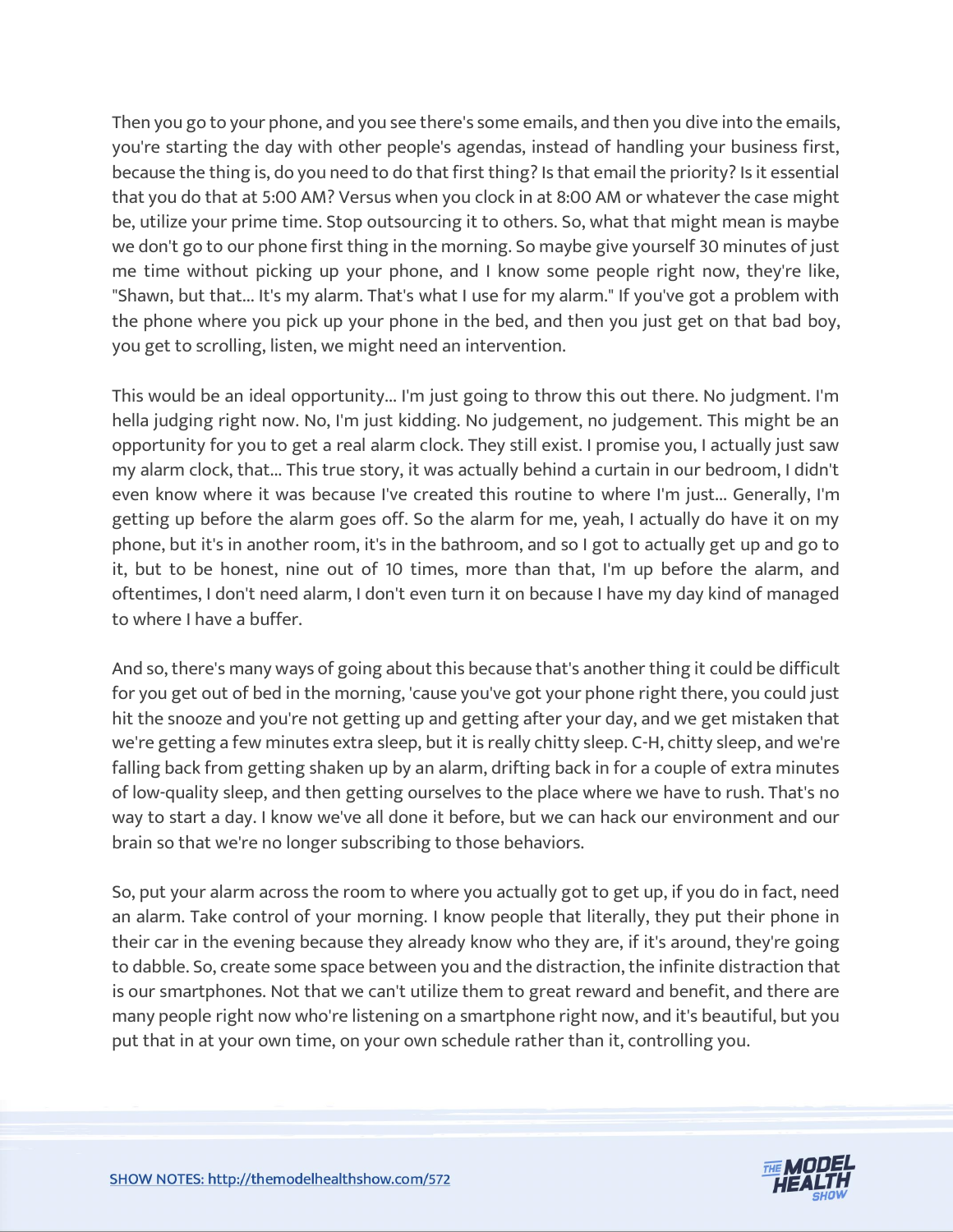So again, super powerful stuff, very practical tools and strategies to increase our ability to comprehend information, to learn faster, to learn people's names, to eliminate distractions, and also part of that morning routine could be things that are good for your brain as well, a ritual for a lot of folks is having that morning cup of coffee kind of getting them online in a sense. And we've got to understand that this, again, this practice has been done for thousands of years of utilizing coffee and caffeinated beverages like vermate, cacao, it's been done for a very long time, it's not that these things are suddenly not applicable or not good for you, it's the way that the modern human utilizes them with low quality coffee beans that are riddled with pesticides and toxic molds and all kinds of other nasty contaminants, and also not respecting the process because when it's higher quality, it resonates better with our cells. Caffeine and human cells have this really remarkable interaction.

It is a nervous system interactive substance. When we're talking about the brain, it truly does impact our brain in a really interesting way. For example, a recent study published in the journal Practical Neurology, details how regularly drinking coffee has been shown to help prevent cognitive decline and reduce the risk of developing Alzheimer's and Parkinson's Disease. That's crazy. That is amazing. Why do people not know this? And part of it, again, the quality of these things matters. If you're having coffee along with neurotoxins, aka pesticides and herbicides or rodenticides... That's a bit of a problem, that's anti-brain health, so having organic high-quality coffee. Plus, researchers at Stanford University recently found that caffeine that's found in coffee is able to defend against age-related inflammation.

The research revealed that light to moderate coffee drinkers, key light to moderate... So, there's a bell-shaped curve here, light to moderate coffee drinkers live longer and more healthily, thanks in part to the protection caffeine provides by suppressing genes related to inflammation. Crazy remarkable stuff. But what if you had the brain boosting power of organic coffee plus high-quality organic medicinal mushrooms, like Lion's Mane is clinically proven to stimulate neurogenesis, the creation of new brain cells according to researchers at the University of Malaya. Wow, you've got something really special. That's what I had today. For most days, I'm starting my day with the Lion's Mane Chaga infused organic coffee from Four Sigmatic. Go to foursigmatic.com/model. That's F-O-U-R-S-I-G-M-A-T-I-C and you get an exclusive 10% off discount of their incredible coffee blends, and also they have a really, really great hot cocoa drink as well that most mornings, even this morning, I made for my youngest son, Braden, he loves to have his little hot cocoa, hot cacao, high-quality organic cacao, while my wife and I have our mushroom infused coffee.

That's just a part of our daily routine. I've never felt any of those weird side effects that folks feel with having too much coffee and caffeine and anything like that, so folks that tend to have a more sensitive system, like I do, this is something that we can lean on because the caffeine [content is a bit lower and it](https://themodelhealthshow.com/increase-focus/)'[s also melding with the Chaga, and the Lion](https://themodelhealthshow.com/increase-focus/)'[s Mane is hitting these](https://themodelhealthshow.com/increase-focus/)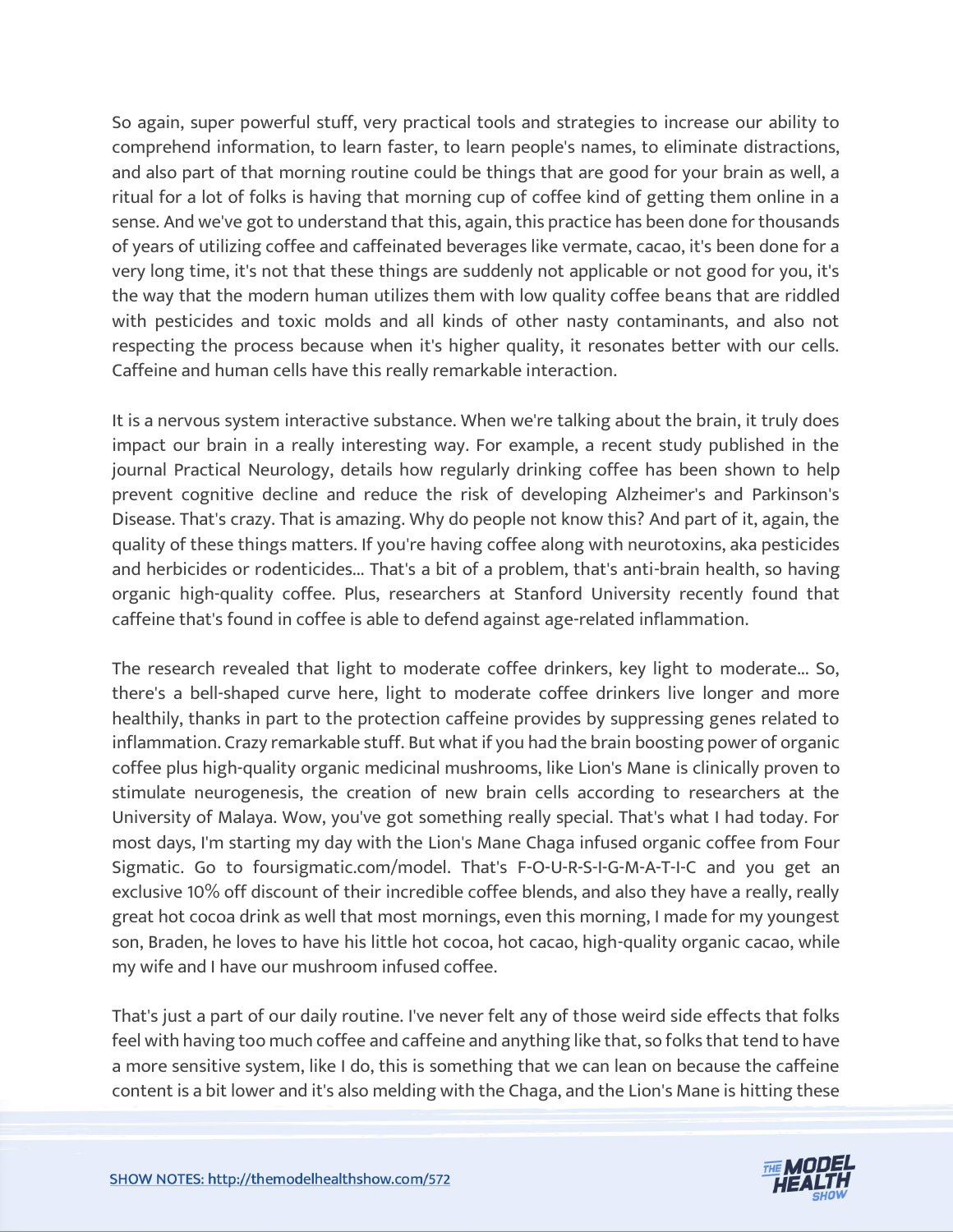flavor notes where it really tastes amazing. Blend it with some high-quality fats as well, maybe a couple of drops of some high-quality stevia or something like that, dress it up. Today, I actually had a little bit... I'll tell you what I had actually, I'm going to share... So, I had the organic coffee, and I blended that bad boy with some grass-fed butter, with some MCT oil, with some cinnamon, and a little bit of Shilajit. What do you know about Shilajit? Shilajit, the translation of the word equates to something like the destroyer of weakness. The destroyer of weakness. So, I'll do some fancy things, but my base every morning is my Four Sigmatic coffee. Head over there, check them out, foursigmatic.com/model.

Now I know that we've covered some game-changing insights already, but we've really got to drive this point home, and we're going to hear more from New York Times best-selling author and accelerating learning expert, Jim Kwik, because right now we've got to address these particular issues that he's going to target. Number one, how to strengthen your decisionmaking muscles, how to find a balance between logic and emotional thinking, how valuable is that today, and also some strategies on how to recover from making inevitable mistakes in life and in learning. This one is really powerful as well, and so much more, so check out this additional segment from the one and only Jim Kwik.

**JIM KWIK:** Our life right now is a reflection of our thinking, because how we think determines what we focus on, it determines how we feel, it determines what we do. So really the sum of our thinking really reflects our day-to-day life and our relationships and our health and our habits and our career. I always thought it was interesting back in school, they teach you more what to think, but not how to think. And I think that's one of the big challenges in a world where everything is being outsourced overseas, jobs, or it's being automated, there's software that could do a lot of left-brain jobs or...

There's something like artificial intelligence. What do we have as human beings? What makes us human? What makes us valuable in life, in the workplace, and I think it's our ability to think, our ability to solve problems, our ability to make really good decisions. But I think... "But I think" it's one of those things people take for granted because we're not just conscious of our thinking, they say we have an average of what, 60,000 thoughts a day. The challenge is 95% of those thoughts is the same thoughts we had yesterday and the day before that, so how do we create growth, how do we stretch ourselves to new levels and... So, I love this because I feel like you make one little distinction in the way you think differently, and there's Oliver Wendell Holmes quote that says, "A mind once stretched by a new idea, never regains its original dimensions."

And so, I want people to be able to think in a way that makes them more productive. It allows them to perform better, allows them also greater peace of mind, because in this world of...

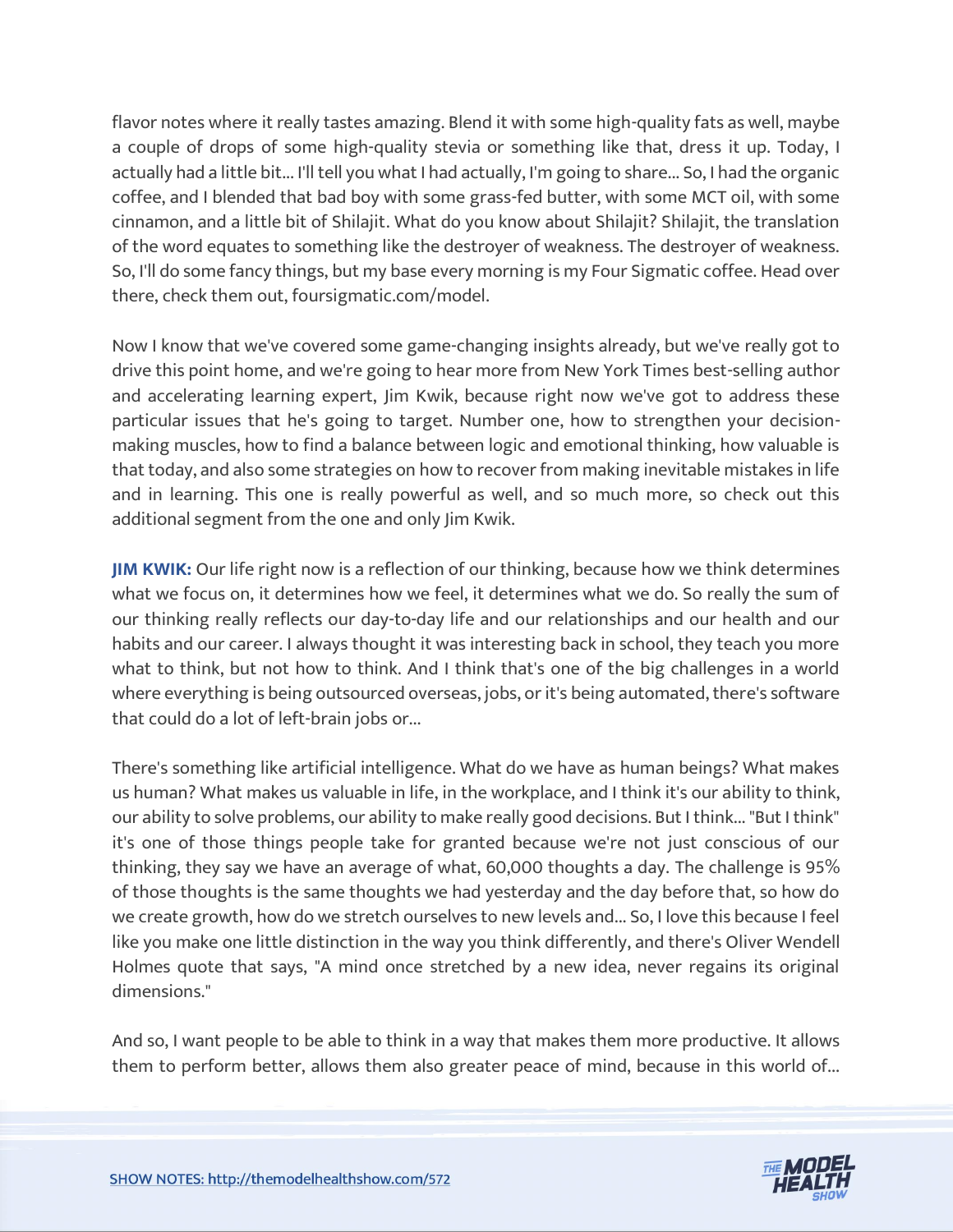We've had this conversation in past episodes about digital distraction and digital depression, digital overload, it's really...

It's weighing on people's health, this world where people are comparing themselves to other people in social media world, where they're comparing themselves to this highly filtered life, a highlight reel of everyone else's life, but that all comes down to our ability to think. The ability to think for ourselves to produce new results.

**SHAWN STEVENSON:** That's so powerful, man, because thinking is everything really, it's... And I've said this before, our perception is our reality, and it all has to do with what we're thinking and how we're thinking about ourself in relation to our environment, ourself in relation to ourself, and so I think it's of the utmost important for us to really understand our thinking a little bit more, and that's why I'm really happy to have you on today, but also how can we optimize our thinking. So, one of the first things I want to ask you about has to do with decision-making, because that's a big component of our thinking, that has a huge impact on the results we get in our lives, so what are some of the new insights, some of the things you've been coming across lately and teaching in regard to decision-making?

**JIM KWIK:** Yeah, I think exactly that, that our life is a reflection of all the decisions, the sum total of all the decisions we made to this point, where we're going to live, what we're going to do, who we're going to be with and such, and so these daily decisions, a lot of people are suffering from decision fatigue, you know this. And it's a big health concern, it's just people are wasting their mental energy on decisions that really don't matter in their life, and really, I think it comes down to... I tweeted this a few years ago, I said, "The most important thing is to keep the most important thing, the most important thing." The most important thing is to keep the most important thing, the most important thing, because people are getting really good at things that don't really matter or are using their decisions on things that really don't matter. We've had this conversation in the past about some leaders who are wearing the same outfit pretty much every day because they don't want to waste one of their good decisions, they buy 10 of those shirts, so they don't have to think about... Or meal prep, and they don't want to be able to waste that, but I did a podcast recently, and I called it how to work smart versus working hard.

And everyone always says, yes, of course, I want to work smarter and not harder. I filmed it actually in a power plant, an actual power plant, and I opened it with a story that basically said this, one day, this really busy power plant just shuts down out of nowhere, and it's dead silent, and the employees are running around with their head cut off, not knowing what to do, the operations manager after hours doesn't know what to do, nobody can solve the problem, so the operations manager picks up the phone, calls a local technician, and luckily the technician [was in the area and he says, "You got to help me. We](https://themodelhealthshow.com/increase-focus/)'[re losing all this business, time is money.](https://themodelhealthshow.com/increase-focus/)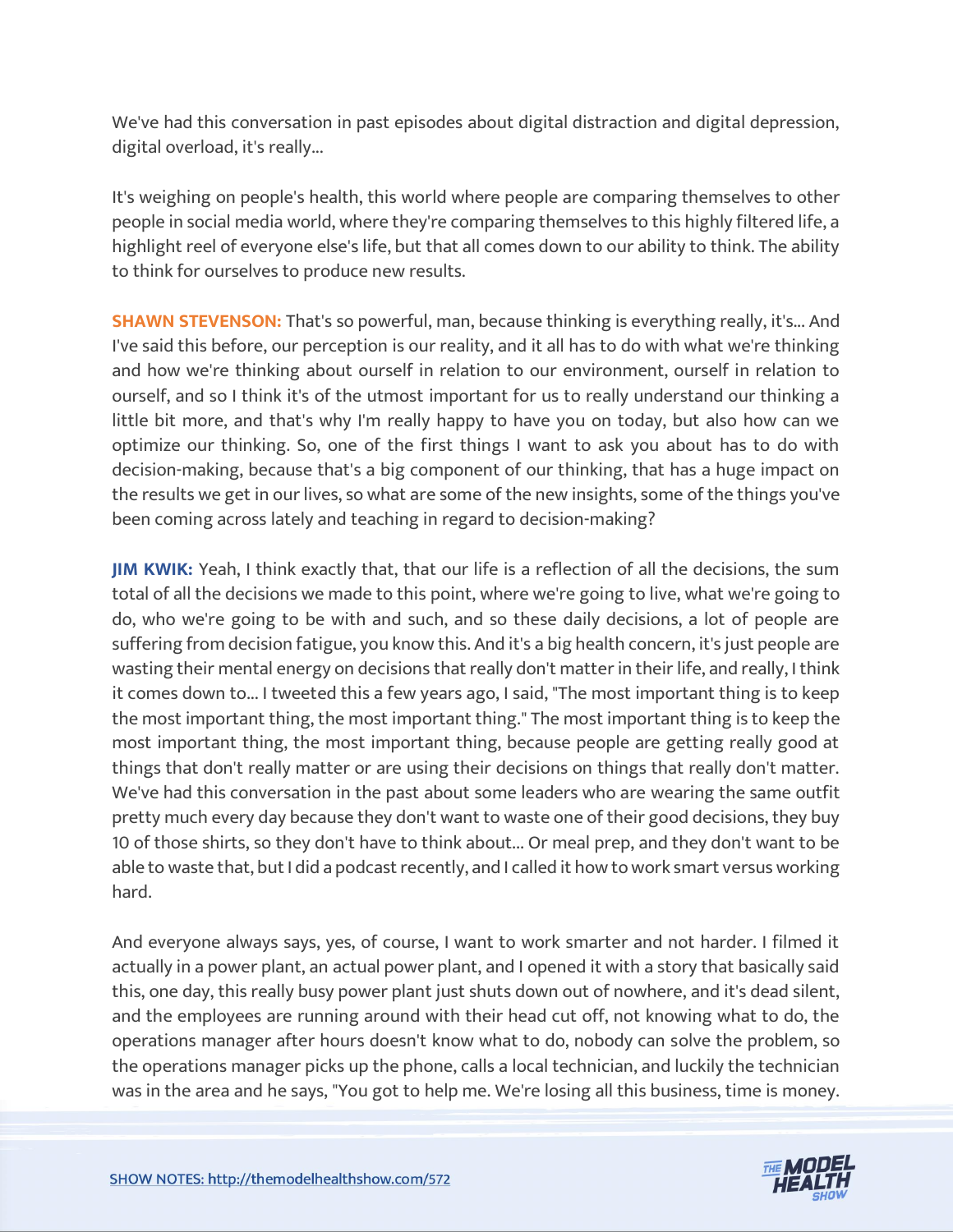We're going to shut down. Please save us." He's like... Technician's like, "You're lucky I'm right around the corner." He shows up and he walks around the power plant, and he goes to one beam, now, this power plant is full of different beams, and on those beams have all these different electrical boxes, and he goes to one specific electrical box and he takes out a marker and he put a big X on it, and he opens up the box, and inside, as you would expect, there are bolts, there are wires, there are screws. Out of all of that, he goes to one specific screw, he turns it not a quarter of an inch, and then bam the entire power plant lights up and the technician's like, "Thank you so much.

You saved the day. You saved our business. How much do I owe you?" And the technician looks at him and he says, "That will be \$10,000." And then the operations manager is like, "You must be crazy, you were here for five minutes, all you did was turn one screw, any of us could turn that screw." He's like, "Give me an itemized bill." And he was like, "No problem," technician reaches in his back pocket, takes it as a notebook, scribbles on it for a second, tears out the page, gives it the operations manager. The operations manager looks at it and says, "I understand," he goes to his desk, takes out his checkbook, writes a check for \$10,000, hands it to the man, and you zoom in on that bill and it says this, "Turning screw: \$1.

Knowing what screw to turn: \$9999." And my message to everybody who's listening is not that you have a screw loose, it's two things, Number one, we live in the knowledge economy where knowledge is not only power, it's profit. Specialized knowledge, that's why I love your show, and I learn so much because it's not just the have and have nots, it's those who know and those who don't know, that those who know wellness and optimization and human performance, and those who just don't know better.

And so there's that gap, and that's why I dedicate my life to accelerated learning, but the other reason I tell this story is not only so you could be an expert at what you do, is that there are usually one or two screws, there's one beam, there's one box one or two screws that really are what I call a focal point, and a focal point, it's one or two things, they call it, other people have called it a lead domino, one of the first early dominoes you hit and it knocks down other things. In military, they call it a forced multiplier, meaning that for the same amount of input, you get multiple outputs or multiple rewards. So, my life based on, you know my learning difficulties that I had growing up from my head injury, you know my sleep issues, which you've helped me a lot with, those deficits has created really a big drive in me wanting to get the most out of the energy that I have. And we're talking about resources. Like going back to MacGyver, he has very little resources, but he has a lot of internal resourcefulness, and I feel like every single person listening to this has a lot of internal resourcefulness, it's things that might not be on an asset sheet...

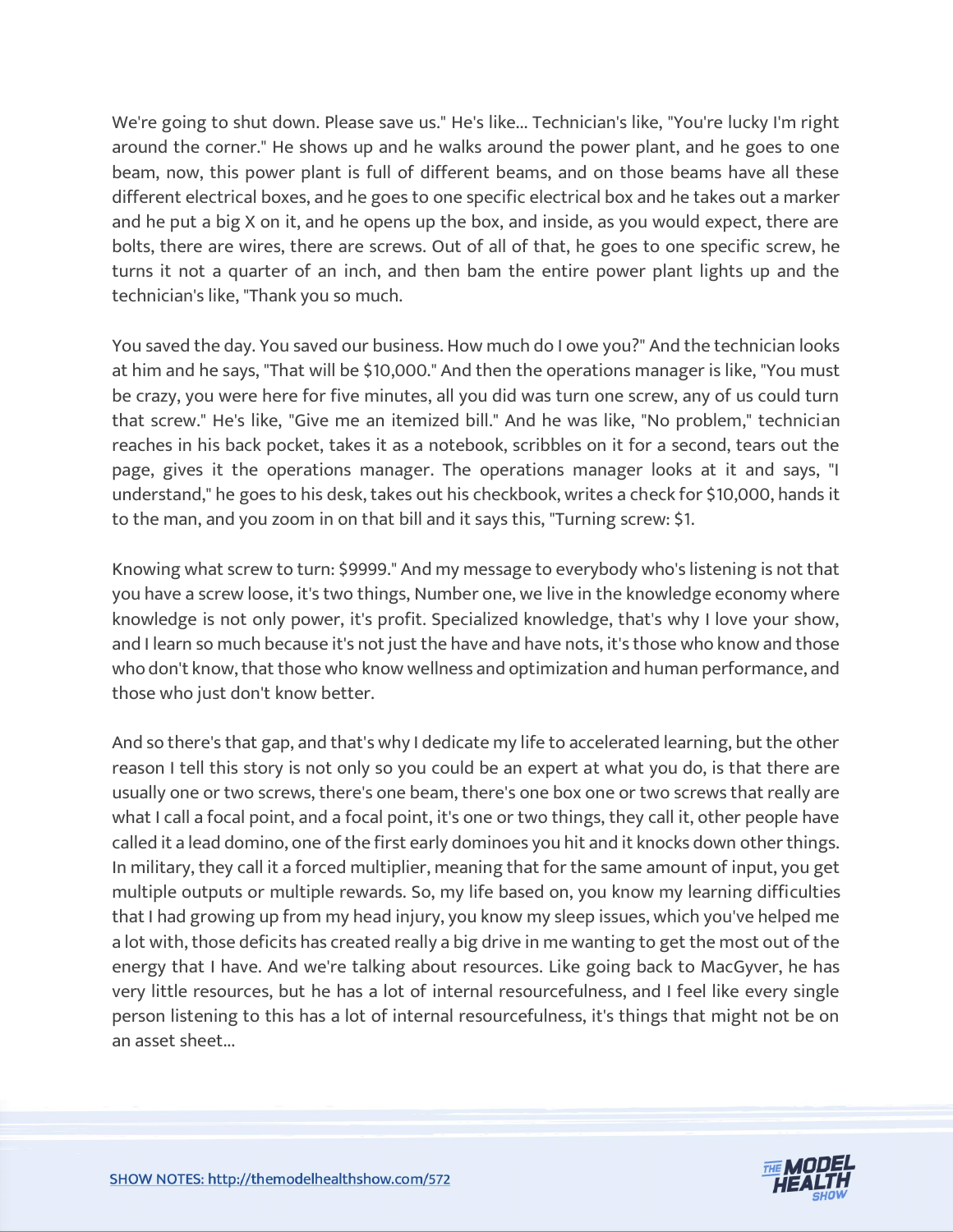But they are things like your creativity, your decision-making, your ability to solve problems, your ability to meta-think, think about your thinking, your self-awareness, and that's really the owner's manual. And so, when it comes to decision-making, I'm really excited about this because again, if you could just think about some of the bad decisions we've made in our life and the cost that it's had for us, I'm a big proponent on... We've had this conversation about mistakes, and a lot of people, as we grow older, we're afraid of making mistakes and we're not making decisions, and even I would say not, failing to make a decision is also a decision. You know what I mean? When people have a decision about what to eat or not, they go into default mode, they're still making a decision, so I feel like part of it is decision, it's a fitness, so you want to build your decision-making muscles because a lot of people are so lackadaisical over what's important to them, so they don't really build those muscles, so they don't have that strength, if you will, but then there's also strategies besides fitness, just like in past episodes, we talk about memory fitness and how even if you don't use this strategy on how to remember names, you could still remember names because your brain is as fitter, it's stronger, it's more energized, it's stronger, just like your physical muscles, you could also do that with your thinking muscles, and so there are strategies also...

So, for example, one of my favorite one is really, it's classic, it's called Six Thinking Hats, and I'd say, a great model because I feel like a lot of people aren't able to solve a problem or make a new better decision because they're stuck from one point of view. Do you know what I mean? It's like, you wonder why somebody maybe dates the same person, or they make the same mistake financially in a business, they hire the same people, or maybe they do the same problem with their diet, and they always fall in the same pattern, it's because we never really get out of our own way and see things from another point of view. One of the reasons why I love podcasts is that or reading books is you get to see something from an author, an expert's point of view, and it gives you another perspective, and in order to change your perspective, I remember we did that event that you spoke at, along with a luminous group of individuals, your peers, and we had Quincy Jones was one of them, and he was talking about getting perspective that you have two ways of changing your perspective is changing your place or changing the people you spend time with, because we know that who you spend time with is who you become, because a good way of making better decisions is spend time with people who make good decisions, because you know this from your nervous system and neuroscience, you have mirror neurons and mirror neurons are your to put it or simplify it.

They are your imitation neurons, the reason why it's not just your biological networks or your neurological networks, it's your social networks, because they say if you spend time with nine broke people, you're going to be the 10th, and it's because you're constantly imitating people around you and not just their behavior, you're imitating also, you're adopting their beliefs, you're adopting their values, you're adopting their habits, and we know from habits, first you [create your habits and then your habits create you, and it](https://themodelhealthshow.com/increase-focus/)'[s not just our habits of meditation](https://themodelhealthshow.com/increase-focus/)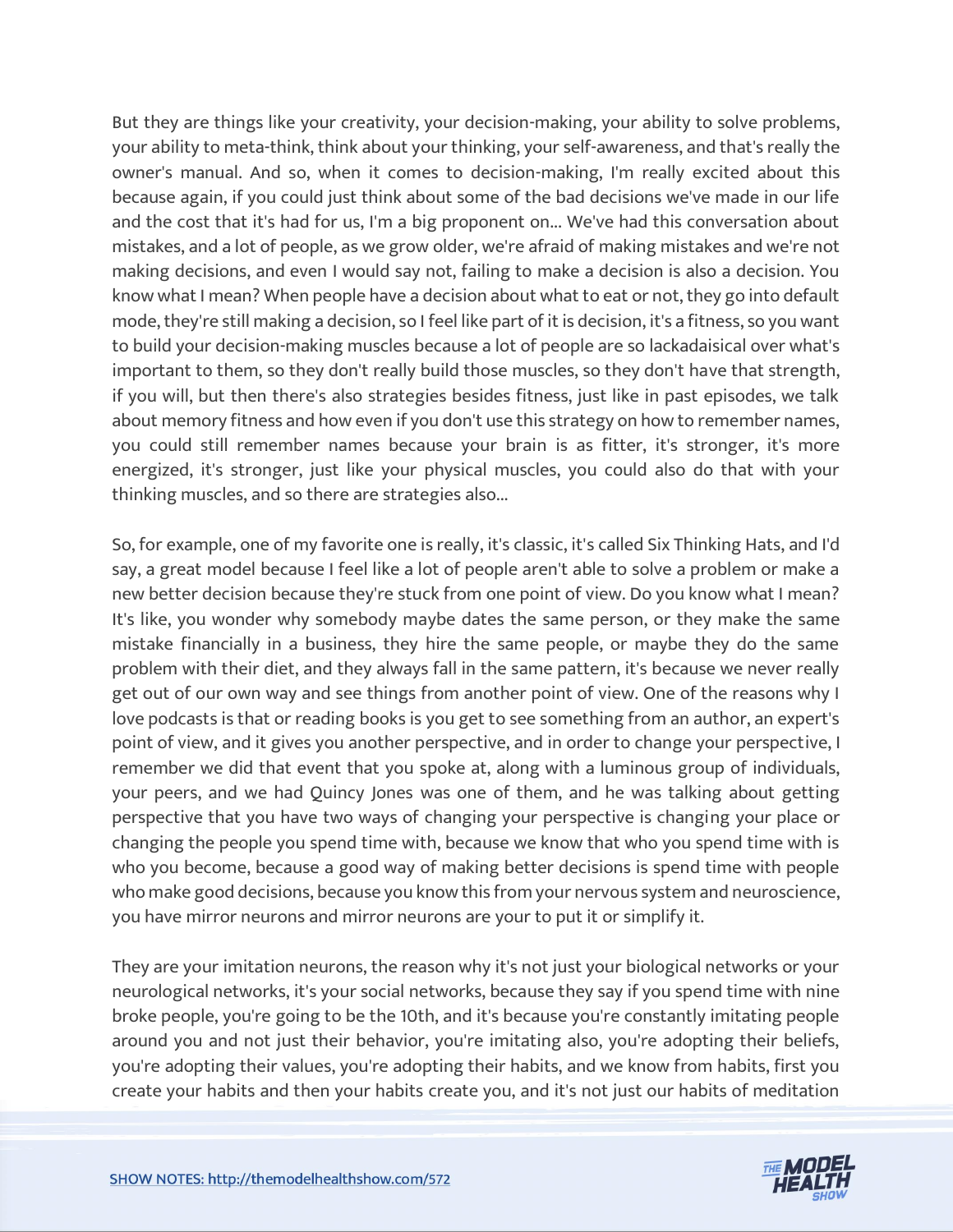and movement and journaling, those are important, but really what I'm very... Those are on the physical plane, if you will, but it's also the internal changes that are going on inside, because when you're constantly doing something, and you show up for it... As you've heard this phrase, as you do anything is how you do everything.

You start the habit of, oh, I'm somebody who follows through, that's an identity level, that's really deep, because you change... One of the most powerful ways to make a transformation stick is to change how you look at yourself, and they say that the two most powerful words in the English language are, I am, because whatever you put after that determines your destiny or your destination in your life, and so one of the ways of changing your identity is by having these habits, because it's like you show up, you show up, and when you show up constantly, all of a sudden you start looking at yourself different, and that's really powerful to look at yourself as somebody who shows up in life because that will ripple into all of your different behaviors, but going back to the Six Thinking Hats, this is a way of changing your perspective, meaning a lot of people don't make new decisions because they're stuck in one mode, and so the summary of it, it was created by Edward de Bono, and he metaphorically created six color hats, and then when you imagine...

And we know imagination is more powerful than knowledge, you imagine yourself putting on this color hat, and you have to look at this decision or this problem through that lens, so for example, let's take...

The white hat. When somebody puts on a white hat, metaphorically, and I'll give you some memory aids, 'cause I'm the memory guy, white is imagine, like a doctor's uniform or a scientist is in white, that reminds you of logic. So, let's say, I want everybody right now, we'll make this interactive to think about a decision that you're struggling with, or think about a problem that you need to solve, and I think everybody has one of those things, right? Going back to Quincy Jones, remember on stage, I was asking him about the problems he had, not just the successes, but the problems. He was like, "Jim, I have any problems." He was like, "I have puzzles," and that's a different way of, talking about thinking... A different way of thinking about something, 'cause for me, when I think about problems, I'm like, oh, something you have to deal with. And I don't know if I would be able to handle this, but puzzle is fun, puzzles have a solution, so it's a different way of thinking, 'cause the words change the way we think also.

But going back to this, when you put on, you think about a problem or a decision you have right now, you imagine yourself putting on the white hat and actually physically you grab something in front of you and put it on so you have your kinesthetic, your muscles in it, and you have to look at the problem or the decision just based on facts and logic, so that's the only way, and that's great for individuals, 'cause some people don't... They're not used to doing it, [but when they have that hat on, it forces you to look through that perspective.](https://themodelhealthshow.com/increase-focus/)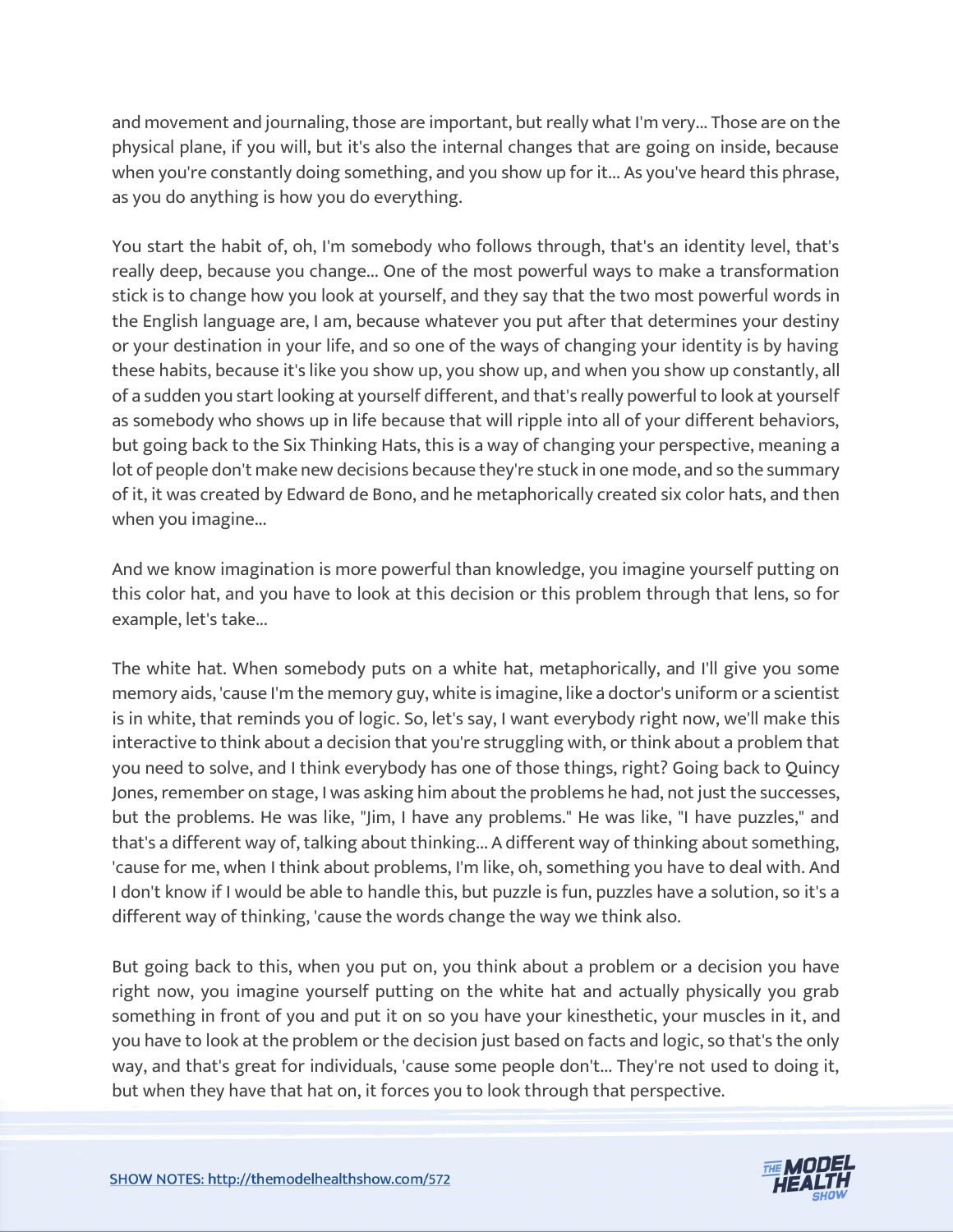**SHAWN STEVENSON:** To be honest with yourself, and...

**JIM KWIK: Exactly.** 

**SHAWN STEVENSON:** 'cause I think a lot of times we're lying to ourselves on how complicated or difficult it might be. And so actually using logic can really help to get rid of some of the mystery...

**JIM KWIK:** So that's like... That's like your Spock hat, for people who follow the Star Trek, you have to look at the issue completely logically and more science-based, now another color hat...

**SHAWN STEVENSON: Or Data, shout out to Data.** 

**JIM KWIK:** There you go. Next Generation.

**SHAWN STEVENSON:** By the way, that guy was born to play that role.

**JIM KWIK:** Oh my God, Brent... Oh yeah, completely. So, you have to look at it analytically, and even if you don't feel like that's you, you make it a game, and we've said this, you and I have said this before, that it's not that you stopped playing 'cause you grew older, you grew older because you stopped playing.

And so, this is a thinking exercise, a thought experiment, if you will, 'cause this is an episode all about maximizing your thinking, that's what Einstein used to do, Einstein used to do these... What you call thought experiments. These imagination experiments. And this is what we're doing right now. So, you put on the white hat and then you have to look at it through logic, you take off the white hat. Now I want you to put on the red Hat, so imagine yourself reaching out in front of you putting on the red hat, and the red Hat represents as a mnemonic device, red is emotion, red is heart. So, I want you to think about, Now, how does this make you feel? So, this gives you permission, 'cause some people look at everything logically, but they don't go with their feelings, and that we know that's a superpower also as well. So, think about this problem that you have, maybe it's somebody you need to hire, maybe it's somebody in a relationship, whether or not you want to enter a relationship, or maybe exit a relationship, maybe it's something you have to do with your health, think about it now, from an emotional standpoint, so you're wearing the red hat.

**SHAWN STEVENSON:** And by the way, some folks ignore that part...

**[JIM KWIK:](https://themodelhealthshow.com/increase-focus/) Exactly.** 

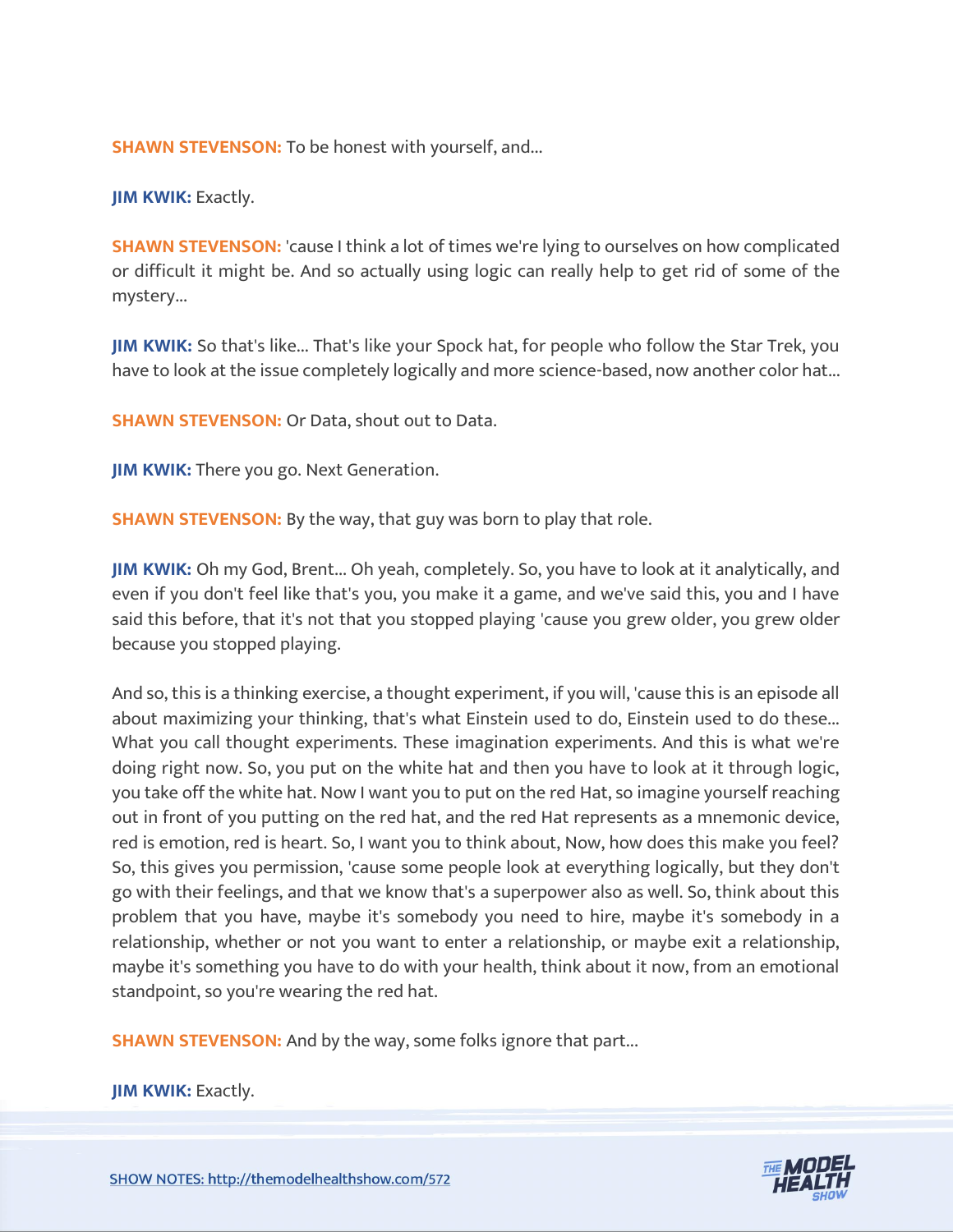**SHAWN STEVENSON:** They're just more bent on logic and not being honest about how do I feel about this, or even just asking ourselves, how do I feel about this situation?

**JIM KWIK:** Exactly, and then when we're talking about being a better thinker, this gives you more perspective, this gives you a spectrum or a rainbow, if you will, points of view, so you could see something... We've heard of the elephant, right? Where there's an elephant there, and you have these blind monks and they're reaching out and they can't see, but they just feel. And one of them is feeling like the tail and thinks the elephant is a snake, and one of them is feeling like the leg of the elephant thinks it's a tree, everyone sees different parts or feels different parts, but they don't see the whole. And through this exercise, you get to see it from these different points of use. So, what are other different color hats. Take off the red hat, and now what you're going to do is you're going to put on the black hat. So, you put on the black hat. Now a mnemonic device. The black hat is the critic. Alright, so what I want you to think about for a memory aid from your memory coach is imagine a judge in black robes, that's the one that's going to judge.

So now I want you to look at this and think about what could go wrong here. You can meta yourself and think, be the critic here, give yourself... But some people live with the black hat and they're just critical about everything, you know what I mean? But it makes sense because that's how they were raised through nurture.

**SHAWN STEVENSON:** And it could be valuable.

**JIM KWIK:** Exactly, and it could save you from making mistakes and everything, but you don't see the whole picture, and so the black hat, when you put that on, look at this problem or this decision and think about it, what could go wrong here, and that what... Think about your plan B and such, any negative consequences. Take off the black hat, and now what you're going to do is you're going to put on the yellow hat. Now, the yellow hat is the opposite of the black hat, yellow is like the sun. It's opportunity. So, what could go right here. So that's the more of the... If the black is more of the critic, the yellow is more the opportunistic, more of the... This is like, what are the benefits that could come out of making this...

**SHAWN STEVENSON:** The outcome you want...

**JIM KWIK:** Exactly, now some people live with the yellow hat, like a lot of entrepreneurs do this, and they just look at the rosy of everything, they only see that and then they wonder why they don't look at the risk. They don't look at the threats, they don't look at the weaknesses or the [competition or anything that could go wrong, they just move towards anything that](https://themodelhealthshow.com/increase-focus/)'[s](https://themodelhealthshow.com/increase-focus/)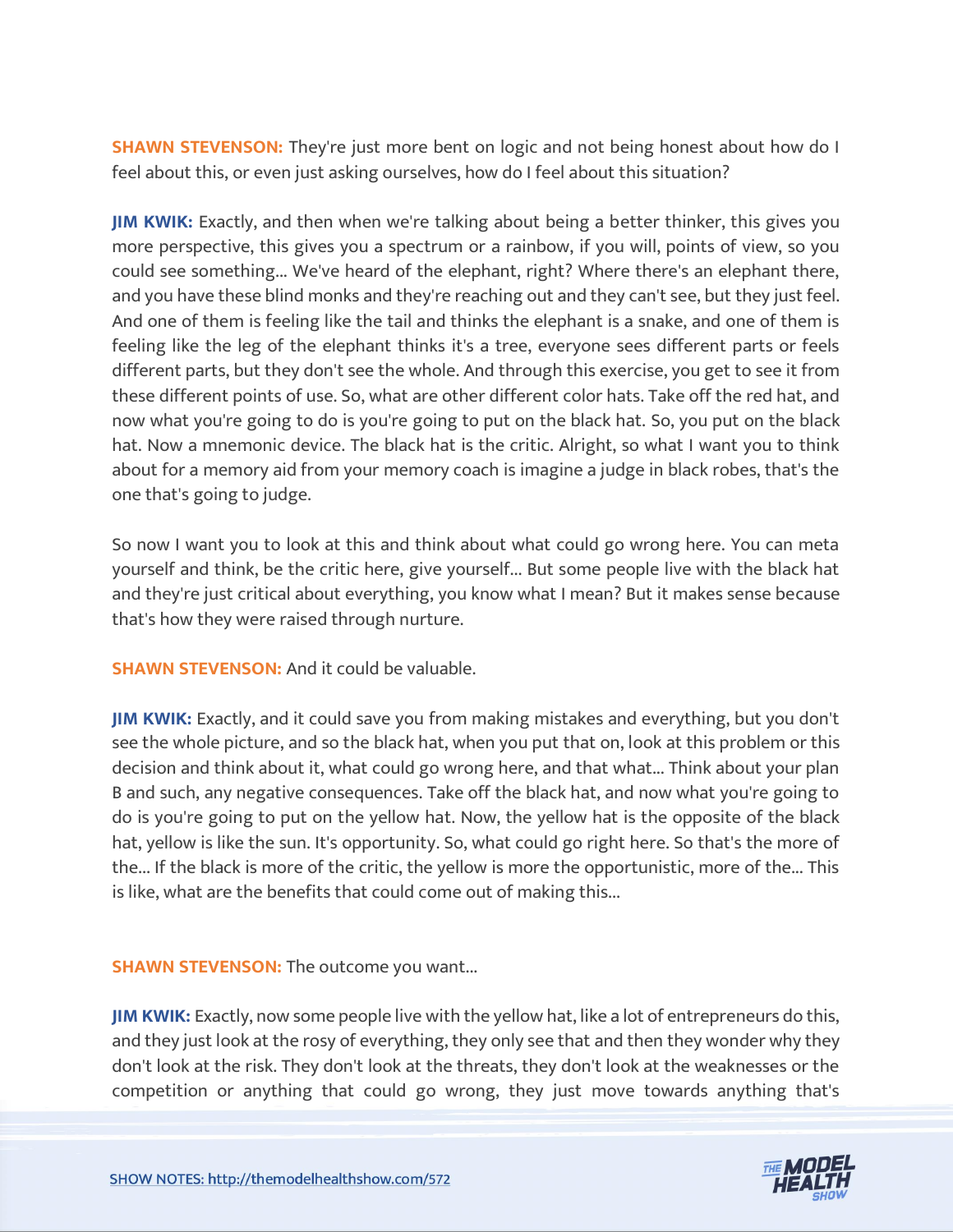pleasurable. And that's not necessarily good either. So, we went through this, we go through the red and we went through the white, we went through the red, we went through the black and then the yellow, the green hat is the growth hat. So, this is where you need to make a decision or solve a problem, and when you put on the green hat... Green is like growth. It's like plant life. It's like growing grass. And so, this is where you're thinking out of the box, this is the hat you wear where it's like, what could be an out-of-the-box, new, something we're not even thinking about solution to this whole thing. A different way of looking at it. So Green is growth.

And then finally, the last hat is the blue hat, and I saved the blue for last, because the blue is kind of like the manager of all the other hats. It listens to all the other perspectives, the one with the black hat, the white hat, the yellow hat, the red hat, the green hat, and blue is like the sky, it oversees everything else. And so, it listens to everything and then it makes the decision because it heard all the different points of view, can weigh it from different perspectives, and then that's your answer, if you will. And so, this is kind of a fun strategy, and I would really encourage everyone who's listening, not just... You know this. Knowledge is not power. We've talked about this. All the podcasts and the online programs, and the coaching and the seminars, they don't work unless you work, so what I would challenge everybody who's listening to do, is this, is maybe... Maybe take a screenshot of this episode. Post it, tag both of us, and share with us a decision that you applied this to, because then you really get to feel it and see how it works in your life. But I've heard, I've been sharing this for about 20 years.

And again, I didn't create this actual model, it's Edward de Bono, but I've heard so many great testimonials from people and great, amazing stories about their relationship, about their health, about big decisions they had to make, about where they're going to live, and their career. And it makes sense, right?

# **SHAWN STEVENSON: Absolutely.**

**JIM KWIK:** So, you're not stuck in one point of view.

**SHAWN STEVENSON:** Exactly. That's exactly what I was going to say, because we tend to get stuck in our way of thinking, and we have access to so many different ways of thinking, like inherently in us, and so it's just having... First of all, just giving permission like you just did to think differently, and here's how you do it. Put on this hat and look at this situation. And so, for myself, personally, I just want to share this. I had started to get more into this fact-based thinking about certain decisions in my life, and that's a big part of my natural approach, but there's also the big feeling part. And I started to lessen the feeling part, and so I was going on more of things of, these are things that I should do, logically speaking.

#### **[JIM KWIK:](https://themodelhealthshow.com/increase-focus/)** Right.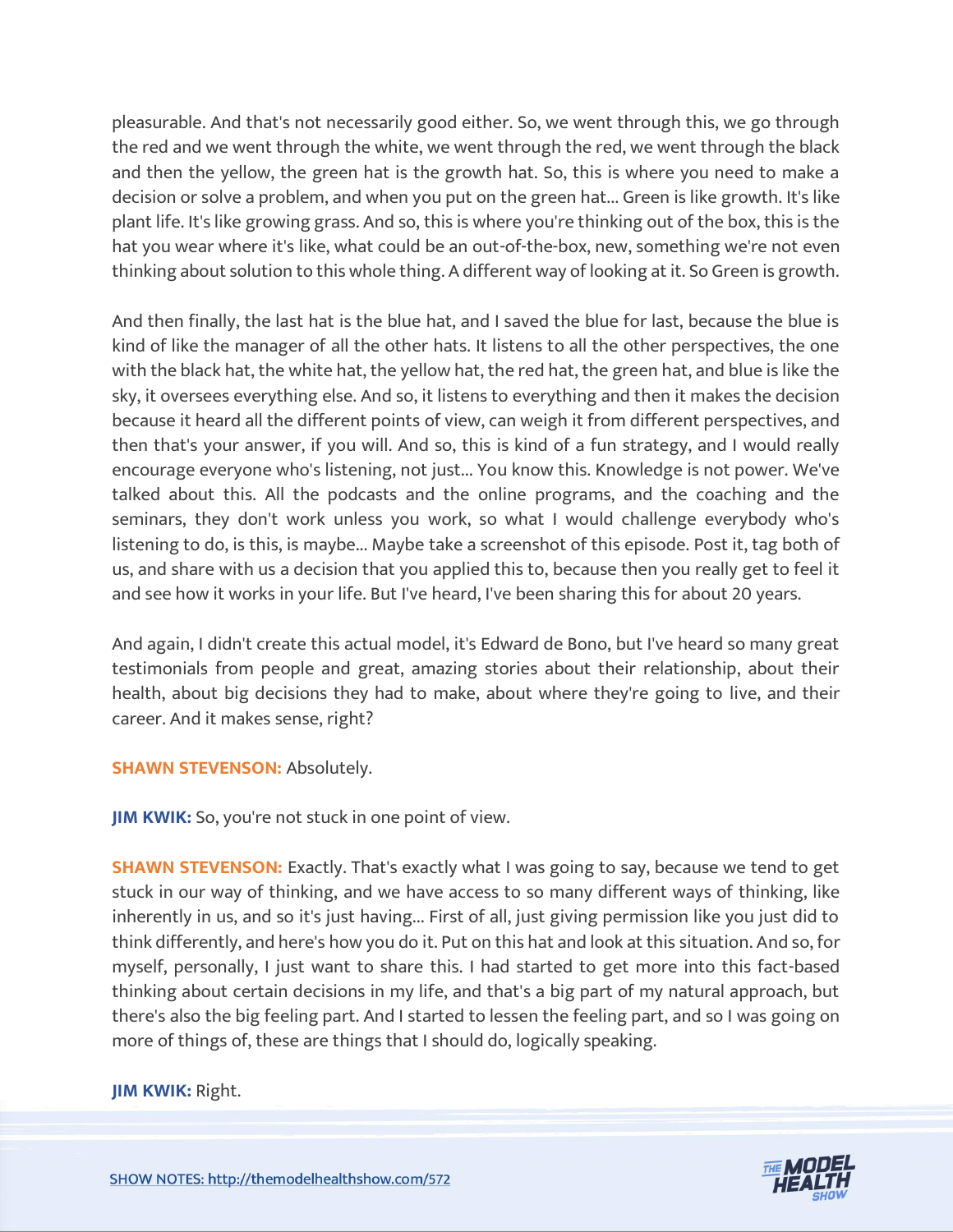**SHAWN STEVENSON:** Right? But they didn't feel right. And lo and behold, when I keep taking steps in that direction, it just didn't work out right, because I wasn't acknowledging... Literally, your feelings, oftentimes, give you direct feedback, but you cannot just get caught up in your feelings because feelings can be very temporary.

**JIM KWIK: Of course, of course.** 

**SHAWN STEVENSON:** So, I love this kind of whole brain, whole being thinking. And, man, thank you so much for sharing that. That's just blowing my mind right there.

**JIM KWIK:** Absolutely, Shawn. I would encourage also, when... Everyone who's listening to this, this doesn't have to just apply to your life. This works really well for teams, so let's say, your business. And let's say, you're a small business entrepreneur. You have a small group of five individuals on your team, and you're facing something that's an issue in your industry or something internally, like, should you do this product, or should you stop doing this show, or whatever you need to do, is get everybody in a room and then take turns wearing these different hats.

#### **SHAWN STEVENSON:** Yeah.

**JIM KWIK:** This is also great for parents to teach their children at an early age, because it builds empathy. It allows you to... Even if I've had parents actually make out of different color pieces of paper, like these actual hats, and they'll take their children through these exercises.

#### **SHAWN STEVENSON:** Yeah.

**JIM KWIK:** Children will have a question about school, they'll have a question about going to some... Whatever their decision is, and then you can play with this with them also as well, so it's not just to your own benefit. You can do this with your team, your family, and more.

**SHAWN STEVENSON:** This is something super valuable, too, for ourselves to practice, but also to teach and instill in other folks, this concept of divergent thinking. And being able to really "think outside of the box" and just look at things from all these different perspectives, it's so interesting how many creative solutions there are to the same problem, but when we're in it, we can think that there's this problem and I don't know how to solve it, when there are tens, hundreds of different solutions for it, but we have to be divergent in it, so... Man, I love that so much.

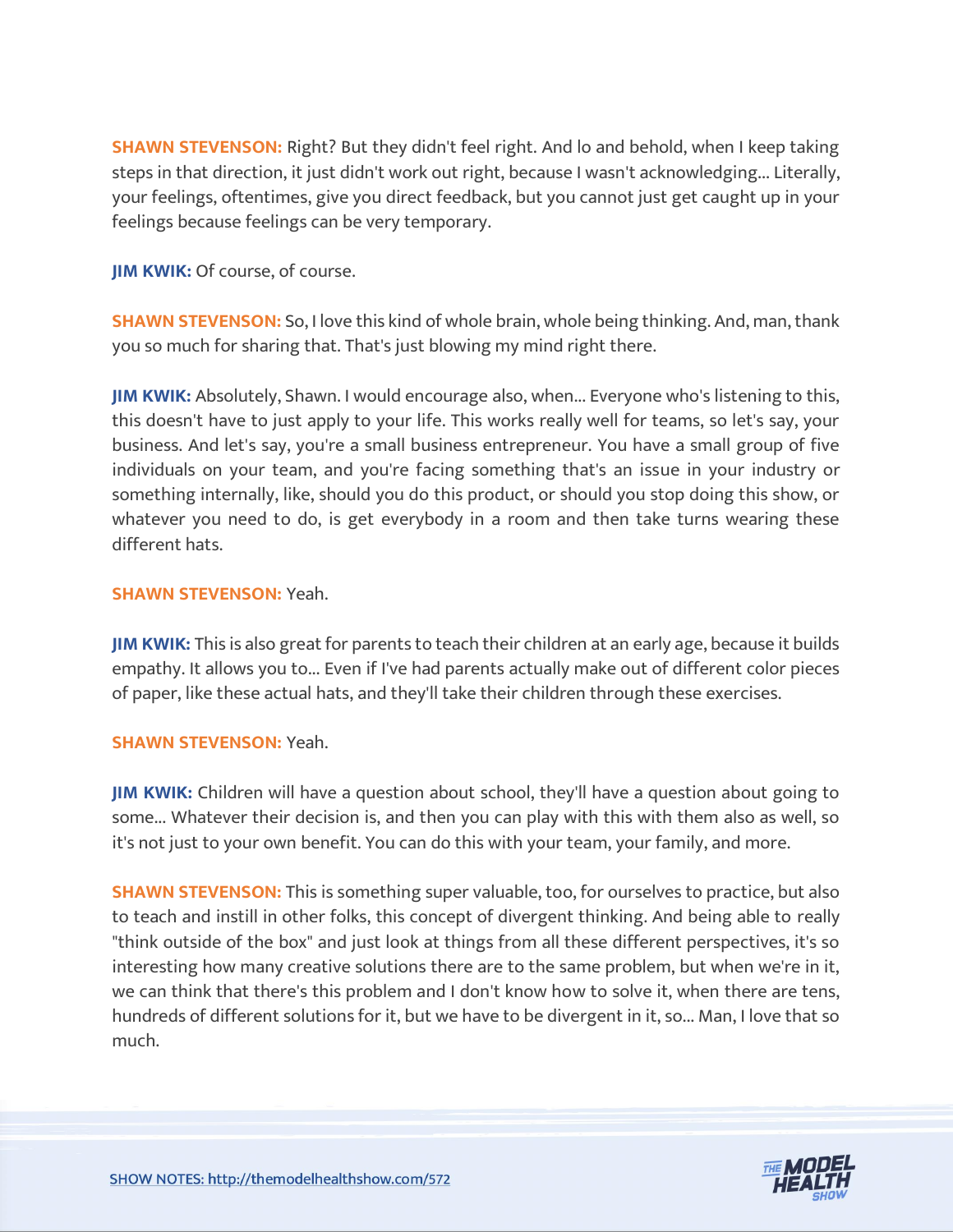**JIM KWIK:** And it's an incredibly valuable skill to have right now, when we're talking about skillbased success, meaning, that when we talked about a lot of jobs are going overseas or they're being... AI is going to replace them, or automation is... The three areas that computers aren't as easily going to be able to do that is three areas: Creativity, which is a thinking process. Imagination, because think about the entertainment industry, think about all these wonderful superhero movies you and I geek out about, that comes from somebody's imagination. And then the third thing, a computer is not going to be able to do as well as a human, at least not yet is strategy. And so be able to make these kinds of good decisions and solve problems, that's our value in society. An entrepreneur is nothing but a professional problem-solver. They're taking challenges, whether they're small life challenges or grand, big challenges that are going on that the planet is facing right now.

**SHAWN STEVENSON:** Yeah. I love this... I love the six hats, and I also love what you shared, and it's just, still blowing my mind right now. If you want to start making better decisions, get yourself around people making good decisions, because we are, inherently, we just are... We become our environment. If you know somebody in your life has a tendency to make good decisions, be around that person more often. Those mirror neurons can do their work, and what you said earlier, as soon as you mentioned, some really highly successful folks taking a decision off the table because we do get this decision fatigue. At the end of the day, after you've done a lot of stuff, you just don't care. Just like, whatever. What do you want for dinner? Whatever, right?

And having them wear the same thing every day, like somebody's coming with that approach, I think... I saw Dr. Dre did that. He's got a great documentary, The Defiant Ones, he's got like these... I think they're white Air Force 1s he wears every day, but he's kind of frivolous, so he has a new pair every day, and the same outfit. And it's just kind of weird and the same thing with some other folks as well, but that also made me think about Kingpin as well. I'm just saying it might be a little psychotic, but hey, they're winning, so let's just be real about it.

**JIM KWIK:** You have all the superheroes, Batman wears the same outfit, as Spider-Man, I wear this brain shirt pretty much every day.

**SHAWN STEVENSON:** But at least I would hope you got a couple of them though.

**JIM KWIK:** Yeah, I do.

**SHAWN STEVENSON:** So, we talked a little bit about decisions and becoming a better problem solver, which just blew my mind with that. Let's talk about... Because one of the things that tends to happen, we make decisions and we might make a bad decision or something that we

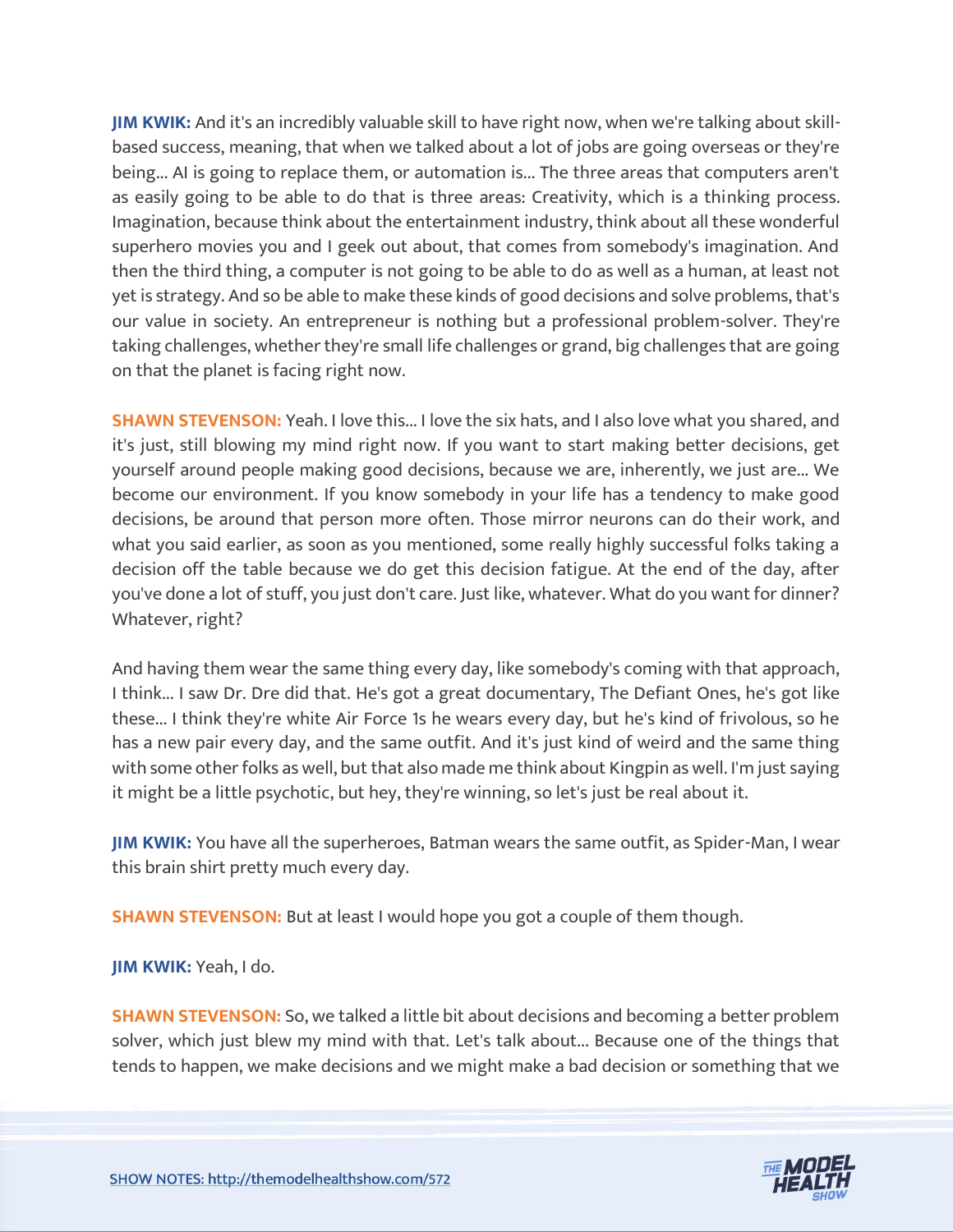feel is a bad decision, something that costs us. What can we do to recover, is there anything that you know about that can help us to recover from making mistakes?

**JIM KWIK:** Absolutely, and so when we're talking about mistakes, I think a lot of people don't make progress in their life because of the fear of judgment, the fear of looking bad. A lot of people won't go to that exercise at the gym because they're brand new, and I think that's something that's very important to get over, and I'll talk about first, a lot of people make mistakes to begin with, but mistakes are just a sign that we're trying something. It's similar to a child who's learning how to walk, you wouldn't see it, your child stumbles a few times and just be like, "Okay, don't try this anymore, you're looking really bad, don't walk. Walking is not for you." But as we grow older, sometimes we're so concerned about other people's opinions and expectations, so I know of a lot of your listeners take notes, I would write this down and just put it by your computer or something, it's just... You can go broke buying into the opinions and expectations of other people, and when I was working, I help a lot of actors speed read scripts, have focus on set, memorize their lines faster.

And I remember when I was working with Jim Carrey, and we were making guacamole of all things in his kitchen, which is a great brain food. By the way, what you eat matters, especially for your gray matter, so we're making this... And I'm asking him the same question I asked a lot of people like, "Why do you do what you do?" I'm very interested in human motivation because that's a thinking process, and I find out that the reason why he acts so insane, if you will, or extreme onset, is because he wants to give everybody who's watching permission to be themselves, and I feel like... And he calls it freeing people from the concern of others, that's "his religion", freeing other people from the concern of other people, and I feel like constantly we're mitigating ourselves or a way we can express ourselves because we're scared of how we're going to look, we're scared of judgment and what critics are going to say. But the critics, that's the easiest job in the world, because all they do is they don't have to do anything, they can just criticize other people who are trying to do things. So, my first comments on when it comes to mistakes is, you've all heard this before, but in order to learn, you have to make mistakes, that's how we learn, because there's no such thing as failure.

People think failure is the opposite of success, but I feel like in you and I, the people that we get to spend time with and we get to interview for our shows and such, and our personal experience, failure is not the opposite of success. It's part of success. And I feel like there's no such thing as failure. There's only failure to learn, because if you're getting feedback, then you know what to do different, and I just did a podcast episode with Beth Comstock, who's the former Vice Chair of General Electric, which is all about imagination, and she has a new book called Imagine It Forward, and the power of imagination. And we're talking about Edison, who started General Electric, and he was a great marketer, but obviously you've all heard that he [tried, he was like, "Oh, I didn](https://themodelhealthshow.com/increase-focus/)'[t fail thousands of times to make the light bulb, I succeeded in](https://themodelhealthshow.com/increase-focus/) 

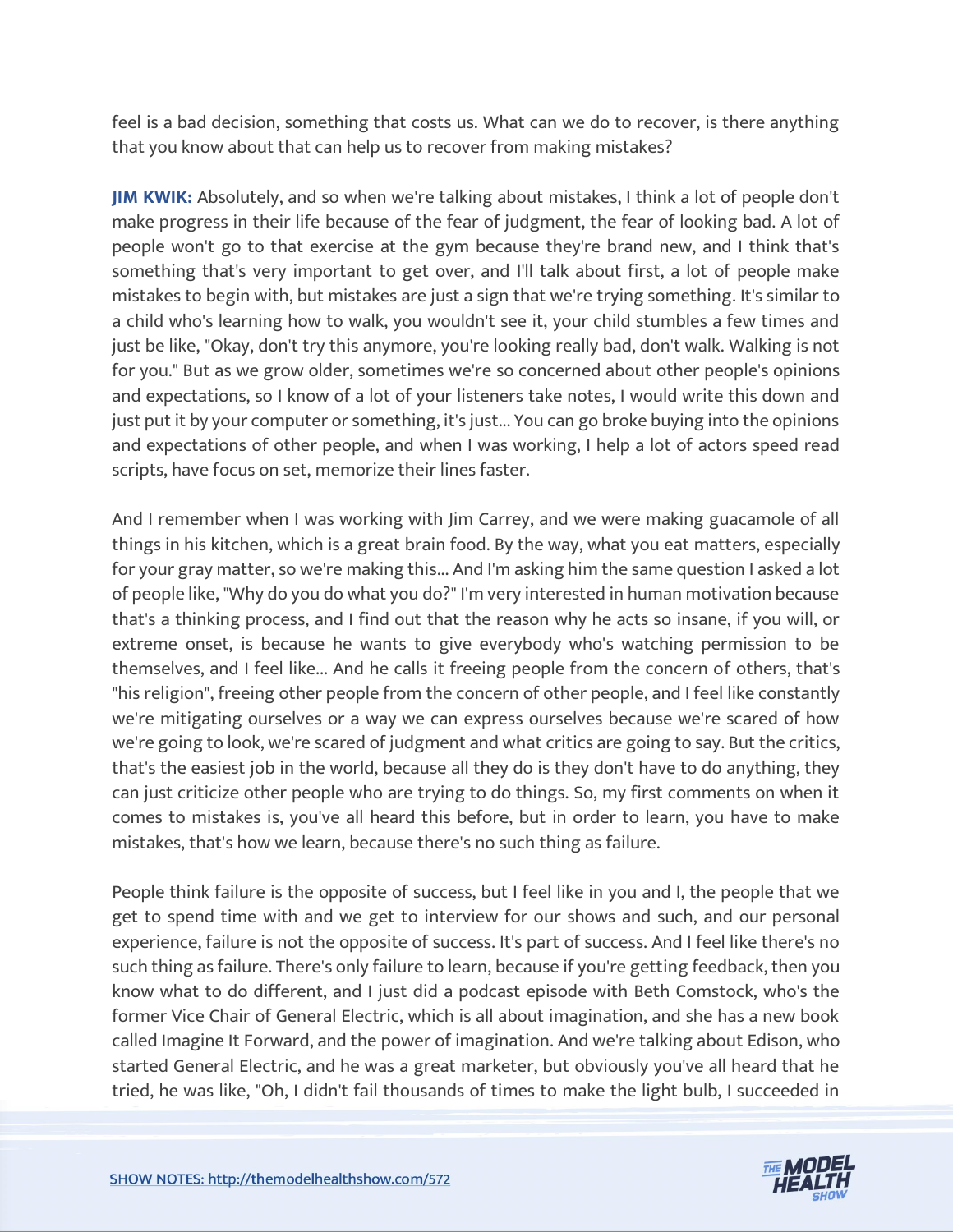learning what not to do," and so it's a mindset. So, I would say first start with making more mistakes and fail forward and give yourself permission, but the big thing is, how do you recover from a mistake, and I would give everyone...

I like acronyms, you know this, 'cause we've talked about this in other shows on how to remember names and speed read, I use acronyms. What I would say is, put the mistake behind you and make it OLD, and so the acronym is O-L-D. I want everyone to think about a mistake that they are holding on to, 'cause I think a lot of us have regret and we live in the past, but I always tell people, if you live... If you're living in the past, then you're dying in the present, 'cause you're always looking in that rear view mirror, and then you can't be here, and so you can learn from the past, but you got to live for today and then you can lead your legacy tomorrow. And so, remember OLD. And so, the O and everyone right now, and make this interactive because we don't want to make this theoretical, can make it relevant to you. Think about a mistake you're holding on to, you want to make it OLD, the O is you need to own it. You need to own that, and here's a few things that'll allow you to own it. The A is you need to be accountable for it.

Okay, so I'm going to give you a few A's the here's the first A, be accountable for it, because you need to take responsibility for it. You and I have talked about the time I've spent with Stan Lee, the co-creator of all these amazing Spider-Man, X-Men, Avengers, and he told me in the car one day, he was like, "Who's your favorite superhero?" I was like, "Spider-Man," he was like, "With great power comes great responsibility." And in my mind, because I have my learning difficulties, I reverse things, I was like, "Stan, you're right." But the opposite is also true. With great responsibility comes great power. When we take responsibility for something, even our mistakes, we have great power to make things better, and so first thing is you make, you to become accountable for it. Another A is just acknowledged that you're human, acknowledge that it is a mistake and that you made it, because some people deny and they deny that they made that mistake, and that's a challenge also as well, so you need to be able to acknowledge it in order to be able to... Because some people, what you resist persists and they fight with it, and they try to defend it, but if you fight for your limitations, you get to keep them. And so just acknowledge it. Another A is apologize.

Apologize if you've hurt somebody, if this mistake costs somebody else outside of you, apologize to that person, you can keep it brief, but be clear and apologize in a way that is sincere, obviously.

#### **SHAWN STEVENSON:** Mean it.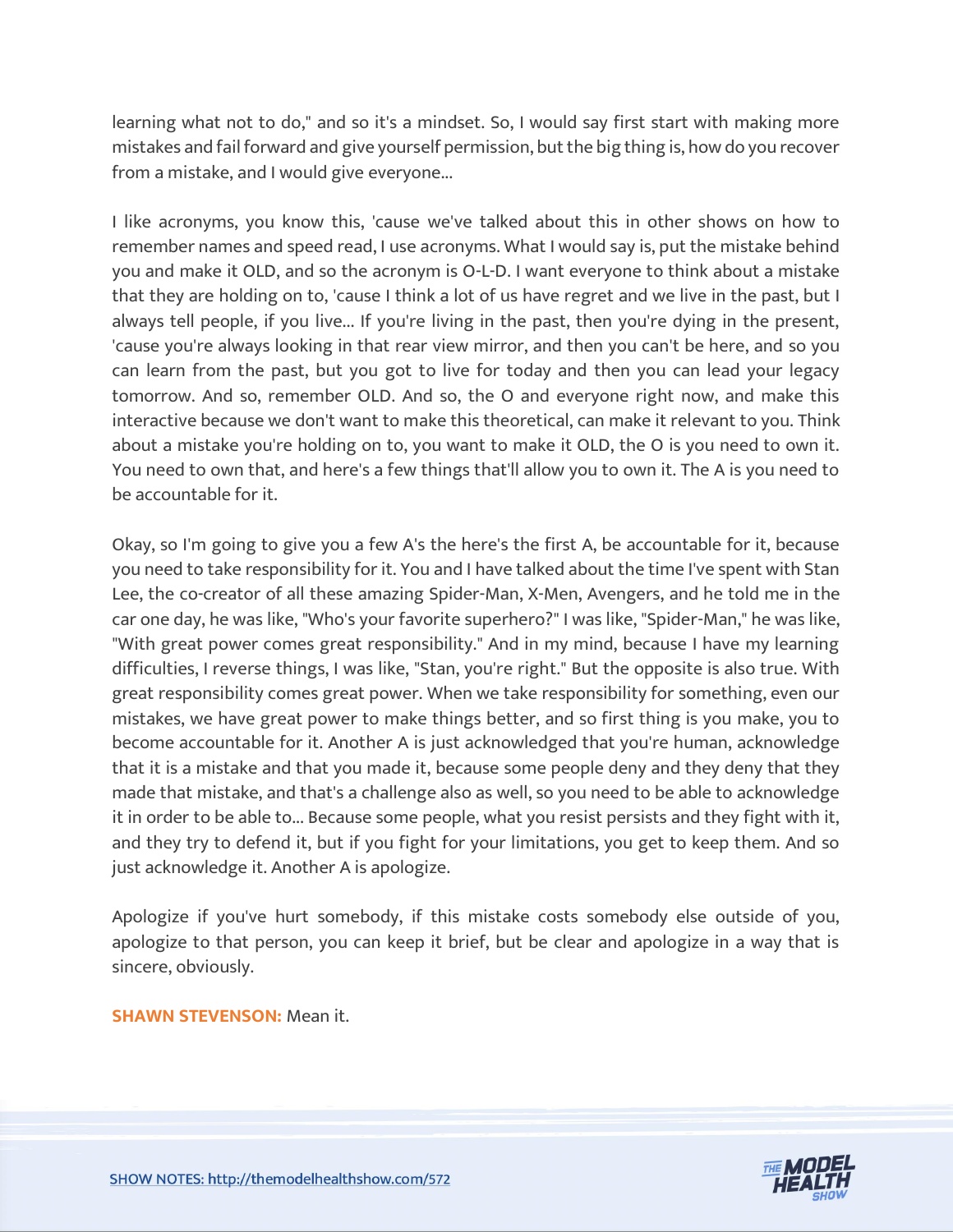**JIM KWIK:** Exactly, because people... We all have this radar, we know if something is sincere or not, but apologize for it, because that's a way of owning it, you apologize for it, explain, if you need to, why it happened and explain how it's never going to happen again. If you will.

**SHAWN STEVENSON:** And if you really mean it, you're not expecting the other person to necessarily do anything differently, it's, you're apologizing for yourself. And the potential for healing.

**JIM KWIK:** Absolutely, I agree with that completely. So, you're accountable for it and you acknowledge it, you apologize for it, and maybe you need to apologize to yourself also because forgiveness goes a long way. I've spent a lot of time on, especially with my brain injury, through going through SPECT scans, having my brain analyzed, neurofeedback, and one of the best ways to get into those deep healing states, the number one way that I found from personal experience is forgiveness. And studies done in self-compassion, say that when you don't beat yourself up, 'cause a lot of people, they are really hard on themselves, they ate that cupcake, or they didn't work out that day, or they were a little short with their child or whatever it is, and they beat themselves up, and we find in the studies that actually kindness goes farther. When your kind to yourself, meaning that you say, "I'm human, I had a long day and I did make a mistake," but you're kind with yourself, as opposed to beating yourself up, you're more likely to follow through in the future.

So, the O in OLD is you make the mistake, OLD is you own it, you're accountable, you acknowledge it, you apologize for it. The L in old stands for, of course, learn from it. And the whole idea behind making mistakes is that where is the gift in this? And I ask that myself all the time when there's a mistake that's made either by myself or somebody around me is like, "Where is the gift?" And usually, the gift comes from a new distinction that you have or a new learning, and so when I'm doing this and I'm making a mistake and I've made a mistake, what I'll do is I'll even journal about it a little bit because I was like, "What was my intention here, what was the environment that allowed this mistake for happen? Was I multi-tasking, was I taking too much?" Taking on too much, was I exhausted, and I didn't sleep the night before? What created this environment for this mistake to happen, or did I not have enough information? And so I think that reflection is very important because otherwise what happens is you don't handle the D, which the O again, as you own it, the L is you learn from it.

And a big part of it for me is I journal about it because I like to write about it and reflect on it, otherwise there's no learning from it, and then the D stands for don't repeat it. Don't repeat it, because if you truly learn from it, then you're not going to repeat it because the first time you did, it's a mistake, but the second time you do it, it's a choice. Because people, they say... And you've heard this phrase, in self-improvement forever, "insanity is doing the same thing [over and over again, expecting a different result". And I don](https://themodelhealthshow.com/increase-focus/)'[t know if that](https://themodelhealthshow.com/increase-focus/)'[s insanity, maybe it](https://themodelhealthshow.com/increase-focus/)'[s](https://themodelhealthshow.com/increase-focus/)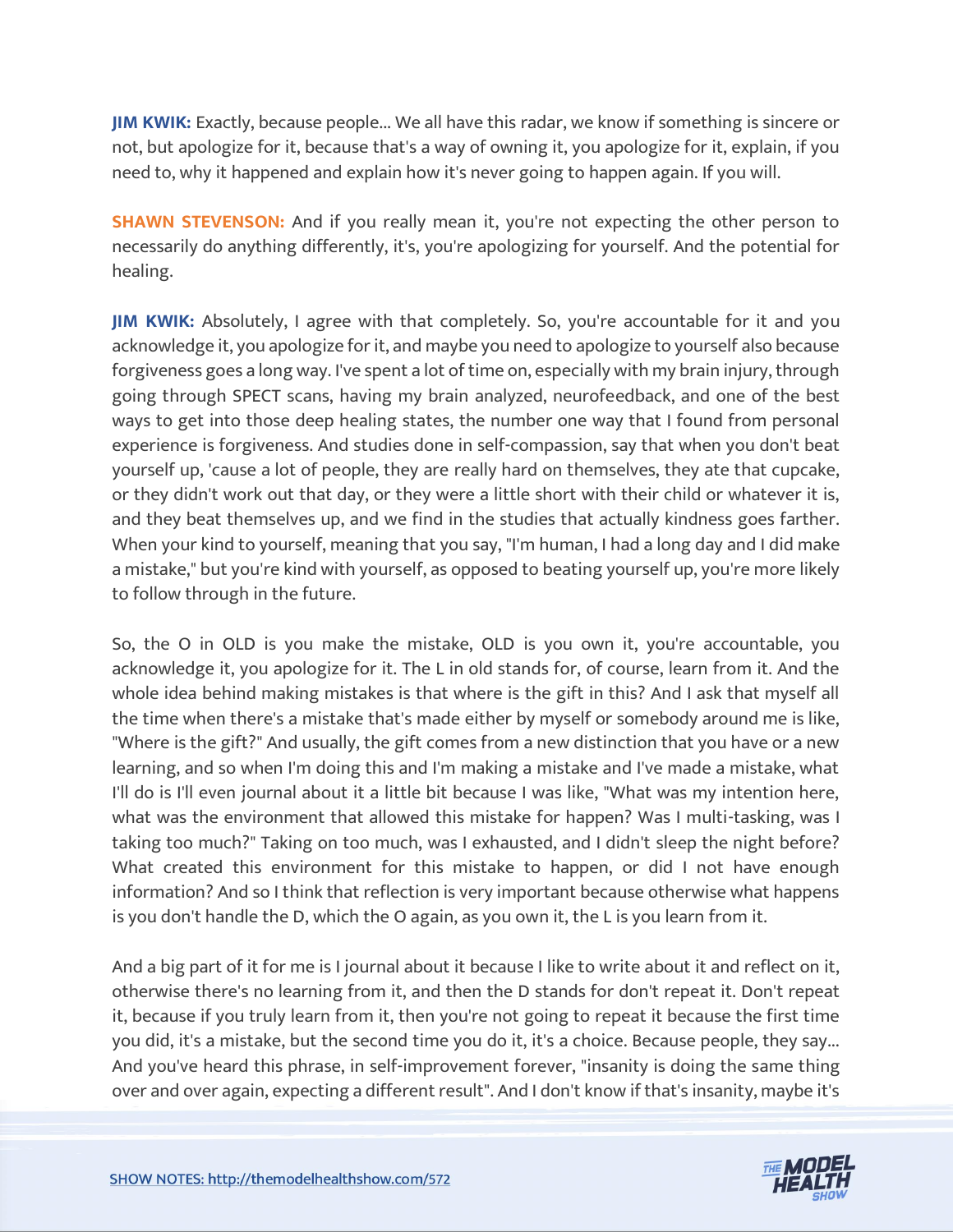just a poor memory because you don't remember the lesson that came from it, and I feel like a lot of people repeat mistakes and the D again says don't repeat it, because they don't remember the lesson or the pain that came, so they end up dating the same kind of person. They make the same kind of mistake with their health over and over again, or they hire the same person, or they... Again, wait and procrastinate on their taxes or whatever those things are, and in order to not repeat it, I would say a few things, maybe I'll make a... I like iteration, maybe a few Ps.

And I did a whole episode on this back, went deep in it, about making mistakes, P is like, prepare next time. When you learn it and you journal about it and prepare for the next time. I would say plan, when you know something, the situation could come up in the future, plan ahead, and that would prevent you from making that kind of mistake because these thought experiments using your imagination to project into the future, and really imagination is really rehearsal. When somebody is fearful that they're going to make a mistake, whether it's public speaking, and you know this, a lot of people one of the big fears is people, when you and I go to events, even people don't know, backstage, a lot of our peers are really scared to go on stage and do their work, but they're such so mission-driven. They have a moral obligation to do it, so that's the motivation, but preparation is just a signal to your mind, fear is just meaning you need to prepare more, and so I would say the D is don't repeat it because if you really did own... If you'd really do own it and you really did learn from it, then don't repeat that because then it's a choice.

**SHAWN STEVENSON:** Jim, this is so powerful because people... Even you asking me about, what have I done to get to the place that I'm at personally? And it's literally this formula that you just mentioned, I'm very, very big on learning from my mistakes, I'm very, very passionate about it. But it starts with owning it and saying, "This is my responsibility, this is my bad," even if it's not directly you did the thing. If you were involved and you put something in position or you made the choice to be involved in something, taking responsibility for whatever, you can, because it gives you the part, the opportunity to actually learn from it. And so, learning from it and then don't repeat it because, man, I want that lesson because you better believe I've got this one, I'm not going to do that again. So just like, I cut the cord. And if people can start to embrace this and this, I love, so powerful, this acronym of OLD and man, it's like, it is old, you got to let this stuff go.

**JIM KWIK:** Put it in the past, and that's the other thing when it comes to mistakes is when I was talking about forgiveness is just you are not your mistakes, your mistakes don't define you, but how you deal with those mistakes can define you, and I'm saying that, using this model of OLD.

And again, going back to thinking, 'cause this conversation has been all about thinking, I wish [they taught this back in school, because this is our ability to make mistakes and to grow](https://themodelhealthshow.com/increase-focus/)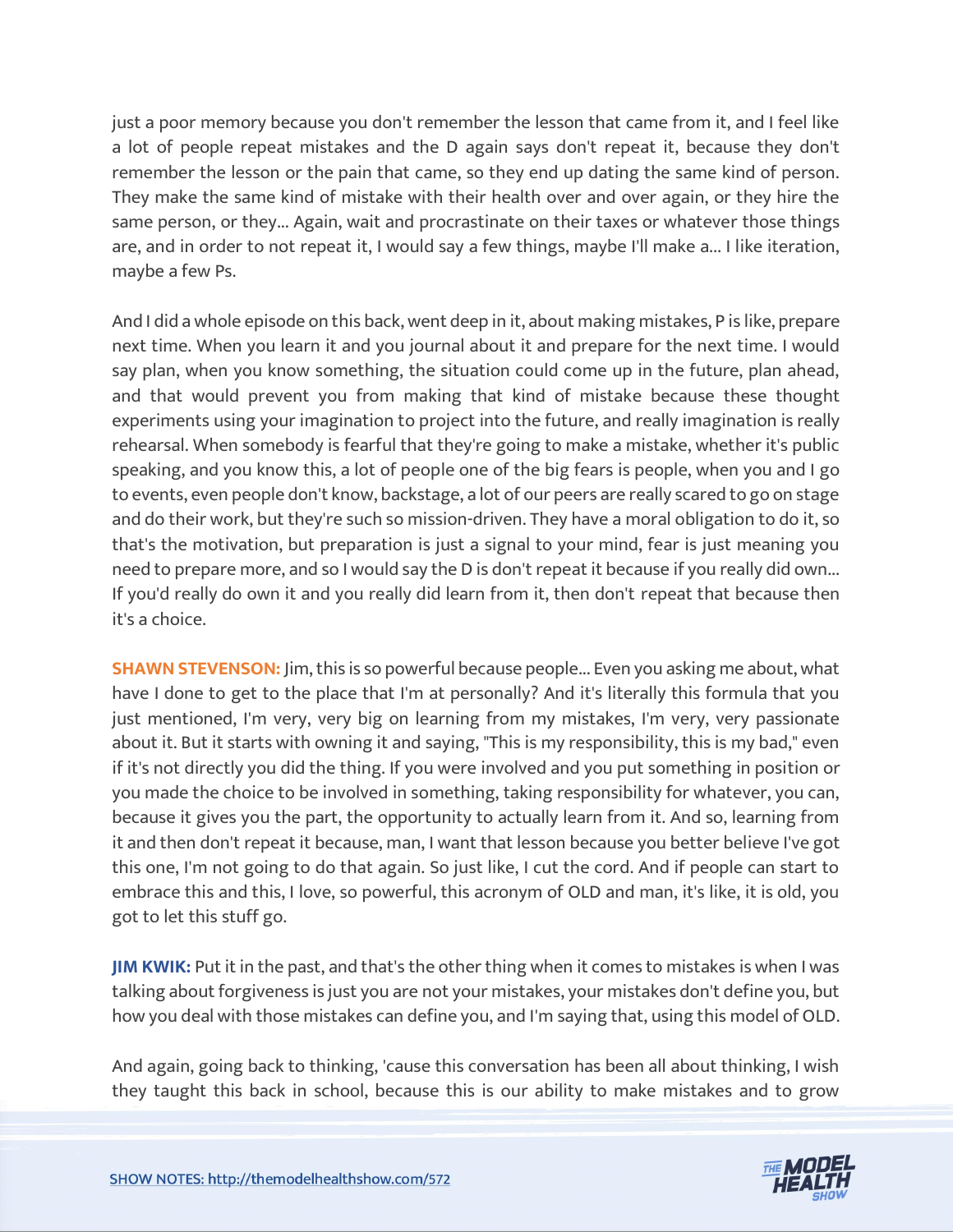through mistakes, I feel like when we do these things also, it increases our integrity with other people. 'Cause they see we own it, that we learn from it, and we don't repeat it. And I love what you said about how it falls on your shoulder that even if somebody on your team did something, ultimately you had a part in it, because maybe you hired that person or you as a manager and you take responsibility and we could appreciate, and we always appreciate leaders who do that because we are forgiving when we see somebody is growing from their mistakes and they're not putting it on somebody else and making somebody else blaming and all the other stuff. And we stay in our power, and yes, there could be some short-term pain, like there is doing a lot of any kind of growth. But I think that even if you do the easy thing, which is procrastinate and put it off and not take responsibility, then life gets really hard.

# **SHAWN STEVENSON: Absolutely.**

**JIM KWIK:** But if you do the hard things and you own it and you apologize for it, and you do everything you can to make it better and learn from it, then life gets a lot easier.

**SHAWN STEVENSON:** Definitely, I want to ask you about one more thing. There's so many things I could talk to you about.

**JIM KWIK:** Yeah. I'm honored to be here.

**SHAWN STEVENSON:** I'm just thinking about some of the biggest issues that we tend to have as humans, but also as people, especially the Model Health Show community. People who involved in this mission and this movement are really growth-driven, we want to be the best us possible, we want to have the health that we truly want, we want to have the relationships, we want to have the careers that we want, but a big barrier for that is, it's oftentimes not the environment, it's ourselves. We are our biggest trap door, this self-sabotage. We set ourselves up for failure. So can you talk a little bit about the idea of self-sabotage and any kind of insights you can offer to people to kind of move past that.

**JIM KWIK:** Completely. This comes down to, again, how we think about things and how we think about ourselves and how we think about our behaviors, and I'll give somebody who's listening this, I think everyone could relate to taking one step forward towards a goal and then taking two steps back.

Why do we do things that could harm ourselves in the long term, or we procrastinate, we know we need to do something, but we put it off and we don't have the discipline. And I'll give everyone a framework for this, everybody is always trying to wonder why they're not doing a behavior. Why am I not working out today? Why am I not eating right today? Why I'm not [reading 30 minutes a day? Why am I not journaling or meditating? But they could use](https://themodelhealthshow.com/increase-focus/)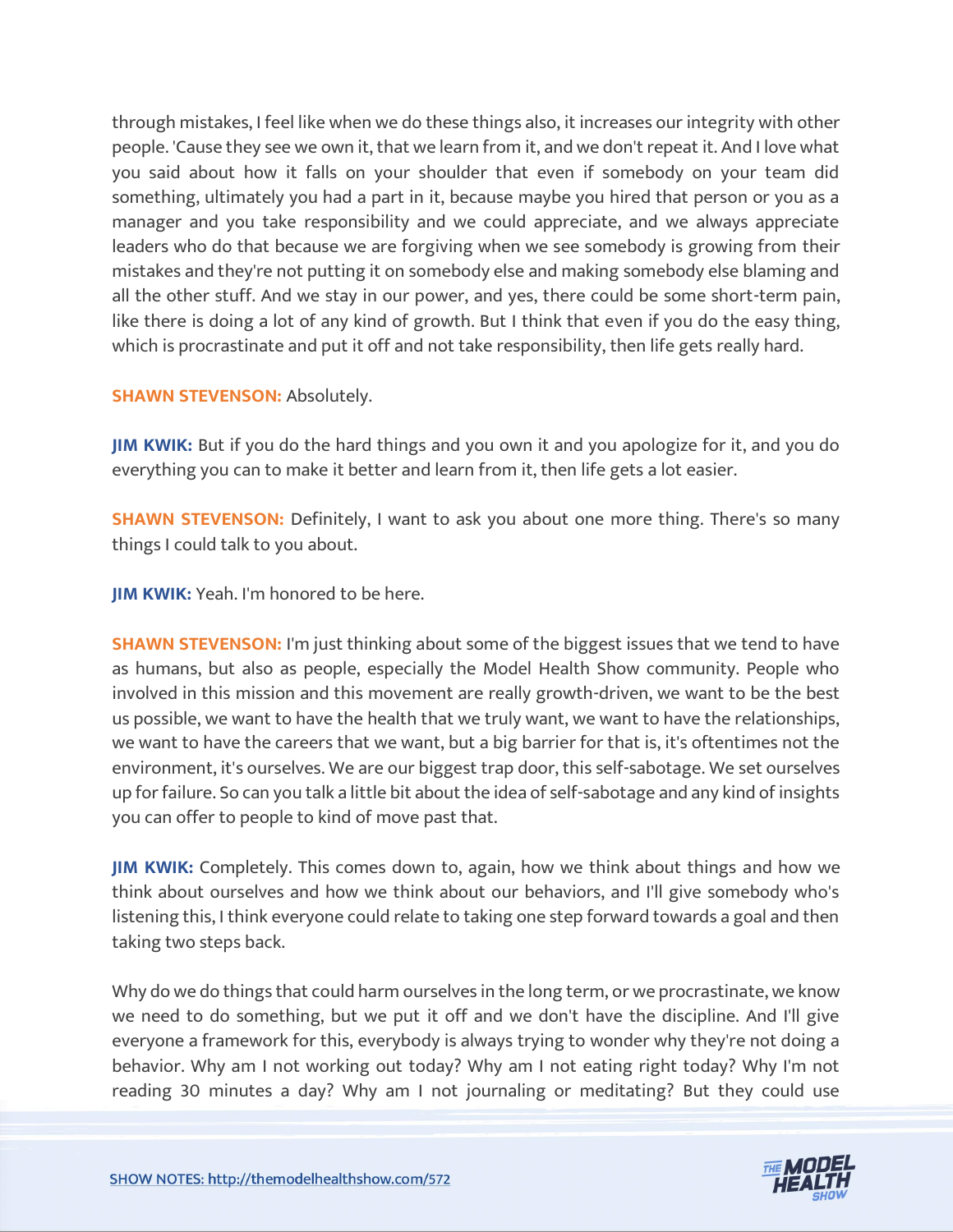willpower and motivation, but it only gets you so far because there are other levels that they're not being addressed. Above the level of behavior is this level of capability, and this is your skill, and I'm really big, I know you are in skill development because we don't necessarily rise to level of our goals, we fall to the level of our skills. Of our training, if you will, and so are you trained in reading faster or remembering names or working out, 'cause you need that training in order to do that behavior. But even if you have the training and the capability and the skill, look at the level above that, and that's a level of belief and values.

Belief and values, meaning that, let's say the behavior is, you want somebody to read 30 minutes a day, and they even have the ability 'cause they were taught, but they have a belief they're not that smart, or they don't value reading, or let's say in my case, remembering names, that's a behavior I want to teach everyone to remember the names of everyone they meet. And maybe they even learn because they listen to a couple of podcasts on how to remember names, capability, but they have a belief it's not important, or they've a value that remembering names is not very important to them or believe they have a bad memory, then it's not going to work. And you wonder why they don't do the behavior, and then finally the level above belief and values is this level called identity, and this is something you and I talked about two most powerful words are "I am". So, let's say the behavior is you want somebody to stop smoking, but their identity is, I am a smoker, that's going to be a hard shift because people are going to try to fight on behavior every single time 20 times, 100 times a day, but their identity hasn't shifted.

And so, let's say the behavior is, they want to stop procrastinating, but their identity is, I am a procrastinator. That's a challenge. And the last level...

**SHAWN STEVENSON:** Paper's due tomorrow, I just got started, baby. I had two months.

**JIM KWIK:** Exactly. And you wonder why people put it off, and then the level below behavior, as everyone's thinking about behavior that they've been putting off is this level called environment. Environment, and what I would say at a high level, let's say they want to... Their behavior is they want to read more, but their environment is they have no books, or maybe the environment is too dark, or maybe they wanted, behavior is they want to meet more people, but the environment they're not getting and putting themselves in environment to meet new people, that's going to keep them there or maybe they want to stop smoking is the behavior, but the environment is around smokers, alright. Or they're putting their environment, they want to eat good food, but their environment is they have all those crazy snacks and processed food...

**SHAWN STEVENSON:** They work at Chuck E. Cheese, like they're Chuck E, they're dressed up [as a mouse.](https://themodelhealthshow.com/increase-focus/)

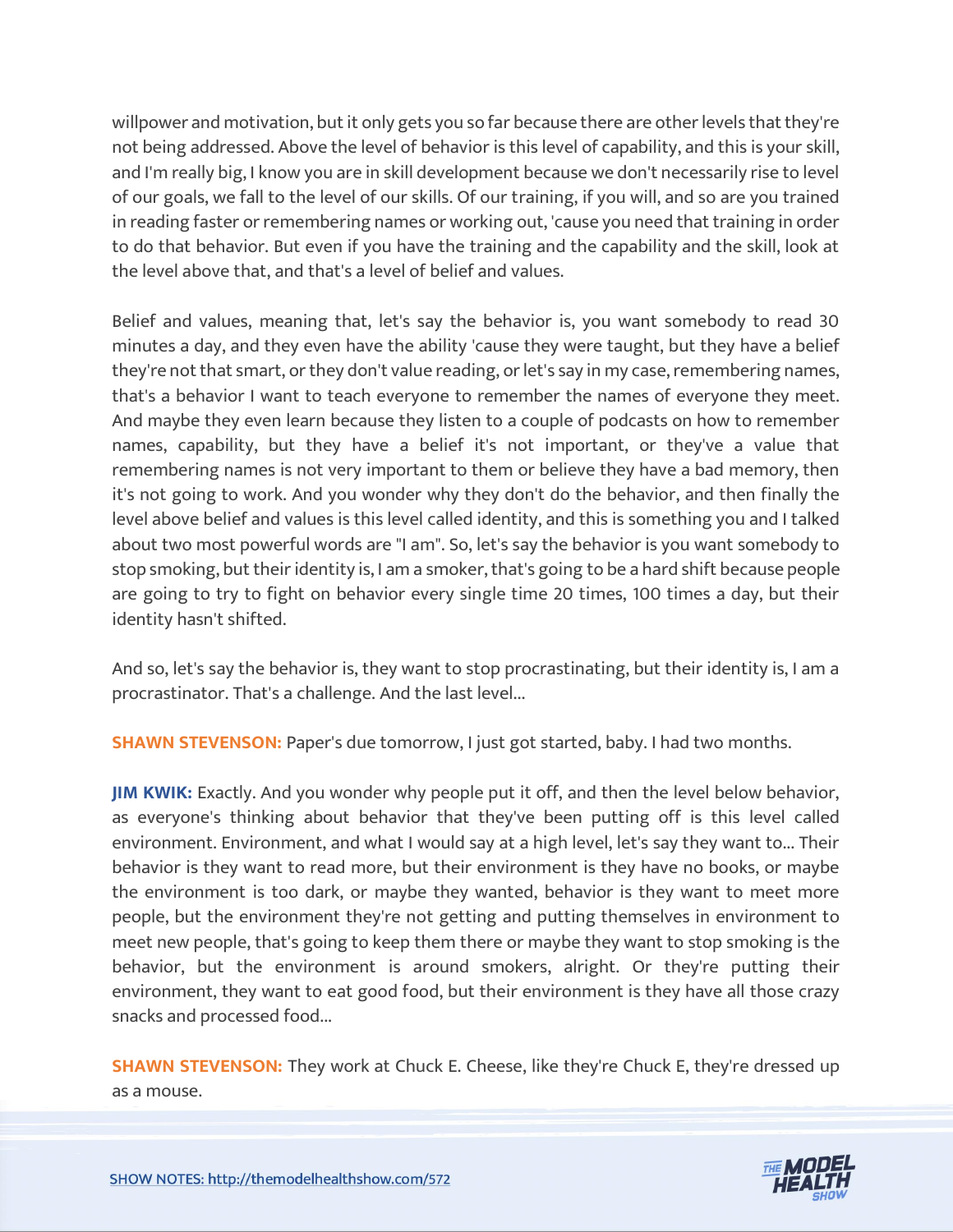**JIM KWIK:** Exactly. And the reason why this work ultimately is because when we're talking about thinking, thinking is the process of asking questions and answering them, and even if people are listening, they're like, "Oh, is that true?" Notice is that true is a question.

So, the main questions back in school, watch this. Are the 5Ws, the 5Ws and the H. So questions really are the answer, 'cause that's what questions are that that's what thinking is, it's asking questions. The reason why an Elon Musk could come up with Tesla or something like that, is he was outside the industry looking in, he was thinking, ask himself a new question, why aren't we doing it this way with today's technology? That's what your power is, to be able to ask new questions, but going through the 5Ws and the H, the identity level answers the question of who.

The level of beliefs and value answer the question why. The level of capability answers the question of how, the level of behavior answers the question of what, and the level of environment answers the question when and where. So, it's tight, and what I'm all about is having congruency. The reason why it's not just about when people see me memorizing 100 people's names in an audience or 100 words or numbers, or they know I read a book a day, is that there's a structure to this because it's about... We use such a small percentage of our mental potential, but when it's completely aligned and your whole self is like whole selflearning or whole self-thinking, and then it becomes almost what appears to be effortless to yourself compared to what people are struggling with. And part of it, again, is going back to this knowledge gap, is there are some people who know, some people don't know, but I'm hoping during this conversation, the distinctions people learn, whether it's the Six Thinking Hats or the OLD method about making mistakes and how to own it and learn from it and don't repeat it, or it comes down to this framework, these five levels of transformation, it gives you these distinctions, so allows you a new way of thinking about it, and because you're thinking about different, you'll get different results, and isn't that what we all want.

**SHAWN STEVENSON:** Alright, I hope that you enjoyed this compilation. One of the most remarkable things that I really was able to extract from these conversations with Jim was the fact that, yes, a portion of our cognitive potential is determined by our genetics. Absolutely, but up to two-thirds of your cognitive potential is determined by your lifestyle, your environment and your training. Our brains have infinite capacity to grow, evolve, there is yet to be a supercomputer that can match the capacity of the human brain, we are just uneducated on how to utilize what theoretical physicist, Michio Kaku calls the most complicated organ in the known universe. That is the human brain. Alright, so utilizing some of these strategies, we're starting to tap more into our limitless potential, and again, I hope that you got a lot of value out of this.